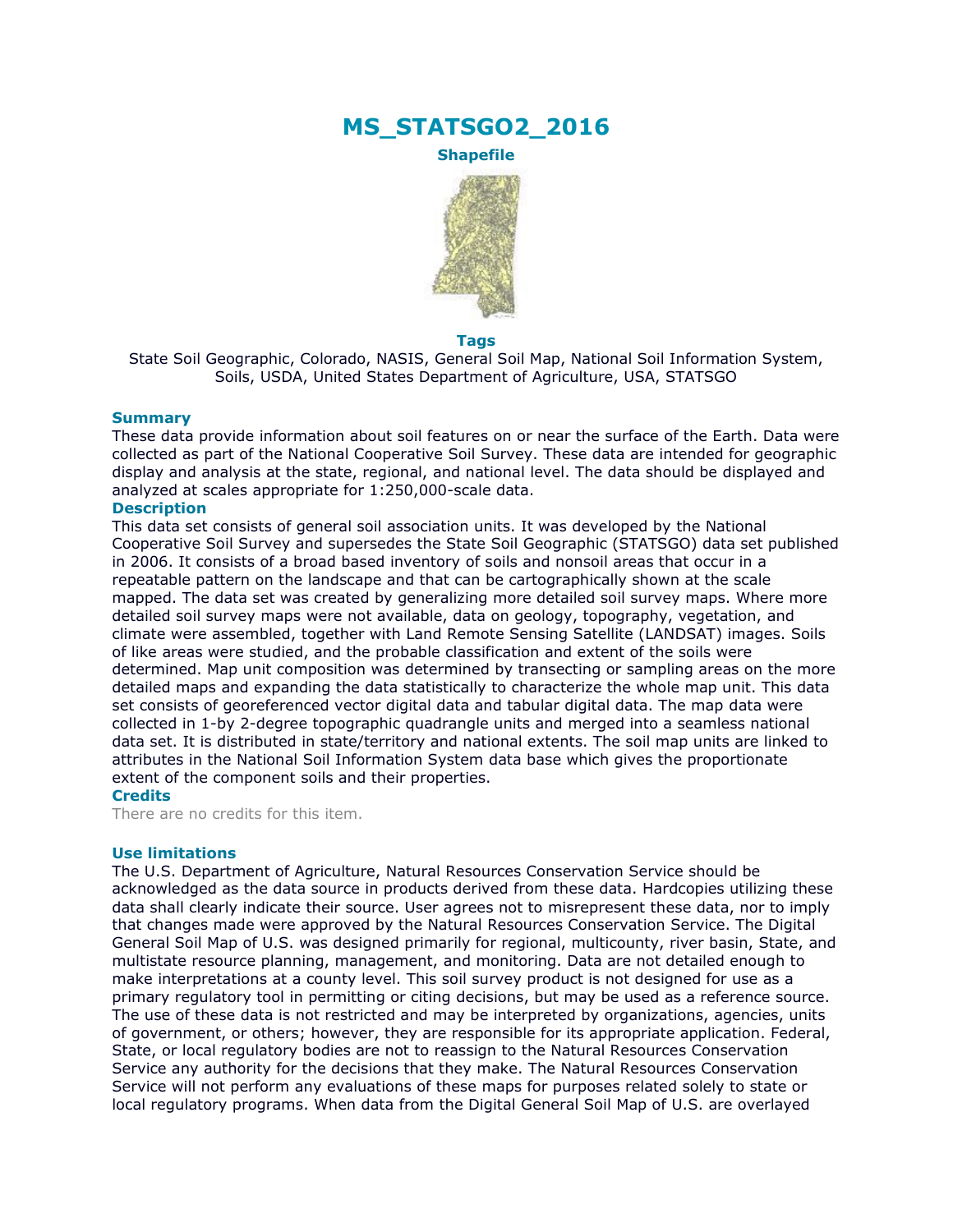with other data layers, such as land use data, caution must be used in generating statistics on the co-occurence of the land use data with the soil data. The composition of the soil map unit can be characterized independently for the land use and for the soil component, but there are no data on their joint occurrence at a more detailed level. Analysis of the overlayed data should be on a map polygon basis. Additional political, watershed, or other boundaries may be intersected with the soil data. Although the composition of each political and watershed unit may be described in terms of the soil map units, information is not available to assign the components to the boundary units with full accuracy. As with the land use categories, the analysis should be restricted to the classified components. The approximate minimum area delineated is 625 hectares (1,544 acres), which is represented on a 1:250,000-scale map by an area approximately 1 cm by 1 cm (0.4 inch by 0.4 inch). The approximate minimum area delineated for Alaska is 2,500 hectares (6,176 acres), which is represented on a 1:5000,000-scale map by an area approximately 1 cm by 1 cm (0.4 inch by 0.4 inch).Linear delineations are not less than 0.5 cm (0.2 inch) in width. The number of delineations per 1:250,000 quadrangle typically is 100 to 200, but may range up to 400. Delineations depict the dominant soils making up the landscape. Other dissimilar soils, too small to be delineated, are present within a delineation. Digital enlargements of these data to scales greater than at which they were originally mapped can cause misinterpretation of the data. If enlarged, maps do not show the small areas of contrasting soils that could have been shown at a larger scale. The depicted soil boundaries, interpretations, and analysis derived from them do not eliminate the need for onsite sampling, testing, and detailed study of specific sites for intensive uses. Thus, these data and their interpretations are intended for planning purposes only. Data values for some data elements may be incomplete or missing. Where data are unavailable, a mask should be used to exclude the area from analysis. The spatial and tabular data used to create this product are periodically updated. Data are versioned, and users are responsible for obtaining the latest version of the product.

## **Extent**

**West** -91.737513 **East** -88.095844 **North** 35.005532 **South** 30.160164 **Scale Range**

**Maximum (zoomed in)** 1:24,000 **Minimum (zoomed out)** 1:500,000

[ArcGIS Metadata](file:///C:/Users/swalker/AppData/Local/Temp/arc6F0A/tmpDEEE.tmp.htm%23arcgisMetadata) ►

# **[Topics and Keywords](file:///C:/Users/swalker/AppData/Local/Temp/arc6F0A/tmpDEEE.tmp.htm%23true) ►**

THEMES OR CATEGORIES OF THE RESOURCE farming

**\*** CONTENT TYPE Downloadable Data

PLACE KEYWORDS Colorado

T[HESAURUS](file:///C:/Users/swalker/AppData/Local/Temp/arc6F0A/tmpDEEE.tmp.htm%23ID0EAANHA) ► TITLE USGS Geographic Names Information System (GNIS)

*Hide [Thesaurus](file:///C:/Users/swalker/AppData/Local/Temp/arc6F0A/tmpDEEE.tmp.htm%23ID0EAANHA) ▲*

PLACE KEYWORDS USA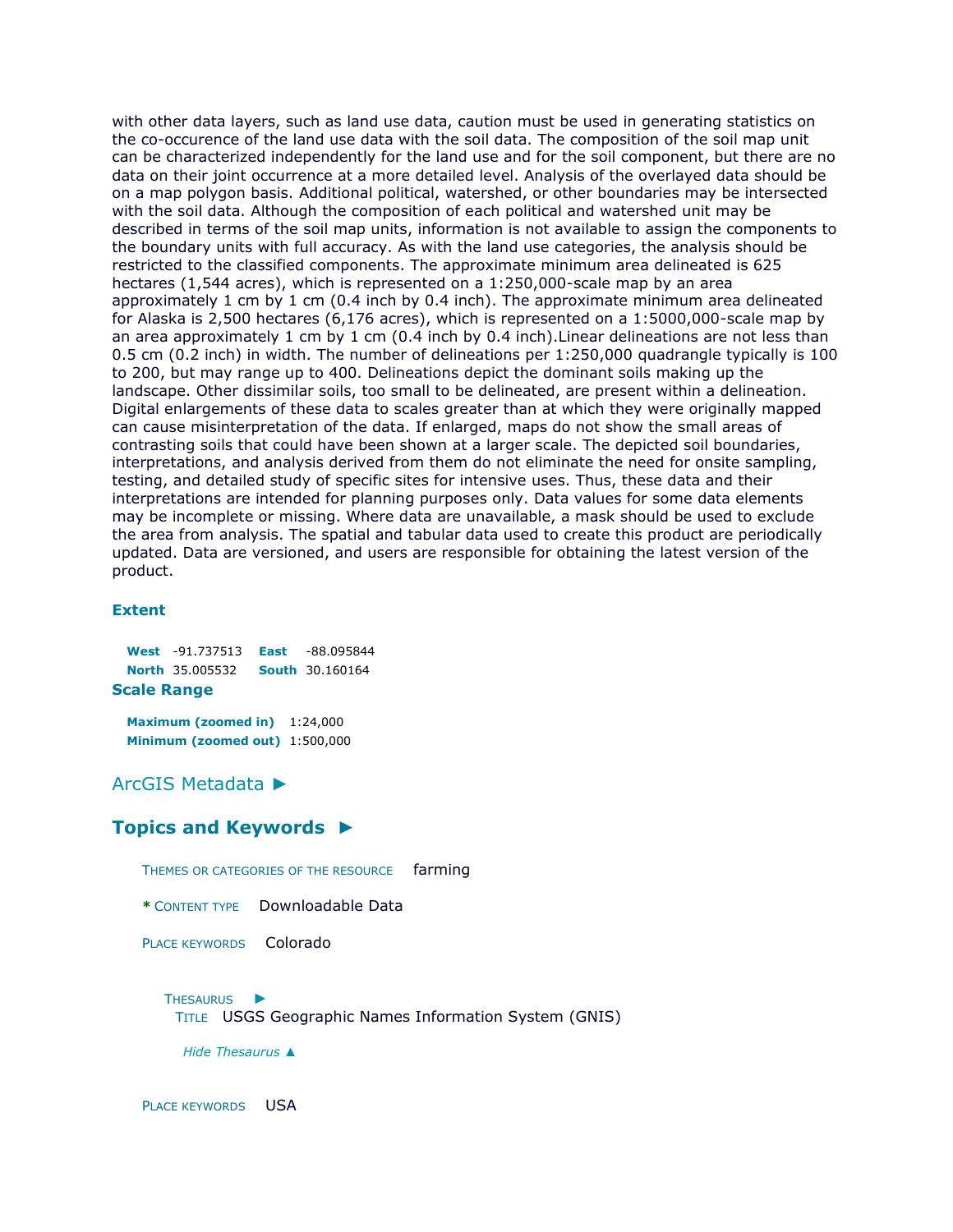THEME KEYWORDS State Soil Geographic, NASIS, General Soil Map, National Soil Information System, Soils, USDA, United States Department of Agriculture, STATSGO

*Hide [Topics and Keywords](file:///C:/Users/swalker/AppData/Local/Temp/arc6F0A/tmpDEEE.tmp.htm%23true) ▲*

# **[Citation](file:///C:/Users/swalker/AppData/Local/Temp/arc6F0A/tmpDEEE.tmp.htm%23ID0ETHA) ►**

```
* TITLE MS_STATSGO2_2016 
PUBLICATION DATE 2016-10-04
```

```
PRESENTATION FORMATS * digital map 
FGDC GEOSPATIAL PRESENTATION FORMAT Tabular digital data and vector digital data
```
*Hide [Citation](file:///C:/Users/swalker/AppData/Local/Temp/arc6F0A/tmpDEEE.tmp.htm%23ID0ETHA) ▲*

# **[Citation Contacts](file:///C:/Users/swalker/AppData/Local/Temp/arc6F0A/tmpDEEE.tmp.htm%23ID0ECTHA) ►**

```
RESPONSIBLE PARTY
```

```
ORGANIZATION'S NAME U.S. Department of Agriculture, Natural Resources Conservation 
Service
```
CONTACT'S ROLE originator

```
RESPONSIBLE PARTY
 ORGANIZATION'S NAME U.S. Department of Agriculture, Natural Resources Conservation 
 Service 
 CONTACT'S ROLE publisher
```
C[ONTACT INFORMATION](file:///C:/Users/swalker/AppData/Local/Temp/arc6F0A/tmpDEEE.tmp.htm%23ID0EBBTHA)  $\blacktriangleright$ **ADDRESS** DELIVERY POINT Fort Worth, Texas

*Hide [Contact information](file:///C:/Users/swalker/AppData/Local/Temp/arc6F0A/tmpDEEE.tmp.htm%23ID0EBBTHA) ▲*

*Hide [Citation Contacts](file:///C:/Users/swalker/AppData/Local/Temp/arc6F0A/tmpDEEE.tmp.htm%23ID0ECTHA) ▲*

## **[Resource Details](file:///C:/Users/swalker/AppData/Local/Temp/arc6F0A/tmpDEEE.tmp.htm%23ID0EEBFQA) ►**

```
DATASET LANGUAGES English (UNITED STATES) 
STATUS completed 
SPATIAL REPRESENTATION TYPE vector
* PROCESSING ENVIRONMENT Version 6.2 (Build 9200) ; Esri ArcGIS 10.6.1.9270
ARCGIS ITEM PROPERTIES
 * NAME MS_STATSGO2_2016 
 * SIZE 4.663 
 * LOCATION file://\\DESKTOP-
 TP9LNVL\F$\DATA\00_GEOSCIENTIFIC\soils\Statewide\MS_STATSGO2_2016.shp 
  * ACCESS PROTOCOL Local Area Network
```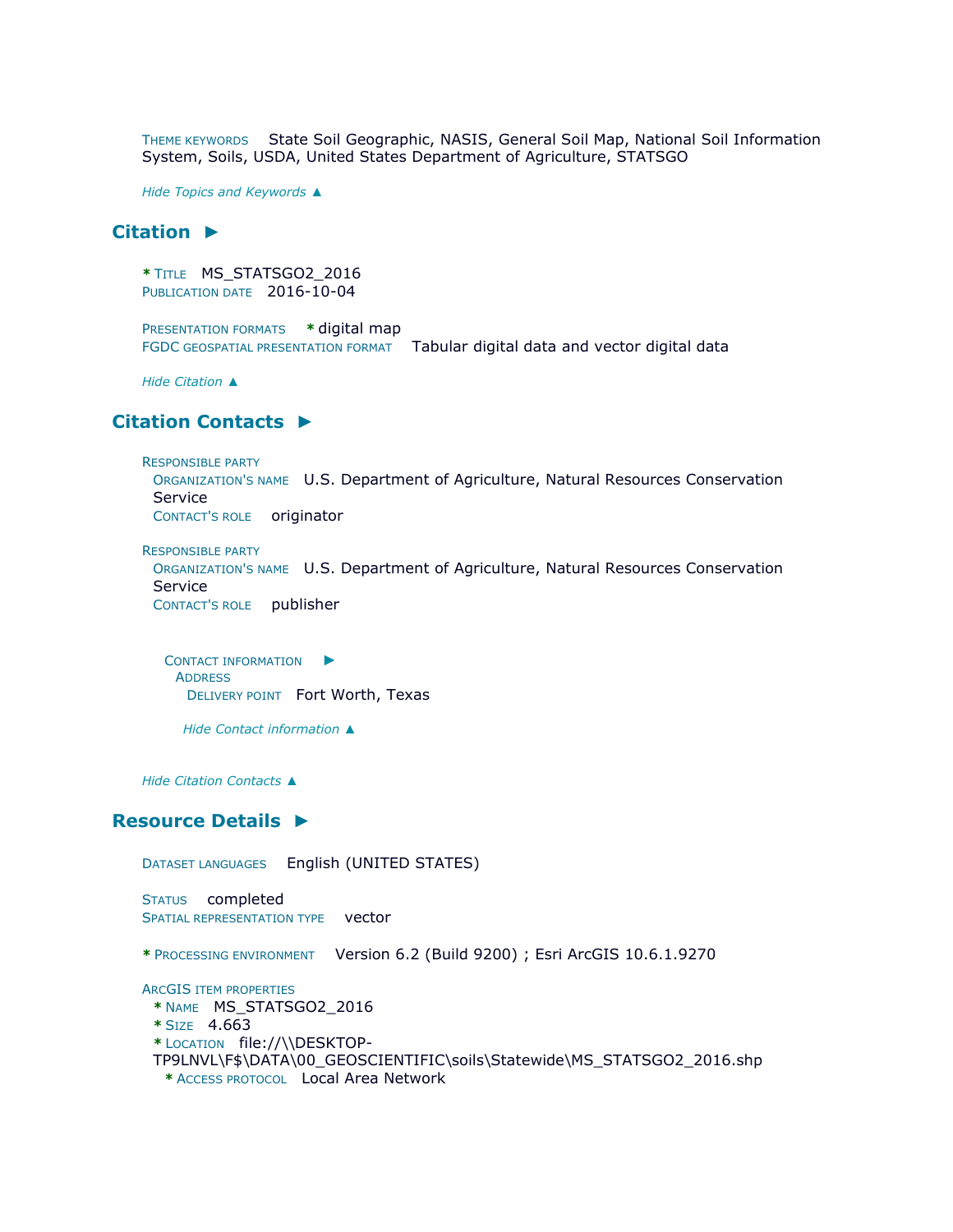*Hide [Resource Details](file:///C:/Users/swalker/AppData/Local/Temp/arc6F0A/tmpDEEE.tmp.htm%23ID0EEBFQA) ▲*

# **[Extents](file:///C:/Users/swalker/AppData/Local/Temp/arc6F0A/tmpDEEE.tmp.htm%23ID0EEDBFQA) ►**

```
EXTENT
 GEOGRAPHIC EXTENT
  BOUNDING RECTANGLE
    WEST LONGITUDE -180
    EAST LONGITUDE 180
    SOUTH LATITUDE 17.5
    NORTH LATITUDE 72
EXTENT
 DESCRIPTION
     publication date
 TEMPORAL EXTENT
  BEGINNING DATE 2000-01-01 
  ENDING DATE 2011-10-01
EXTENT
 GEOGRAPHIC EXTENT
  BOUNDING RECTANGLE
    EXTENT TYPE Extent used for searching 
    * WEST LONGITUDE -91.737513 
    * EAST LONGITUDE -88.095844 
    * NORTH LATITUDE 35.005532 
    * SOUTH LATITUDE 30.160164 
    * EXTENT CONTAINS THE RESOURCE Yes
```
EXTENT IN THE ITEM'S COORDINATE SYSTEM

- **\*** WEST LONGITUDE 318557.551568
- **\*** EAST LONGITUDE 650997.524929
- **\*** SOUTH LATITUDE 1042112.139156
- **\*** NORTH LATITUDE 1577862.291287
- **\*** EXTENT CONTAINS THE RESOURCE Yes

*Hide [Extents](file:///C:/Users/swalker/AppData/Local/Temp/arc6F0A/tmpDEEE.tmp.htm%23ID0EEDBFQA) ▲*

# **[Resource Points of Contact](file:///C:/Users/swalker/AppData/Local/Temp/arc6F0A/tmpDEEE.tmp.htm%23ID0EPHA) ►**

```
POINT OF CONTACT
 ORGANIZATION'S NAME U.S. Department of Agriculture, Natural Resources Conservation 
 Service 
 CONTACT'S POSITION State Soil Scientist 
 CONTACT'S ROLE point of contact
   ONTACT INFORMATION \blacktrianglerightPHONE
```

```
VOICE 307-233-6774 
TDD/TTY 800-877-8339 
FAX 307-233-6753
```

```
ADDRESS
 TYPE postal
```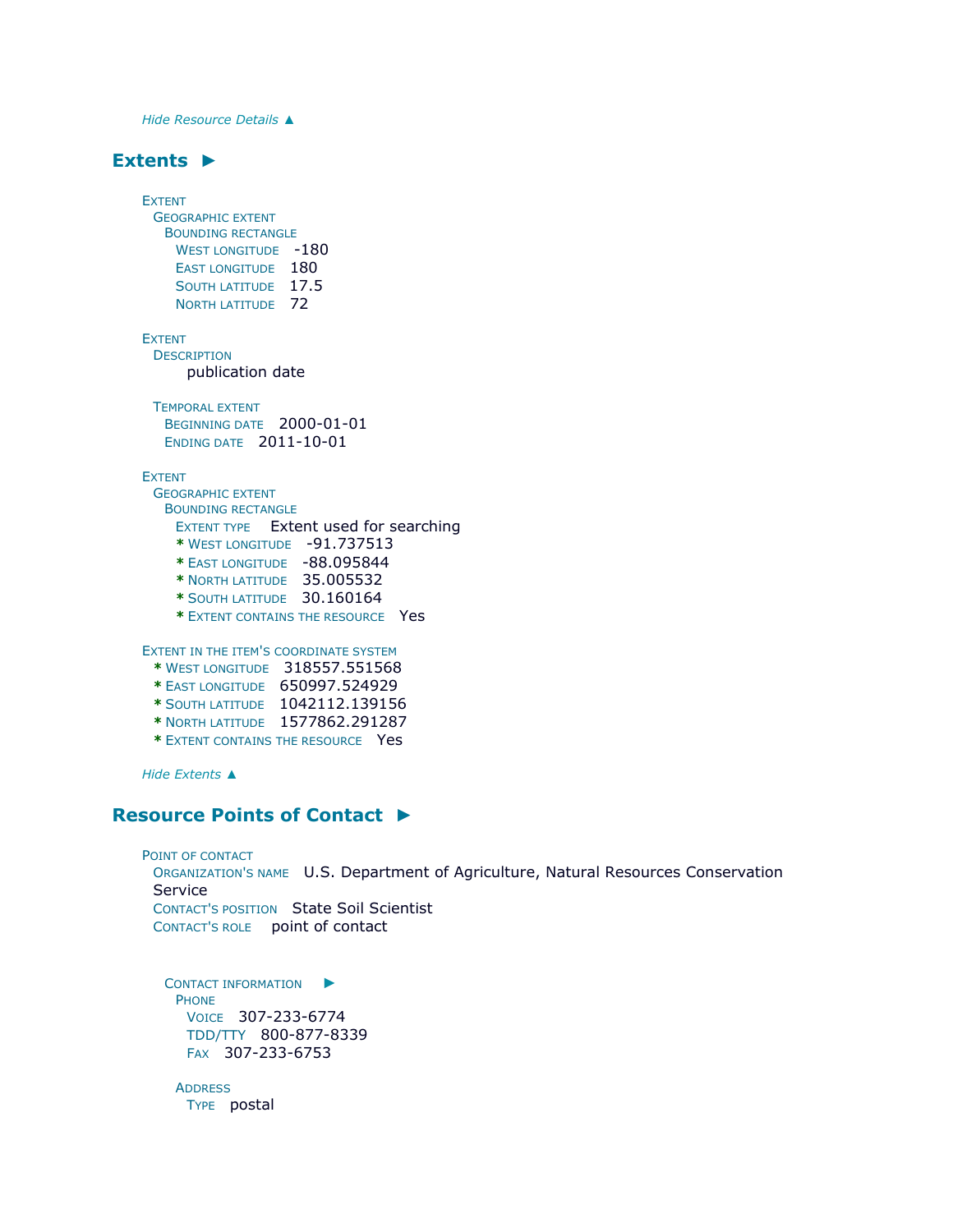DELIVERY POINT PO Box 33124 DELIVERY POINT 100 East B St Room 3124 CITY Casper ADMINISTRATIVE AREA WY POSTAL CODE 82602 E-MAIL ADDRESS [james.bauchert@wy.usda.gov](mailto:james.bauchert@wy.usda.gov?subject=MS_STATSGO2_2016)

*Hide [Contact information](file:///C:/Users/swalker/AppData/Local/Temp/arc6F0A/tmpDEEE.tmp.htm%23ID0EBPHA) ▲*

*Hide [Resource Points of Contact](file:///C:/Users/swalker/AppData/Local/Temp/arc6F0A/tmpDEEE.tmp.htm%23ID0EPHA) ▲*

## **[Resource Maintenance](file:///C:/Users/swalker/AppData/Local/Temp/arc6F0A/tmpDEEE.tmp.htm%23ID0EOHA) ►**

RESOURCE MAINTENANCE UPDATE FREQUENCY as needed

*Hide [Resource Maintenance](file:///C:/Users/swalker/AppData/Local/Temp/arc6F0A/tmpDEEE.tmp.htm%23ID0EOHA) ▲*

# **[Resource Constraints](file:///C:/Users/swalker/AppData/Local/Temp/arc6F0A/tmpDEEE.tmp.htm%23ID0EJHA) ►**

#### LEGAL CONSTRAINTS

#### LIMITATIONS OF USE

Although data in this product have been processed successfully on a computer system at the U.S. Department of Agriculture, no warranty expressed or implied is made by the Agency regarding the utility of the data on any other system, nor shall the act of distribution constitute any such warranty. The U.S. Department of Agriculture will warrant the delivery of this product in computer-readable format, and will offer appropriate adjustment of credit when the product is determined unreadable by correctly adjusted computer input peripherals, or when the physical medium is delivered in damaged condition. Request for adjustment of credit must be made within 90 days from the date of this shipment from the ordering site. The U.S. Department of Agriculture, nor any of its agencies are liable for misuse of the data. It is also not liable for damage, transmission of viruses, or computer contamination through the distribution of these data sets. The U.S. Department of Agriculture prohibits discrimination in its programs on the basis of race, color, national origin, sex, religion, age, disability, political beliefs, and marital or familial status. (Not all prohibited bases apply to all programs.)

### **CONSTRAINTS**

### LIMITATIONS OF USE

The U.S. Department of Agriculture, Natural Resources Conservation Service should be acknowledged as the data source in products derived from these data. Hardcopies utilizing these data shall clearly indicate their source. User agrees not to misrepresent these data, nor to imply that changes made were approved by the Natural Resources Conservation Service. The Digital General Soil Map of U.S. was designed primarily for regional, multicounty, river basin, State, and multistate resource planning, management, and monitoring. Data are not detailed enough to make interpretations at a county level. This soil survey product is not designed for use as a primary regulatory tool in permitting or citing decisions, but may be used as a reference source. The use of these data is not restricted and may be interpreted by organizations, agencies, units of government, or others; however, they are responsible for its appropriate application. Federal, State, or local regulatory bodies are not to reassign to the Natural Resources Conservation Service any authority for the decisions that they make. The Natural Resources Conservation Service will not perform any evaluations of these maps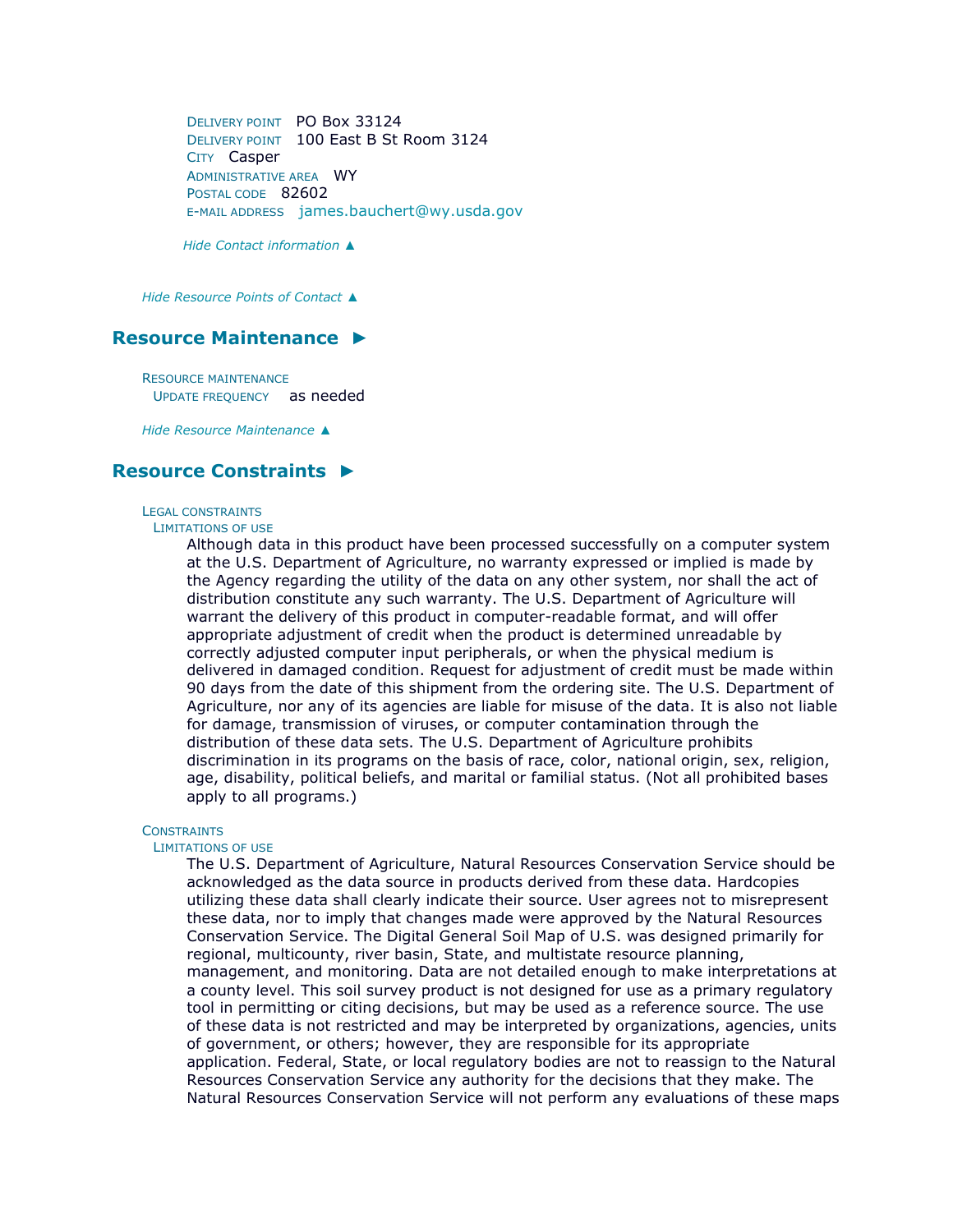for purposes related solely to state or local regulatory programs. When data from the Digital General Soil Map of U.S. are overlayed with other data layers, such as land use data, caution must be used in generating statistics on the co-occurence of the land use data with the soil data. The composition of the soil map unit can be characterized independently for the land use and for the soil component, but there are no data on their joint occurrence at a more detailed level. Analysis of the overlayed data should be on a map polygon basis. Additional political, watershed, or other boundaries may be intersected with the soil data. Although the composition of each political and watershed unit may be described in terms of the soil map units, information is not available to assign the components to the boundary units with full accuracy. As with the land use categories, the analysis should be restricted to the classified components. The approximate minimum area delineated is 625 hectares (1,544 acres), which is represented on a 1:250,000-scale map by an area approximately 1 cm by 1 cm (0.4 inch by 0.4 inch). The approximate minimum area delineated for Alaska is 2,500 hectares (6,176 acres), which is represented on a 1:5000,000-scale map by an area approximately 1 cm by 1 cm (0.4 inch by 0.4 inch).Linear delineations are not less than 0.5 cm (0.2 inch) in width. The number of delineations per 1:250,000 quadrangle typically is 100 to 200, but may range up to 400. Delineations depict the dominant soils making up the landscape. Other dissimilar soils, too small to be delineated, are present within a delineation. Digital enlargements of these data to scales greater than at which they were originally mapped can cause misinterpretation of the data. If enlarged, maps do not show the small areas of contrasting soils that could have been shown at a larger scale. The depicted soil boundaries, interpretations, and analysis derived from them do not eliminate the need for onsite sampling, testing, and detailed study of specific sites for intensive uses. Thus, these data and their interpretations are intended for planning purposes only. Data values for some data elements may be incomplete or missing. Where data are unavailable, a mask should be used to exclude the area from analysis. The spatial and tabular data used to create this product are periodically updated. Data are versioned, and users are responsible for obtaining the latest version of the product.

*Hide [Resource Constraints](file:///C:/Users/swalker/AppData/Local/Temp/arc6F0A/tmpDEEE.tmp.htm%23ID0EJHA) ▲*

# **[Spatial Reference](file:///C:/Users/swalker/AppData/Local/Temp/arc6F0A/tmpDEEE.tmp.htm%23ID0EEAFQA) ►**

ARCGIS COORDINATE SYSTEM

```
* TYPE Projected
```
- **\*** GEOGRAPHIC COORDINATE REFERENCE GCS\_North\_American\_1983
- **\*** PROJECTION NAD\_1983\_Mississippi\_TM
- **\*** COORDINATE REFERENCE DETAILS

PROJECTED COORDINATE SYSTEM WELL-KNOWN IDENTIFIER 102609 X ORIGIN -5122200 Y ORIGIN -12297100 XY SCALE 450339697.45066422 Z ORIGIN -100000 Z SCALE 10000 M ORIGIN -100000 M SCALE 10000 XY TOLERANCE 0.001 Z TOLERANCE 0.001 M TOLERANCE 0.001 HIGH PRECISION true LATEST WELL-KNOWN IDENTIFIER 3814 WELL-KNOWN TEXT PROJCS["NAD\_1983\_Mississippi\_TM",GEOGCS["GCS\_North\_American\_1983",DATUM["D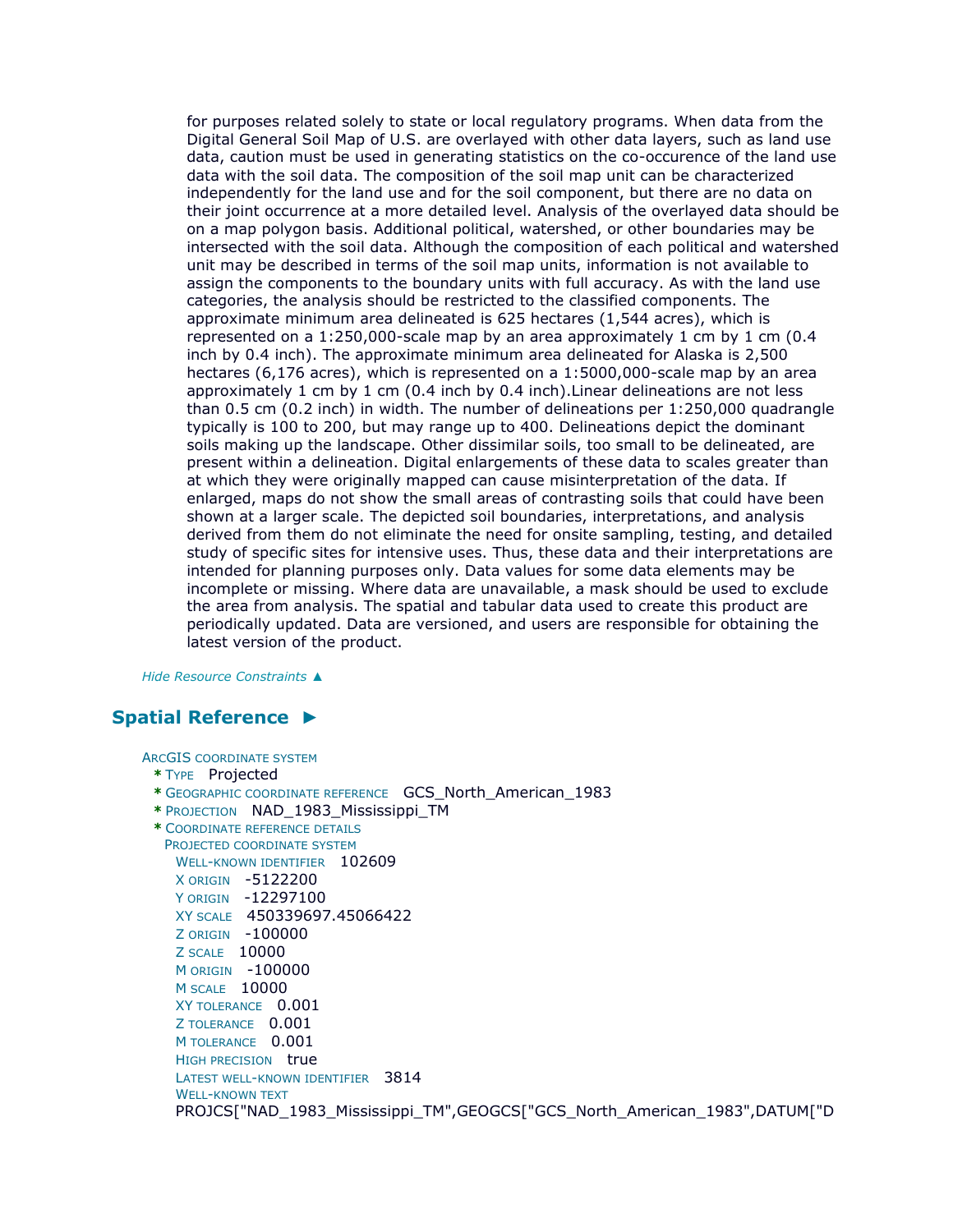\_North\_American\_1983",SPHEROID["GRS\_1980",6378137.0,298.257222101]],PRIMEM[ "Greenwich",0.0],UNIT["Degree",0.0174532925199433]],PROJECTION["Transverse\_Mer cator"],PARAMETER["False\_Easting",500000.0],PARAMETER["False\_Northing",1300000. 0], PARAMETER["Central Meridian", -89.75],PARAMETER["Scale\_Factor",0.9998335],PARAMETER["Latitude\_Of\_Origin",32.5], UNIT["Meter",1.0],AUTHORITY["EPSG",3814]]

REFERENCE SYSTEM IDENTIFIER

- **\*** VALUE 3814
- **\*** CODESPACE EPSG
- **\*** VERSION 6.17.1(10.0.0)

*Hide [Spatial Reference](file:///C:/Users/swalker/AppData/Local/Temp/arc6F0A/tmpDEEE.tmp.htm%23ID0EEAFQA) ▲*

# **[Spatial Data Properties](file:///C:/Users/swalker/AppData/Local/Temp/arc6F0A/tmpDEEE.tmp.htm%23ID0EACA) ►**

V[ECTOR](file:///C:/Users/swalker/AppData/Local/Temp/arc6F0A/tmpDEEE.tmp.htm%23ID0EBACA) ► **\*** LEVEL OF TOPOLOGY FOR THIS DATASET geometry only

GEOMETRIC OBJECTS FEATURE CLASS NAME MS\_STATSGO2\_2016 **\*** OBJECT TYPE composite **\*** OBJECT COUNT 1435

*Hide [Vector](file:///C:/Users/swalker/AppData/Local/Temp/arc6F0A/tmpDEEE.tmp.htm%23ID0EBACA) ▲*

ARCGIS FEATURE CLASS P[ROPERTIES](file:///C:/Users/swalker/AppData/Local/Temp/arc6F0A/tmpDEEE.tmp.htm%23ID0EA) ► FEATURE CLASS NAME MS\_STATSGO2\_2016

**\*** FEATURE TYPE Simple

- **\*** GEOMETRY TYPE Polygon
- **\*** HAS TOPOLOGY FALSE
- **\*** FEATURE COUNT 1435
- **\*** SPATIAL INDEX TRUE
- **\*** LINEAR REFERENCING FALSE

*Hide [ArcGIS Feature Class Properties](file:///C:/Users/swalker/AppData/Local/Temp/arc6F0A/tmpDEEE.tmp.htm%23ID0EA) ▲*

*Hide [Spatial Data Properties](file:///C:/Users/swalker/AppData/Local/Temp/arc6F0A/tmpDEEE.tmp.htm%23ID0EACA) ▲*

# **[Data Quality](file:///C:/Users/swalker/AppData/Local/Temp/arc6F0A/tmpDEEE.tmp.htm%23ID0EAGGA) ►**

S[COPE OF QUALITY INFORMATION](file:///C:/Users/swalker/AppData/Local/Temp/arc6F0A/tmpDEEE.tmp.htm%23ID0EAGGA)  $\blacktriangleright$ RESOURCE LEVEL dataset

*Hide [Scope of quality information](file:///C:/Users/swalker/AppData/Local/Temp/arc6F0A/tmpDEEE.tmp.htm%23ID0EAGGA) ▲*

DATA QUALITY REPORT - T[OPOLOGICAL CONSISTENCY](file:///C:/Users/swalker/AppData/Local/Temp/arc6F0A/tmpDEEE.tmp.htm%23ID0EFGA) ► EVALUATION METHOD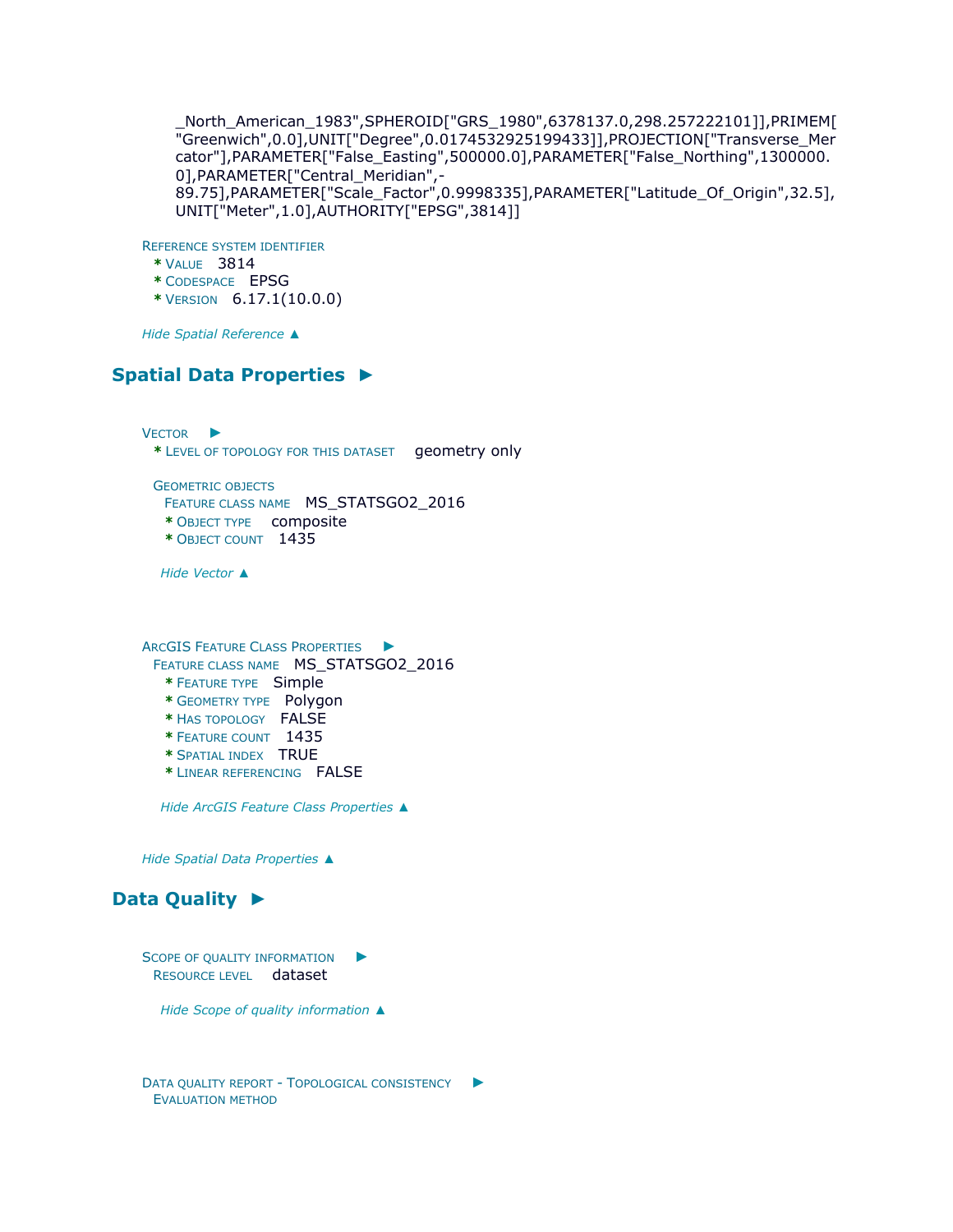Certain node/geometry and topology (GT)-polygon/chain relationships are collected or generated to satisfy topological requirements. (The GT-polygon corresponds to the soil delineation). Some of these requirements include: chains must begin and end at nodes, chains must connect to each other at nodes, chains do not extend through nodes, left and right GT-polygons are defined for each chain element and are consistent throughout, and the chains representing the limits of the file (neatline) are free of gaps. The tests of logical consistency are performed using vendor software. The neatline is generated by connecting the explicitly entered four corners of the digital file. All data outside the enclosed region are ignored and all data crossing these geographically straight lines are clipped at the neatline. Data within a specified tolerance of the neatline are snapped to the neatline. Neatline straightening aligns the digitized edges of the digital data with the generated neatline (i.e., with the longitude/latitude lines in geographic coordinates). All internal polygons are tested for closure with vendor software and are checked on hard copy plots. All data are checked for common soil lines (i.e., adjacent polygons with the same label). Quadrangles are edge matched within the state, merged into a statewide data sets, and then edge matched to adjacent state data sets. Edge locations do not deviate from centerline to centerline by more than 0.01 inch.

*Hide Data quality report - [Topological consistency](file:///C:/Users/swalker/AppData/Local/Temp/arc6F0A/tmpDEEE.tmp.htm%23ID0EFGA) ▲*

#### DATA QUALITY REPORT - C[ONCEPTUAL CONSISTENCY](file:///C:/Users/swalker/AppData/Local/Temp/arc6F0A/tmpDEEE.tmp.htm%23ID0EEGA) ► MEASURE DESCRIPTION

Certain node/geometry and topology (GT)-polygon/chain relationships are collected or generated to satisfy topological requirements. (The GT-polygon corresponds to the soil delineation). Some of these requirements include: chains must begin and end at nodes, chains must connect to each other at nodes, chains do not extend through nodes, left and right GT-polygons are defined for each chain element and are consistent throughout, and the chains representing the limits of the file (neatline) are free of gaps. The tests of logical consistency are performed using vendor software. The neatline is generated by connecting the explicitly entered four corners of the digital file. All data outside the enclosed region are ignored and all data crossing these geographically straight lines are clipped at the neatline. Data within a specified tolerance of the neatline are snapped to the neatline. Neatline straightening aligns the digitized edges of the digital data with the generated neatline (i.e., with the longitude/latitude lines in geographic coordinates). All internal polygons are tested for closure with vendor software and are checked on hard copy plots. All data are checked for common soil lines (i.e., adjacent polygons with the same label). Quadrangles are edge matched within the state, merged into a statewide data sets, and then edge matched to adjacent state data sets. Edge locations do not deviate from centerline to centerline by more than 0.01 inch.

*Hide Data quality report - [Conceptual consistency](file:///C:/Users/swalker/AppData/Local/Temp/arc6F0A/tmpDEEE.tmp.htm%23ID0EEGA) ▲*

#### DATA QUALITY REPORT - C[OMPLETENESS OMISSION](file:///C:/Users/swalker/AppData/Local/Temp/arc6F0A/tmpDEEE.tmp.htm%23ID0EDGA) ► MEASURE DESCRIPTION

A map unit is a collection of areas defined and named the same in terms of their soil and/or nonsoil areas. Each map unit differs in some respect from all others in a survey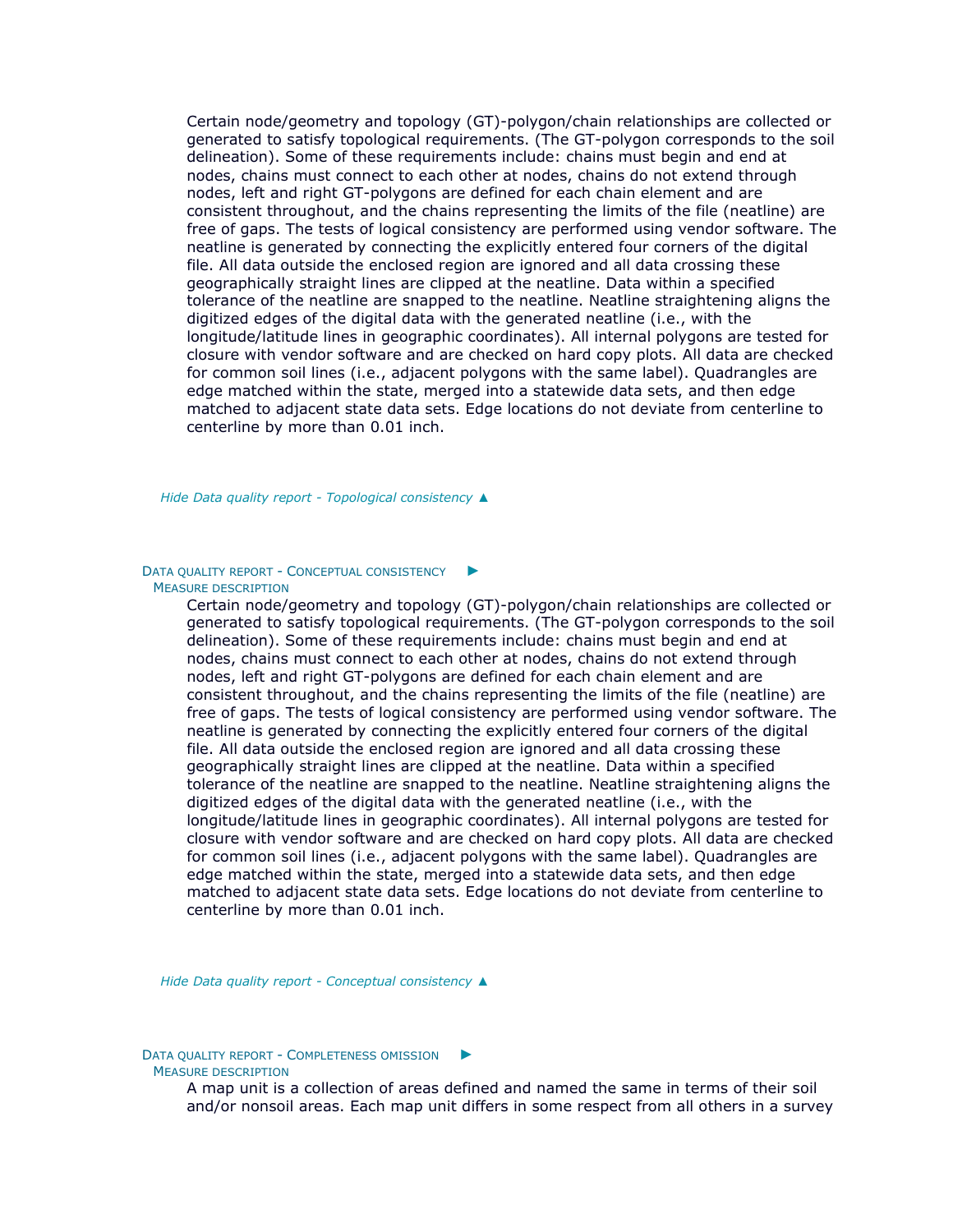area and is uniquely identified. Each individual area is a delineation. Each map unit in the Digital General Soil Map of U.S. consists of one to more than 21 components. In those few areas where detailed maps did not exist, reconnaissance soil surveys were combined with data on geology, topography, vegetation, climate, and remote sensing images to delineate map units and estimate the percentages of components. Map unit components in this product are soil series phases, and their percent composition represents the estimated areal proportion of each within a map unit. The composition for a map unit is generalized to represent the statewide extent of that map unit and not the extent of any single map unit delineation. These specifications provide a nationally consistent representation of the associated attribute data. The actual composition and interpretive purity of the map unit delineations were based on statistical analysis of transect data. The composition was largely determined by measuring transects on detailed soil survey maps. The number of transects used was proportional to the relative size, number, and complexity of the delineations. The combined data on the length of the map units crossed by the transects were used to determine the percentages of the different soil and nonsoil areas in each map unit. Specific National Cooperative Soil Survey Standards and procedures were used in the classification of soils, design and name of map units. These standards are outlined in U.S. Department of Agriculture. 2nd Ed., 1999. Soil Taxonomy: A basic system of soil classification for making and interpreting soil surveys. Nat. Res. Conserv. Serv., U.S. Dep. Agric. Handb. 436.; U.S. Department of Agriculture. 9th Ed., 2003. Keys to Soil Taxonomy. Soil Surv. staff, Nat. Res. Conserv. Serv.; U.S. Department of Agriculture. Current Issue. National Soil Survey Handbook, title 430-VI. Soil Surv. Staff, Nat. Res. Conserv. Serv.; and U.S. Department of Agriculture. 1993. Soil Survey Manual. Soil Surv. Staff, U.S. Dep. Agric. Handbook 18. Adherence to National Cooperative Soil Survey standards and procedures is based on peer review, quality control, and quality assurance. Quality control is outlined in documents that reside with the Natural Resources Conservation Service state soil scientist.

*Hide Data quality report - [Completeness omission](file:///C:/Users/swalker/AppData/Local/Temp/arc6F0A/tmpDEEE.tmp.htm%23ID0EDGA) ▲*

DATA QUALITY REPORT - Q[UANTITATIVE ATTRIBUTE ACCURACY](file:///C:/Users/swalker/AppData/Local/Temp/arc6F0A/tmpDEEE.tmp.htm%23ID0ECGA) ► MEASURE DESCRIPTION

> Accuracy is tested by manual comparison of the source with hard copy plots and/or symbolized display of the map data on an interactive computer graphic system. Selected attributes that cannot be visually verified on plots or on screen are interactively queried and verified on screen. In addition, the attributes are tested against a master set of valid attributes. All attribute data conform to the attribute codes in the signed classification and correlation document and amendments and are current as of the date of digitizing.

*Hide Data quality report - [Quantitative attribute accuracy](file:///C:/Users/swalker/AppData/Local/Temp/arc6F0A/tmpDEEE.tmp.htm%23ID0ECGA) ▲*

DATA QUALITY REPORT - A[BSOLUTE EXTERNAL POSITIONAL ACCURACY](file:///C:/Users/swalker/AppData/Local/Temp/arc6F0A/tmpDEEE.tmp.htm%23ID0EBGA) ► DIMENSION horizontal

MEASURE DESCRIPTION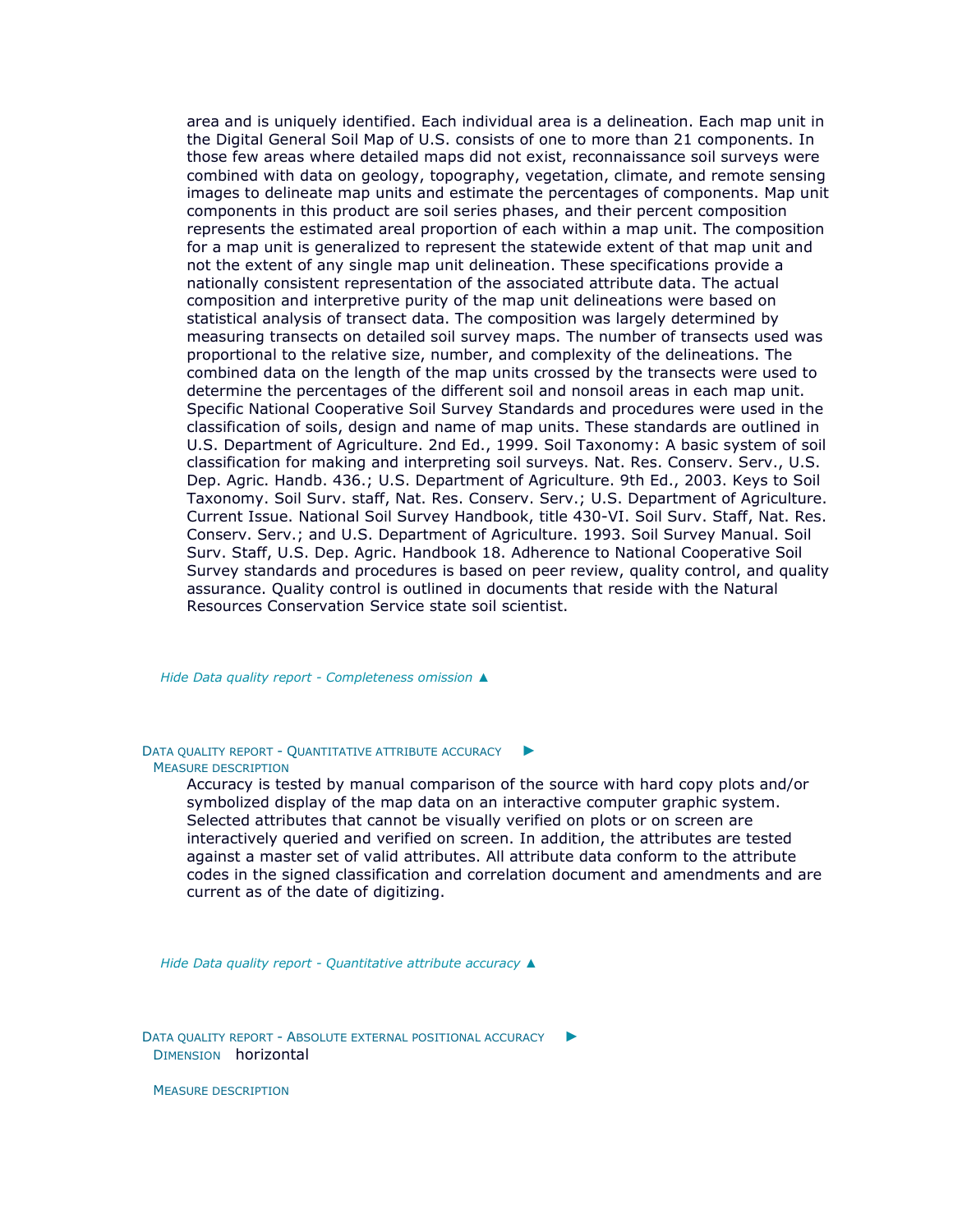The accuracy of these digital data is based upon their compilation to base maps that meet National Map Accuracy Standards. The difference in positional accuracy between the map unit boundaries in the field and their digitized map locations is unknown. The locational acuracy of soil delineations on the ground varies with the transition between map units. For example, in areas where changes in soils, climate, topography, and geology occur subtly across a portion of a state, the transition between soil map unit boundaries will be gradual. Where these features change abruptly, such as from an area of foothills to a lake plain, the transition will be very narrow. Soil delineation boundaries were digitized within 0.01 inches of their locations on the digitizing source. The digital map elements are edge matched between data sets. The data along each state boundary are matched against the data for the adjacent state. Edge locations generally do not deviate from centerline to centerline by more than 0.01 inch.

*Hide Data quality report - [Absolute external positional accuracy](file:///C:/Users/swalker/AppData/Local/Temp/arc6F0A/tmpDEEE.tmp.htm%23ID0EBGA) ▲*

*Hide [Data Quality](file:///C:/Users/swalker/AppData/Local/Temp/arc6F0A/tmpDEEE.tmp.htm%23ID0EAGGA) ▲*

## **[Lineage](file:///C:/Users/swalker/AppData/Local/Temp/arc6F0A/tmpDEEE.tmp.htm%23ID0EAGA) ►**

P[ROCESS STEP](file:///C:/Users/swalker/AppData/Local/Temp/arc6F0A/tmpDEEE.tmp.htm%23ID0ECVAGA) ►

WHEN THE PROCESS OCCURRED 2005-07-18

**DESCRIPTION** 

The tabular data were extracted from the Soil Data Mart without change. The spatial data was exported to an ESRI shapefile.

S[OURCE DATA](file:///C:/Users/swalker/AppData/Local/Temp/arc6F0A/tmpDEEE.tmp.htm%23ID0EAAVAGA) ► RELATIONSHIP TO THE PROCESS STEP used

S[OURCE CITATION](file:///C:/Users/swalker/AppData/Local/Temp/arc6F0A/tmpDEEE.tmp.htm%23ID0EAAAVAGA) ► ALTERNATE TITLES NASIS

*Hide [Source citation](file:///C:/Users/swalker/AppData/Local/Temp/arc6F0A/tmpDEEE.tmp.htm%23ID0EAAAVAGA) ▲*

*Hide [Source data](file:///C:/Users/swalker/AppData/Local/Temp/arc6F0A/tmpDEEE.tmp.htm%23ID0EAAVAGA) ▲*

*Hide [Process step](file:///C:/Users/swalker/AppData/Local/Temp/arc6F0A/tmpDEEE.tmp.htm%23ID0ECVAGA) ▲*

P[ROCESS STEP](file:///C:/Users/swalker/AppData/Local/Temp/arc6F0A/tmpDEEE.tmp.htm%23ID0ECUAGA) ▶ WHEN THE PROCESS OCCURRED 2016-01-01 **DESCRIPTION** 

The Alaska soils staff updated the STATSGO mapping for the state. A limited number of field visits during the summers of 2009 and 2010 provided additional verification of the preliminary STATSGO map. This included over 150 pedon and plant community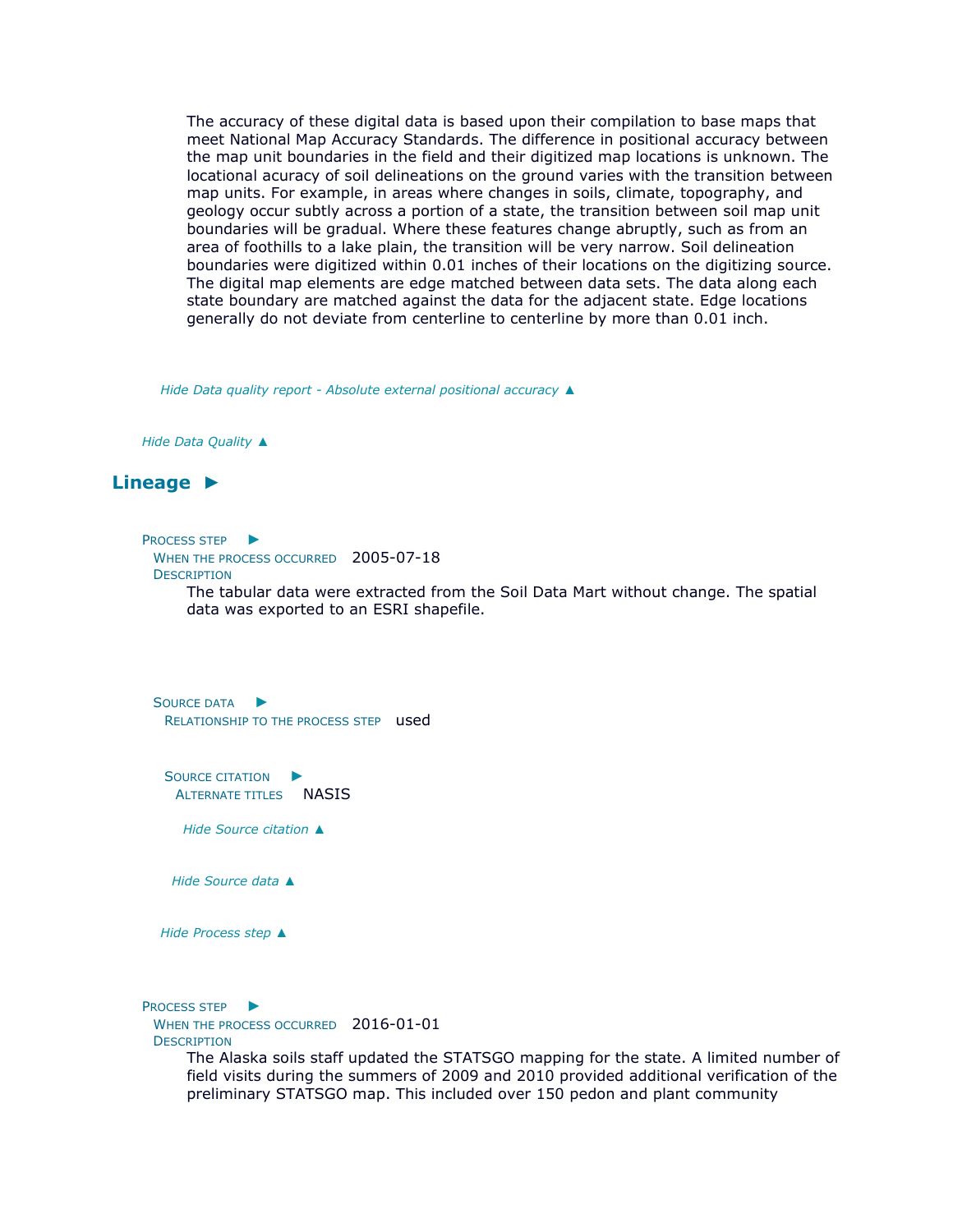descriptions completed as a cooperative effort with USDI-US Fish and Wildlife Service and the Bureau of Land Management. Several National Wildlife Refuges were visited including Alaska Maritime (Attu Island), Yukon Delta, Kanuti, Tetlin, and Togiak. In addition the Bureau of Land Management supported verification work on the North Slope between Galbraith Lake and the Colville River Delta. In addition, 57 soil investigations of communities throughout Alaska are used to refine and verify the map. The state-wide Alaska MLRA (2002) map provided a starting point for this STATSGO update. STATSGO map units are unique to a MLRA. The map unit composition is derived through two different processes. In areas of detailed soil survey information (SSURGO) map units are developed through the aggregation of detailed soil maps into more general delineations with composition estimates based on a weighted average of detailed map unit components. Since detailed soil information is available for only about 15 percent of Alaska, a remote sensing approach using GIS tools was necessary to develop map units and components for remaining areas. The remote sensing process used to derive a majority of the STATSGO map for Alaska is described in the following paragraphs and outline. Regardless of the availability of detailed SSURGO data, a similar landform and life zone approach to map unit development is used in order to achieve a uniform map product throughout the State. The soil map unit lines and symbols are produced through a digitized on-screen process at a scale of approximately 1:250,000 in order to minimize the angularity of vertices and improve line placement and accuracy at landform boundaries. The final map is published at a nominal scale of 1:500,000. The on-screen digitizing process is best described as a visual digitizing process using a variety of digital layers as tools to assist in the manual on-screen process.

S[OURCE DATA](file:///C:/Users/swalker/AppData/Local/Temp/arc6F0A/tmpDEEE.tmp.htm%23ID0EAAUAGA) ► RELATIONSHIP TO THE PROCESS STEP **used** 

S[OURCE CITATION](file:///C:/Users/swalker/AppData/Local/Temp/arc6F0A/tmpDEEE.tmp.htm%23ID0EAAAUAGA) ► ALTERNATE TITLES USGS2, USGS3, NRCS1, NRCS2, NRCS3

*Hide [Source citation](file:///C:/Users/swalker/AppData/Local/Temp/arc6F0A/tmpDEEE.tmp.htm%23ID0EAAAUAGA) ▲*

*Hide [Source data](file:///C:/Users/swalker/AppData/Local/Temp/arc6F0A/tmpDEEE.tmp.htm%23ID0EAAUAGA) ▲*

*Hide [Process step](file:///C:/Users/swalker/AppData/Local/Temp/arc6F0A/tmpDEEE.tmp.htm%23ID0ECUAGA) ▲*

P[ROCESS STEP](file:///C:/Users/swalker/AppData/Local/Temp/arc6F0A/tmpDEEE.tmp.htm%23ID0ECTAGA) ▶

WHEN THE PROCESS OCCURRED 2006-06-28 **DESCRIPTION** 

> The Natural Resources Conservation Service State Soil Scientist or delegate, upon completion of data quality verification, determined that the tabular data should be released for official use. A selected set of map units and components in the soil survey legend was copied to a staging database.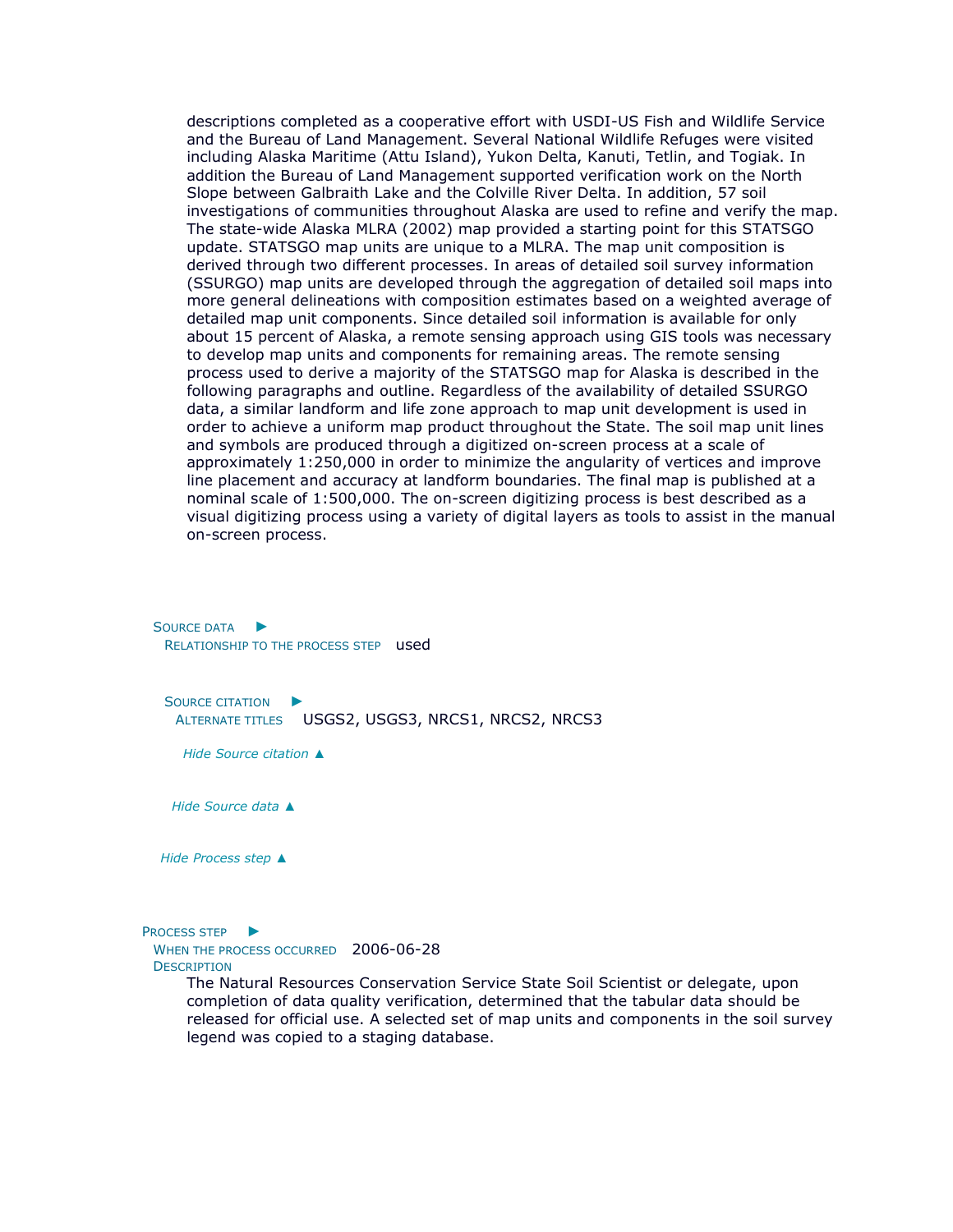S[OURCE DATA](file:///C:/Users/swalker/AppData/Local/Temp/arc6F0A/tmpDEEE.tmp.htm%23ID0EAATAGA) ► RELATIONSHIP TO THE PROCESS STEP used

S[OURCE CITATION](file:///C:/Users/swalker/AppData/Local/Temp/arc6F0A/tmpDEEE.tmp.htm%23ID0EAAATAGA) ► ALTERNATE TITLES NASIS

*Hide [Source citation](file:///C:/Users/swalker/AppData/Local/Temp/arc6F0A/tmpDEEE.tmp.htm%23ID0EAAATAGA) ▲*

*Hide [Source data](file:///C:/Users/swalker/AppData/Local/Temp/arc6F0A/tmpDEEE.tmp.htm%23ID0EAATAGA) ▲*

*Hide [Process step](file:///C:/Users/swalker/AppData/Local/Temp/arc6F0A/tmpDEEE.tmp.htm%23ID0ECTAGA) ▲*

P[ROCESS STEP](file:///C:/Users/swalker/AppData/Local/Temp/arc6F0A/tmpDEEE.tmp.htm%23ID0ECSAGA) ▶

WHEN THE PROCESS OCCURRED 2005-01-01 **DESCRIPTION** 

> The National Soil Information System data base was developed by Natural Resources Conservation Service soil scientists according to national standards.

S[OURCE DATA](file:///C:/Users/swalker/AppData/Local/Temp/arc6F0A/tmpDEEE.tmp.htm%23ID0EAASAGA) ► RELATIONSHIP TO THE PROCESS STEP **used** 

S[OURCE CITATION](file:///C:/Users/swalker/AppData/Local/Temp/arc6F0A/tmpDEEE.tmp.htm%23ID0EAAASAGA) ► ALTERNATE TITLES SCS4

*Hide [Source citation](file:///C:/Users/swalker/AppData/Local/Temp/arc6F0A/tmpDEEE.tmp.htm%23ID0EAAASAGA) ▲*

*Hide [Source data](file:///C:/Users/swalker/AppData/Local/Temp/arc6F0A/tmpDEEE.tmp.htm%23ID0EAASAGA) ▲*

*Hide [Process step](file:///C:/Users/swalker/AppData/Local/Temp/arc6F0A/tmpDEEE.tmp.htm%23ID0ECSAGA) ▲*

P[ROCESS STEP](file:///C:/Users/swalker/AppData/Local/Temp/arc6F0A/tmpDEEE.tmp.htm%23ID0ECRAGA) ►

WHEN THE PROCESS OCCURRED 2005-07-15 **DESCRIPTION** 

> The Natural Resources Conservation Service State Soil Scientist or delegate, upon completion of data quality verification, determined that the tabular data should be released for official use. A selected set of map units and components in the soil survey legend was copied to a staging database.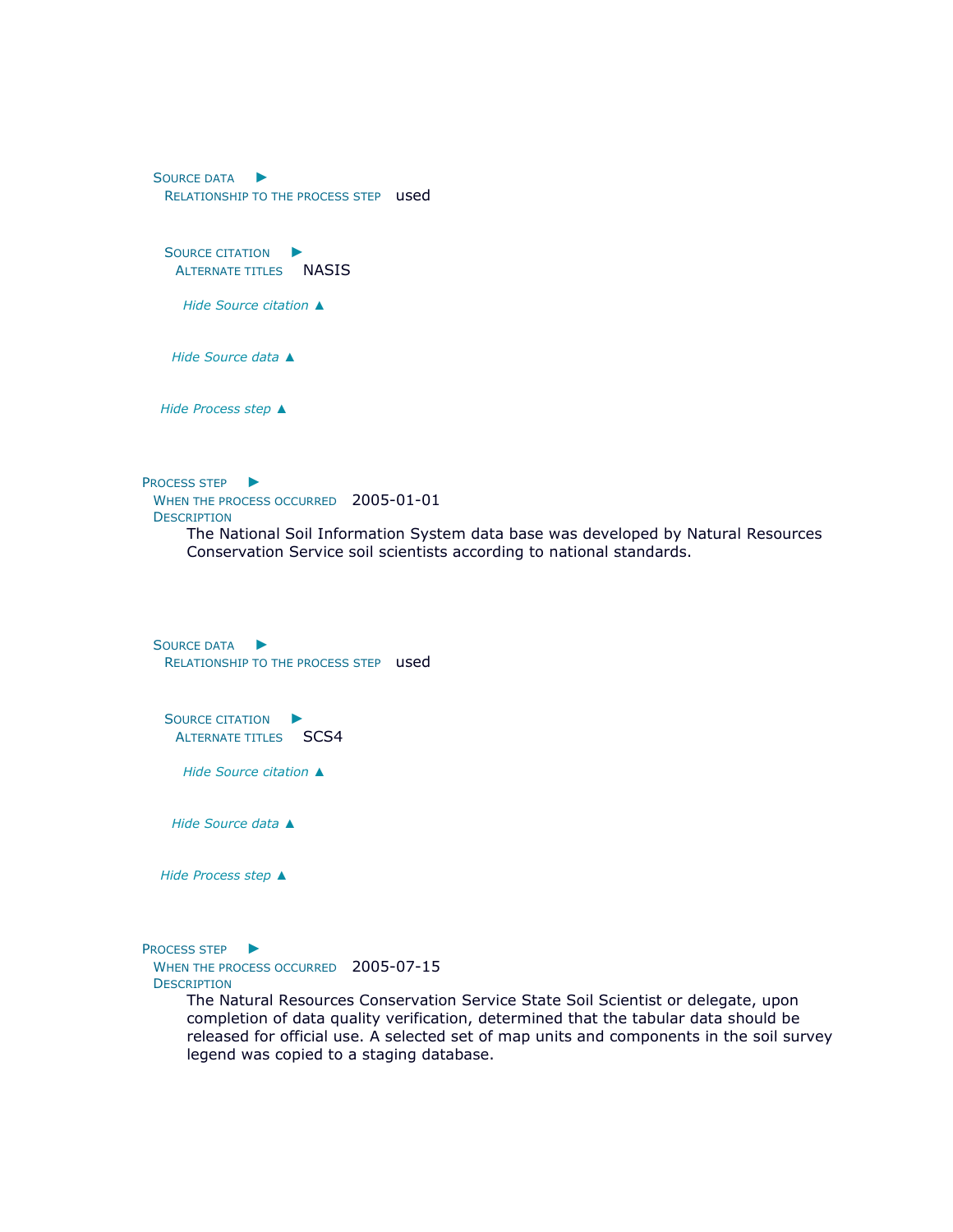S[OURCE DATA](file:///C:/Users/swalker/AppData/Local/Temp/arc6F0A/tmpDEEE.tmp.htm%23ID0EAARAGA) ► RELATIONSHIP TO THE PROCESS STEP **used** S[OURCE CITATION](file:///C:/Users/swalker/AppData/Local/Temp/arc6F0A/tmpDEEE.tmp.htm%23ID0EAAARAGA) ► ALTERNATE TITLES NASIS *Hide [Source citation](file:///C:/Users/swalker/AppData/Local/Temp/arc6F0A/tmpDEEE.tmp.htm%23ID0EAAARAGA) ▲ Hide [Source data](file:///C:/Users/swalker/AppData/Local/Temp/arc6F0A/tmpDEEE.tmp.htm%23ID0EAARAGA) ▲ Hide [Process step](file:///C:/Users/swalker/AppData/Local/Temp/arc6F0A/tmpDEEE.tmp.htm%23ID0ECRAGA) ▲* P[ROCESS STEP](file:///C:/Users/swalker/AppData/Local/Temp/arc6F0A/tmpDEEE.tmp.htm%23ID0ECQAGA) ▶ WHEN THE PROCESS OCCURRED 2000-01-01 **DESCRIPTION** State coverages were merged into a seamless national coverage. This reduced tabular data redundancy and polygon number. A detailed and complete edit was performed on all digital data. S[OURCE DATA](file:///C:/Users/swalker/AppData/Local/Temp/arc6F0A/tmpDEEE.tmp.htm%23ID0EAAQAGA) ► RELATIONSHIP TO THE PROCESS STEP used S[OURCE CITATION](file:///C:/Users/swalker/AppData/Local/Temp/arc6F0A/tmpDEEE.tmp.htm%23ID0EAAAQAGA) ► ALTERNATE TITLES SCS4 *Hide [Source citation](file:///C:/Users/swalker/AppData/Local/Temp/arc6F0A/tmpDEEE.tmp.htm%23ID0EAAAQAGA) ▲ Hide [Source data](file:///C:/Users/swalker/AppData/Local/Temp/arc6F0A/tmpDEEE.tmp.htm%23ID0EAAQAGA) ▲ Hide [Process step](file:///C:/Users/swalker/AppData/Local/Temp/arc6F0A/tmpDEEE.tmp.htm%23ID0ECQAGA) ▲* P[ROCESS STEP](file:///C:/Users/swalker/AppData/Local/Temp/arc6F0A/tmpDEEE.tmp.htm%23ID0ECPAGA) ► WHEN THE PROCESS OCCURRED 1994-01-01 **DESCRIPTION** 

Soil map unit lines and symbols were drafted in red pencil on a mylar overlay that was punch registered to fit the mylar USGS 1:250,000-scale topographic quadrangle. A detailed and complete edit was performed on all overlays before digitizing. The soil delineation overlays were raster scanned at a scanning resolution of at least 0.01 inches and converted to a vector format or were manually digitized on a digitizing tablet with a resolution of at least 0.001 inches. Four control points corresponding to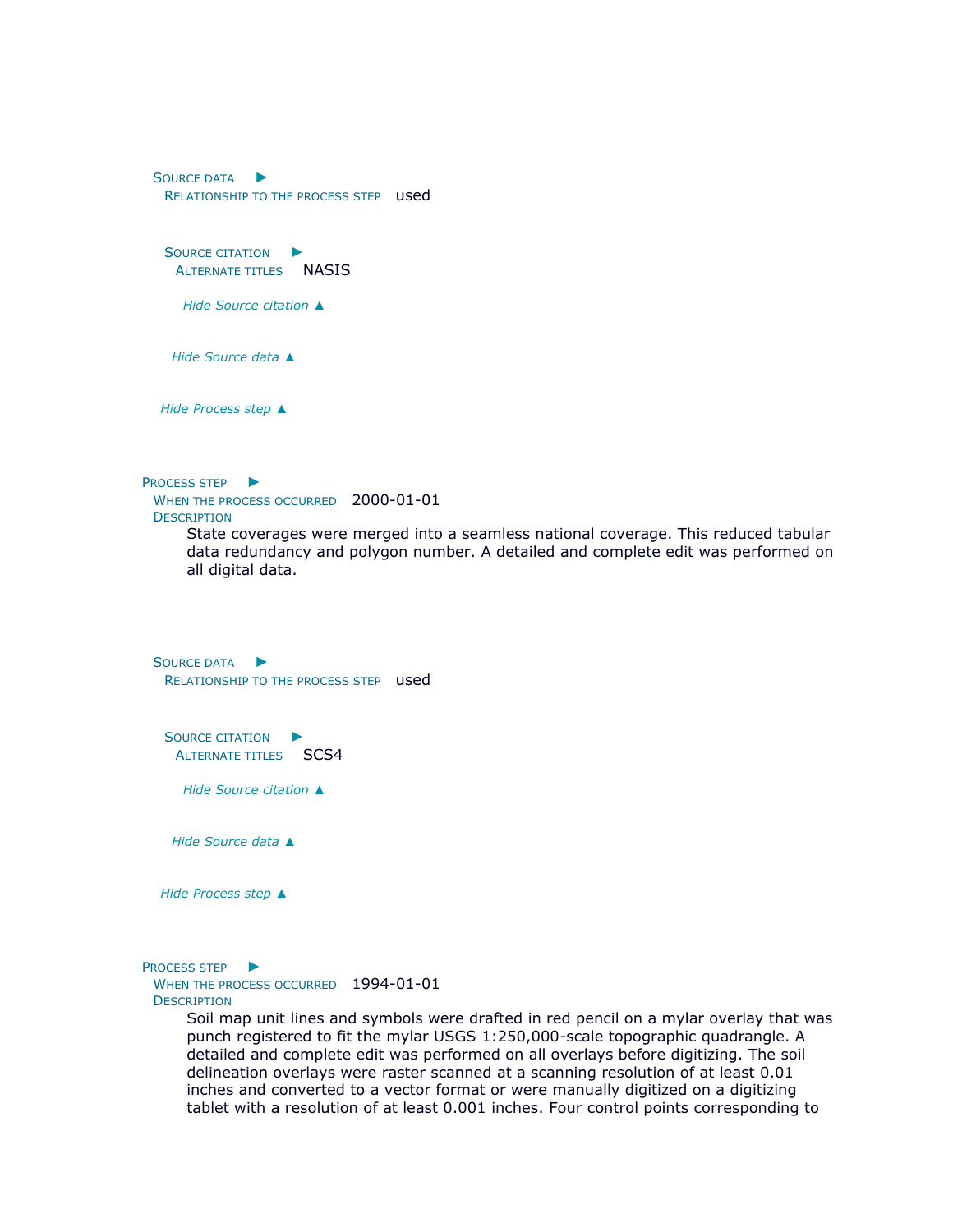the four corners of the quadrangles were used for registration during data collection. The control points were either explicitly entered or developed by the software. The data sets were edge matched and merged into statewide coverages. A detailed and complete edit was performed on all digital data.

S[OURCE DATA](file:///C:/Users/swalker/AppData/Local/Temp/arc6F0A/tmpDEEE.tmp.htm%23ID0EAAPAGA) ► RELATIONSHIP TO THE PROCESS STEP **used** S[OURCE CITATION](file:///C:/Users/swalker/AppData/Local/Temp/arc6F0A/tmpDEEE.tmp.htm%23ID0EAAAPAGA)  $\blacktriangleright$ ALTERNATE TITLES USGS1, SCS3 *Hide [Source citation](file:///C:/Users/swalker/AppData/Local/Temp/arc6F0A/tmpDEEE.tmp.htm%23ID0EAAAPAGA) ▲ Hide [Source data](file:///C:/Users/swalker/AppData/Local/Temp/arc6F0A/tmpDEEE.tmp.htm%23ID0EAAPAGA) ▲ Hide [Process step](file:///C:/Users/swalker/AppData/Local/Temp/arc6F0A/tmpDEEE.tmp.htm%23ID0ECPAGA) ▲* P[ROCESS STEP](file:///C:/Users/swalker/AppData/Local/Temp/arc6F0A/tmpDEEE.tmp.htm%23ID0ECOAGA) ► WHEN THE PROCESS OCCURRED 1994-01-01 **DESCRIPTION** Map unit composition was determined by transecting or sampling areas on the more detailed soil maps and expanding the data statistically to characterize the whole map unit. S[OURCE DATA](file:///C:/Users/swalker/AppData/Local/Temp/arc6F0A/tmpDEEE.tmp.htm%23ID0EAAOAGA) ► RELATIONSHIP TO THE PROCESS STEP **used** S[OURCE CITATION](file:///C:/Users/swalker/AppData/Local/Temp/arc6F0A/tmpDEEE.tmp.htm%23ID0EAAAOAGA) ► ALTERNATE TITLES SCS1 *Hide [Source citation](file:///C:/Users/swalker/AppData/Local/Temp/arc6F0A/tmpDEEE.tmp.htm%23ID0EAAAOAGA) ▲ Hide [Source data](file:///C:/Users/swalker/AppData/Local/Temp/arc6F0A/tmpDEEE.tmp.htm%23ID0EAAOAGA) ▲ Hide [Process step](file:///C:/Users/swalker/AppData/Local/Temp/arc6F0A/tmpDEEE.tmp.htm%23ID0ECOAGA) ▲* P[ROCESS STEP](file:///C:/Users/swalker/AppData/Local/Temp/arc6F0A/tmpDEEE.tmp.htm%23ID0ECNAGA) ► WHEN THE PROCESS OCCURRED 2005-07-15 **DESCRIPTION**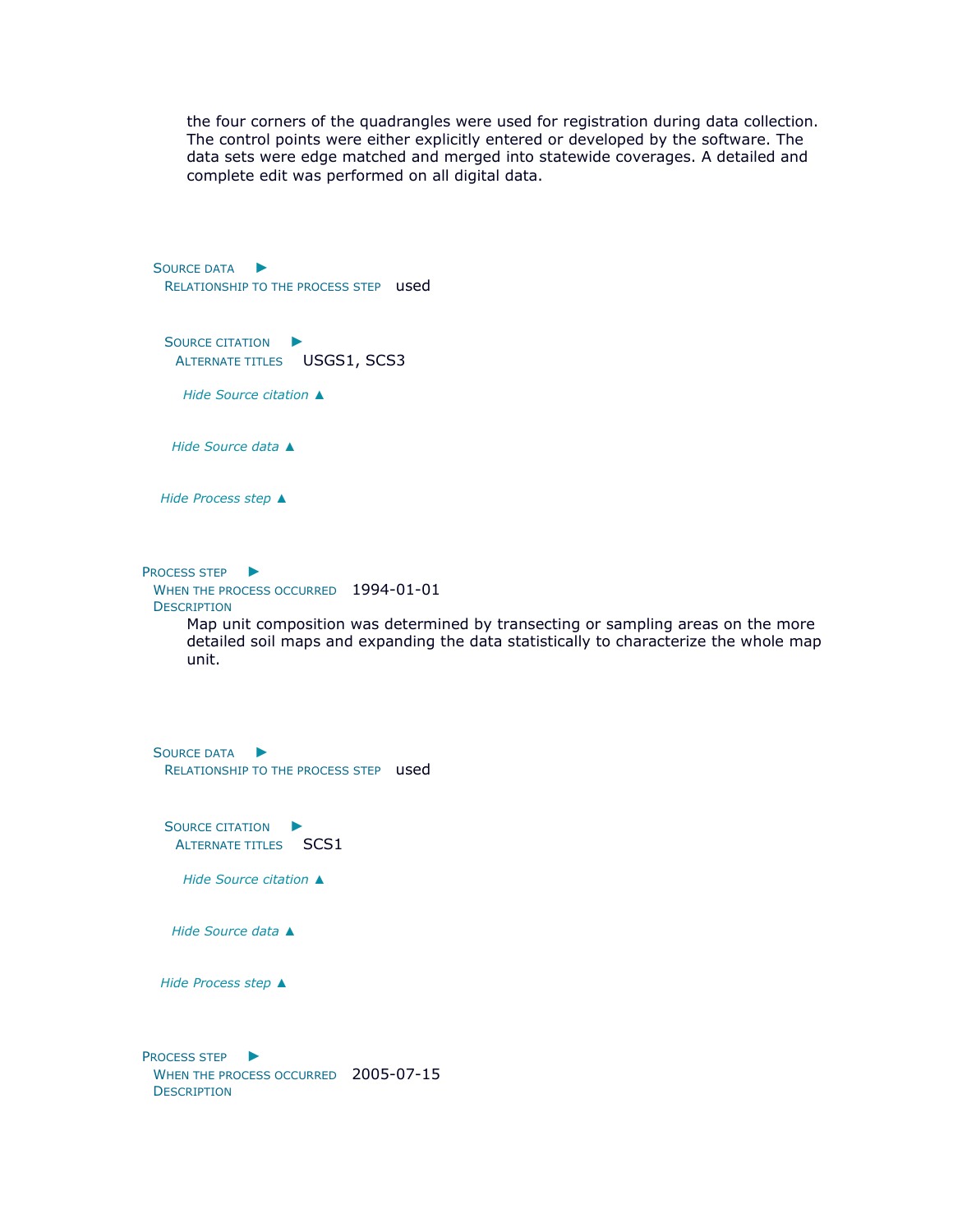The Natural Resources Conservation Service State Soil Scientist or delegate verified that the labels on the digitized soil map units link to map units in the tabular database, and certified the joined data sets for release to the Soil Data Warehouse. A system assigned version number and date stamp were added and the data were copied to the data warehouse. The tabular data for the map units and components were extracted from the data warehouse and reformatted into the soil data delivery data model, then stored in the Soil Data Mart. The spatial data were copied to the Soil Data Mart without change.

S[OURCE DATA](file:///C:/Users/swalker/AppData/Local/Temp/arc6F0A/tmpDEEE.tmp.htm%23ID0EAANAGA) ► RELATIONSHIP TO THE PROCESS STEP **used** 

S[OURCE CITATION](file:///C:/Users/swalker/AppData/Local/Temp/arc6F0A/tmpDEEE.tmp.htm%23ID0EAAANAGA) ► ALTERNATE TITLES NASIS

*Hide [Source citation](file:///C:/Users/swalker/AppData/Local/Temp/arc6F0A/tmpDEEE.tmp.htm%23ID0EAAANAGA) ▲*

*Hide [Source data](file:///C:/Users/swalker/AppData/Local/Temp/arc6F0A/tmpDEEE.tmp.htm%23ID0EAANAGA) ▲*

*Hide [Process step](file:///C:/Users/swalker/AppData/Local/Temp/arc6F0A/tmpDEEE.tmp.htm%23ID0ECNAGA) ▲*

P[ROCESS STEP](file:///C:/Users/swalker/AppData/Local/Temp/arc6F0A/tmpDEEE.tmp.htm%23ID0ECMAGA) ►

WHEN THE PROCESS OCCURRED 2006-06-29 **DESCRIPTION** 

> The Natural Resources Conservation Service State Soil Scientist or delegate verified that the labels on the digitized soil map units link to map units in the tabular database, and certified the joined data sets for release to the Soil Data Warehouse. A system assigned version number and date stamp were added and the data were copied to the data warehouse. The tabular data for the map units and components were extracted from the data warehouse and reformatted into the soil data delivery data model, then stored in the Soil Data Mart. The spatial data were copied to the Soil Data Mart without change.

S[OURCE DATA](file:///C:/Users/swalker/AppData/Local/Temp/arc6F0A/tmpDEEE.tmp.htm%23ID0EAAMAGA) ► RELATIONSHIP TO THE PROCESS STEP used

S[OURCE CITATION](file:///C:/Users/swalker/AppData/Local/Temp/arc6F0A/tmpDEEE.tmp.htm%23ID0EAAAMAGA) ► ALTERNATE TITLES NASIS

*Hide [Source citation](file:///C:/Users/swalker/AppData/Local/Temp/arc6F0A/tmpDEEE.tmp.htm%23ID0EAAAMAGA) ▲*

*Hide [Source data](file:///C:/Users/swalker/AppData/Local/Temp/arc6F0A/tmpDEEE.tmp.htm%23ID0EAAMAGA) ▲*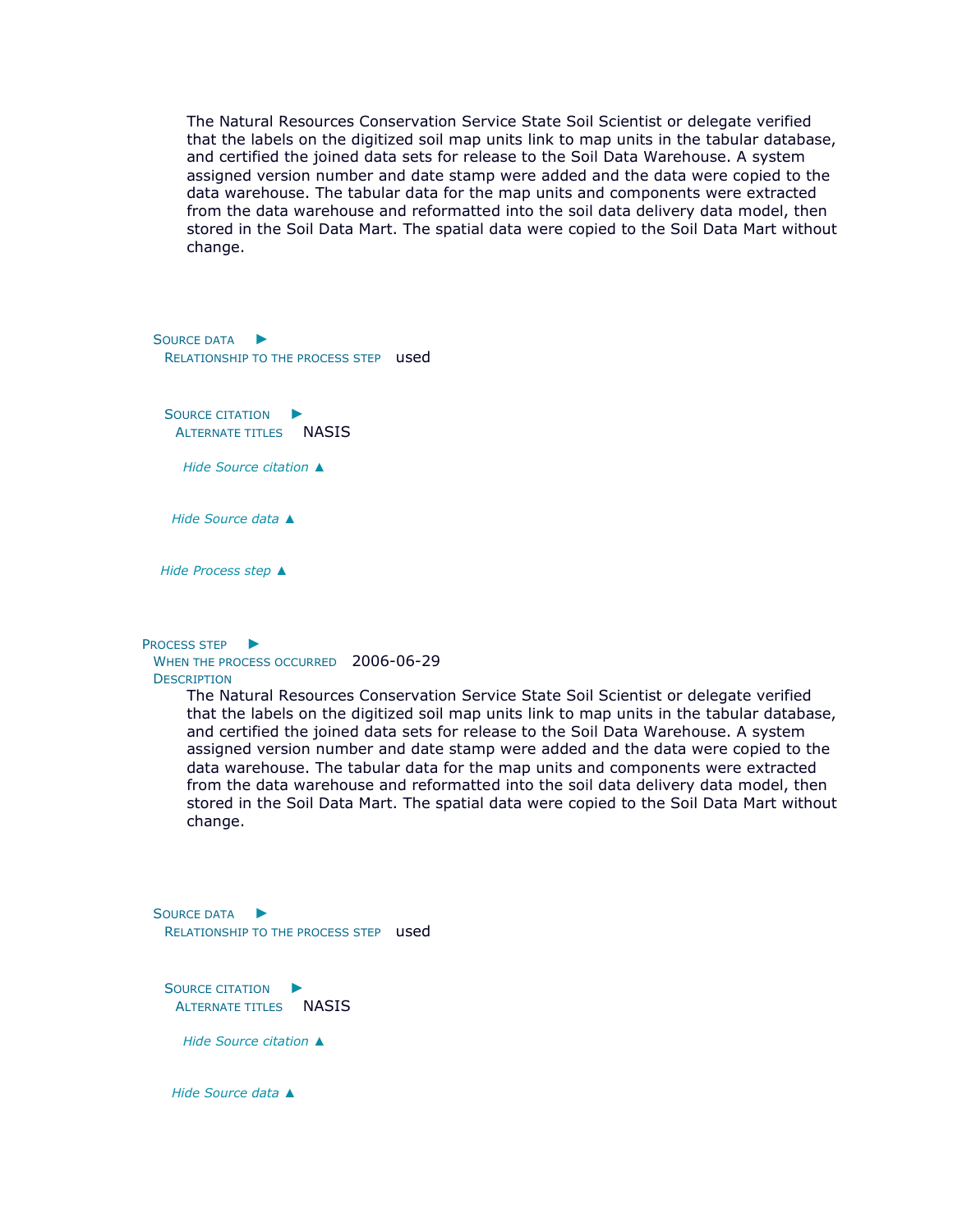#### *Hide [Process step](file:///C:/Users/swalker/AppData/Local/Temp/arc6F0A/tmpDEEE.tmp.htm%23ID0ECMAGA) ▲*

S[OURCE DATA](file:///C:/Users/swalker/AppData/Local/Temp/arc6F0A/tmpDEEE.tmp.htm%23ID0EELAGA) ► **DESCRIPTION** source for elevation correction

SOURCE MEDIUM NAME online link RESOLUTION OF THE SOURCE DATA SCALE DENOMINATOR 24000

S[OURCE CITATION](file:///C:/Users/swalker/AppData/Local/Temp/arc6F0A/tmpDEEE.tmp.htm%23ID0EGBLAGA) ► TITLE 60 meter Digital Elevation Models (DEMs) National Elevation Dataset ALTERNATE TITLES NRCS1 PUBLICATION DATE 2004-01-01

PRESENTATION FORMATS hardcopy model FGDC GEOSPATIAL PRESENTATION FORMAT model

RESPONSIBLE PARTY

ORGANIZATION'S NAME U.S. Department of Agriculture, Natural Resources Conservation Service National Cartography and Geospatial Center CONTACT'S ROLE publisher

C[ONTACT INFORMATION](file:///C:/Users/swalker/AppData/Local/Temp/arc6F0A/tmpDEEE.tmp.htm%23ID0EBDBLAGA) ▶ ADDRESS DELIVERY POINT Fort Worth, Texas

*Hide [Contact information](file:///C:/Users/swalker/AppData/Local/Temp/arc6F0A/tmpDEEE.tmp.htm%23ID0EBDBLAGA) ▲*

RESPONSIBLE PARTY

ORGANIZATION'S NAME U.S. Department of Agriculture, Natural Resources Conservation Service CONTACT'S ROLE originator

*Hide [Source citation](file:///C:/Users/swalker/AppData/Local/Temp/arc6F0A/tmpDEEE.tmp.htm%23ID0EGBLAGA) ▲*

EXTENT OF THE SOURCE DATA **DESCRIPTION** publication date

TEMPORAL EXTENT DATE AND TIME 2004-01-01

*Hide [Source data](file:///C:/Users/swalker/AppData/Local/Temp/arc6F0A/tmpDEEE.tmp.htm%23ID0EELAGA) ▲*

S[OURCE DATA](file:///C:/Users/swalker/AppData/Local/Temp/arc6F0A/tmpDEEE.tmp.htm%23ID0ECKAGA) ►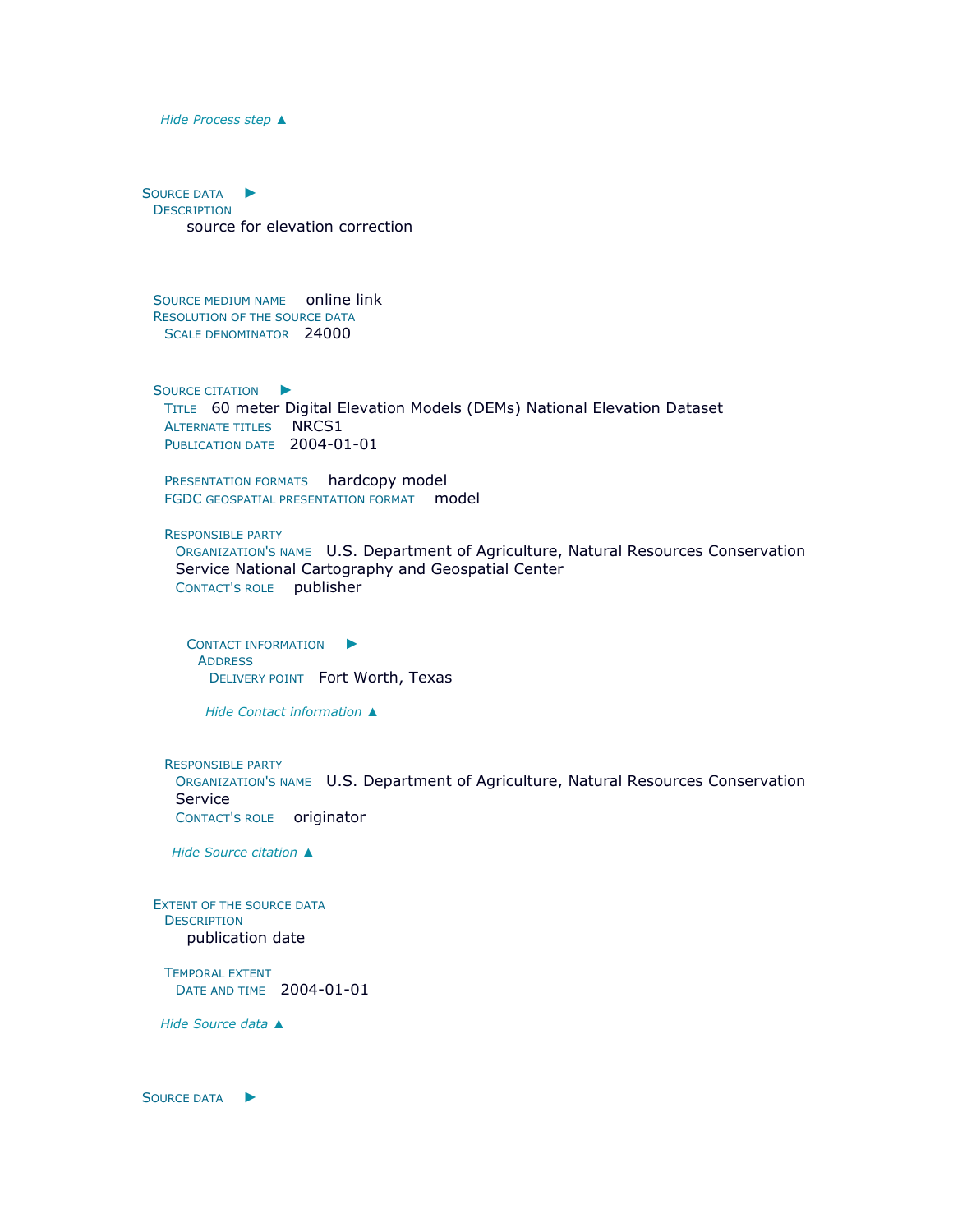**DESCRIPTION** 

attribute (tabular) information

S[OURCE CITATION](file:///C:/Users/swalker/AppData/Local/Temp/arc6F0A/tmpDEEE.tmp.htm%23ID0EGBKAGA) ► TITLE National Soil Information System (NASIS) data base ALTERNATE TITLES NASIS PUBLICATION DATE 2005-01-01

PRESENTATION FORMATS digital document FGDC GEOSPATIAL PRESENTATION FORMAT tabular digital data

RESPONSIBLE PARTY ORGANIZATION'S NAME U.S. Department of Agriculture, Natural Resources Conservation Service CONTACT'S ROLE originator

RESPONSIBLE PARTY

ORGANIZATION'S NAME U.S. Department of Agriculture, Natural Resources Conservation Service CONTACT'S ROLE publisher

C[ONTACT INFORMATION](file:///C:/Users/swalker/AppData/Local/Temp/arc6F0A/tmpDEEE.tmp.htm%23ID0EBCBKAGA)  $\blacktriangleright$ **ADDRESS** DELIVERY POINT Fort Collins, Colorado

*Hide [Contact information](file:///C:/Users/swalker/AppData/Local/Temp/arc6F0A/tmpDEEE.tmp.htm%23ID0EBCBKAGA) ▲*

*Hide [Source citation](file:///C:/Users/swalker/AppData/Local/Temp/arc6F0A/tmpDEEE.tmp.htm%23ID0EGBKAGA) ▲*

EXTENT OF THE SOURCE DATA **DESCRIPTION** publication date

TEMPORAL EXTENT BEGINNING DATE 2005-01-01 ENDING DATE 2005-01-01

*Hide [Source data](file:///C:/Users/swalker/AppData/Local/Temp/arc6F0A/tmpDEEE.tmp.htm%23ID0ECKAGA) ▲*

S[OURCE DATA](file:///C:/Users/swalker/AppData/Local/Temp/arc6F0A/tmpDEEE.tmp.htm%23ID0EEJAGA) ▶

**DESCRIPTION** 

source material of soil map unit delineations and soil symbols

SOURCE MEDIUM NAME CD-ROM RESOLUTION OF THE SOURCE DATA SCALE DENOMINATOR 250000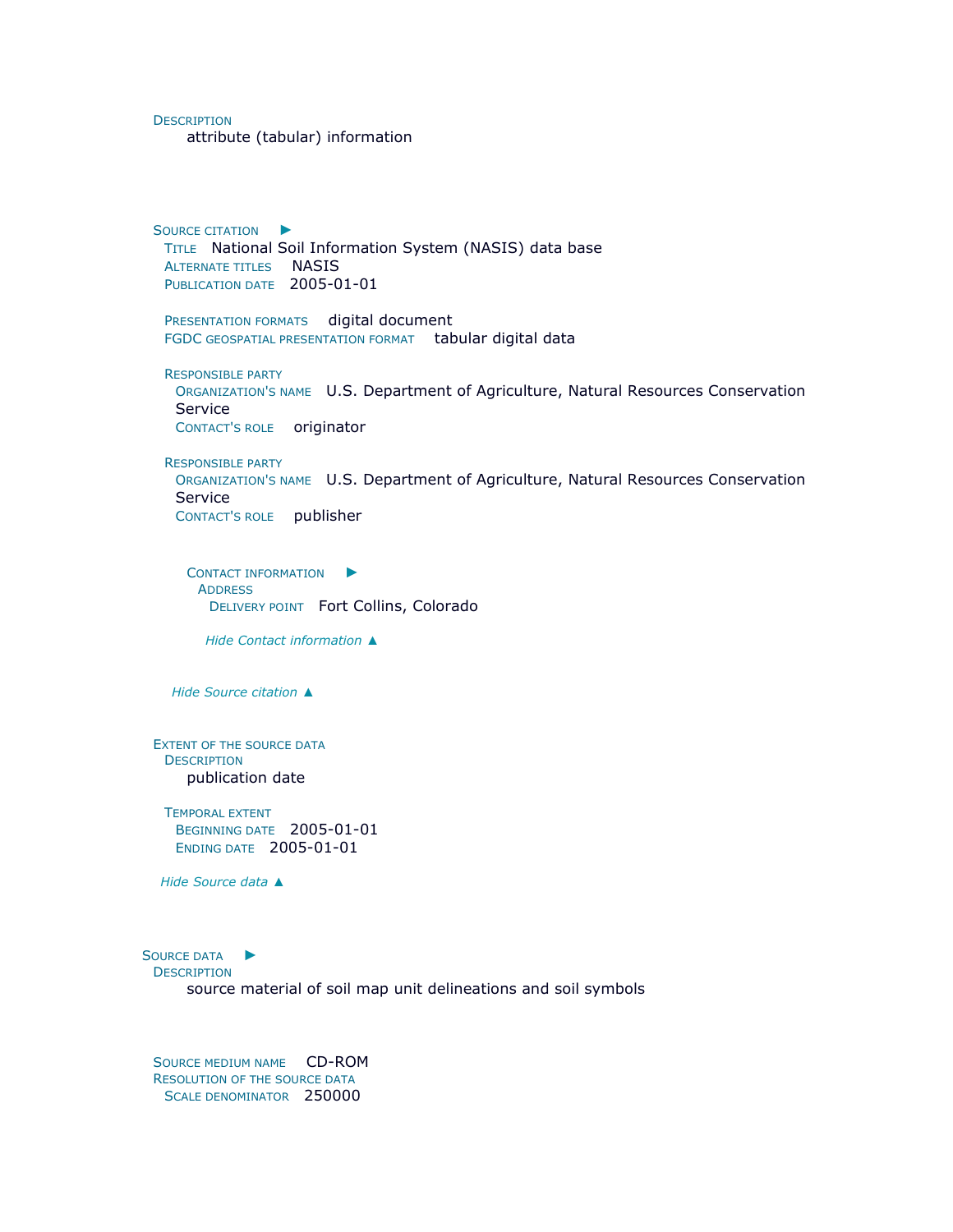S[OURCE CITATION](file:///C:/Users/swalker/AppData/Local/Temp/arc6F0A/tmpDEEE.tmp.htm%23ID0EEBJAGA) ► TITLE State Soil Geographic (STATSGO) data base ALTERNATE TITLES SCS5 PUBLICATION DATE 1994-01-01 FGDC GEOSPATIAL PRESENTATION FORMAT digital data RESPONSIBLE PARTY ORGANIZATION'S NAME U.S. Department of Agriculture, Natural Resources Conservation Service CONTACT'S ROLE originator *Hide [Source citation](file:///C:/Users/swalker/AppData/Local/Temp/arc6F0A/tmpDEEE.tmp.htm%23ID0EEBJAGA) ▲* EXTENT OF THE SOURCE DATA **DESCRIPTION** 2006 TEMPORAL EXTENT DATE AND TIME 1994-01-01 *Hide [Source data](file:///C:/Users/swalker/AppData/Local/Temp/arc6F0A/tmpDEEE.tmp.htm%23ID0EEJAGA) ▲* S[OURCE DATA](file:///C:/Users/swalker/AppData/Local/Temp/arc6F0A/tmpDEEE.tmp.htm%23ID0EDIAGA) ► **DESCRIPTION** certified SSURGO data used for digital revision SOURCE MEDIUM NAME online lin[k](file:///C:/Users/swalker/AppData/Local/Temp/arc6F0A/tmpDEEE.tmp.htm%23ID0EGBIAGA) S[OURCE CITATION](file:///C:/Users/swalker/AppData/Local/Temp/arc6F0A/tmpDEEE.tmp.htm%23ID0EGBIAGA) ► TITLE Soil Survey Geographic (SSURGO) database for Alaska ALTERNATE TITLES NRCS3 PUBLICATION DATE 2015-01-01 PRESENTATION FORMATS hardcopy map FGDC GEOSPATIAL PRESENTATION FORMAT map RESPONSIBLE PARTY ORGANIZATION'S NAME U.S. Department of Agriculture, Natural Resources Conservation Service CONTACT'S ROLE originator RESPONSIBLE PARTY ORGANIZATION'S NAME U.S. Department of Agriculture, Natural Resources Conservation Service CONTACT'S ROLE publisher C[ONTACT INFORMATION](file:///C:/Users/swalker/AppData/Local/Temp/arc6F0A/tmpDEEE.tmp.htm%23ID0EBCBIAGA) ▶

**ADDRESS**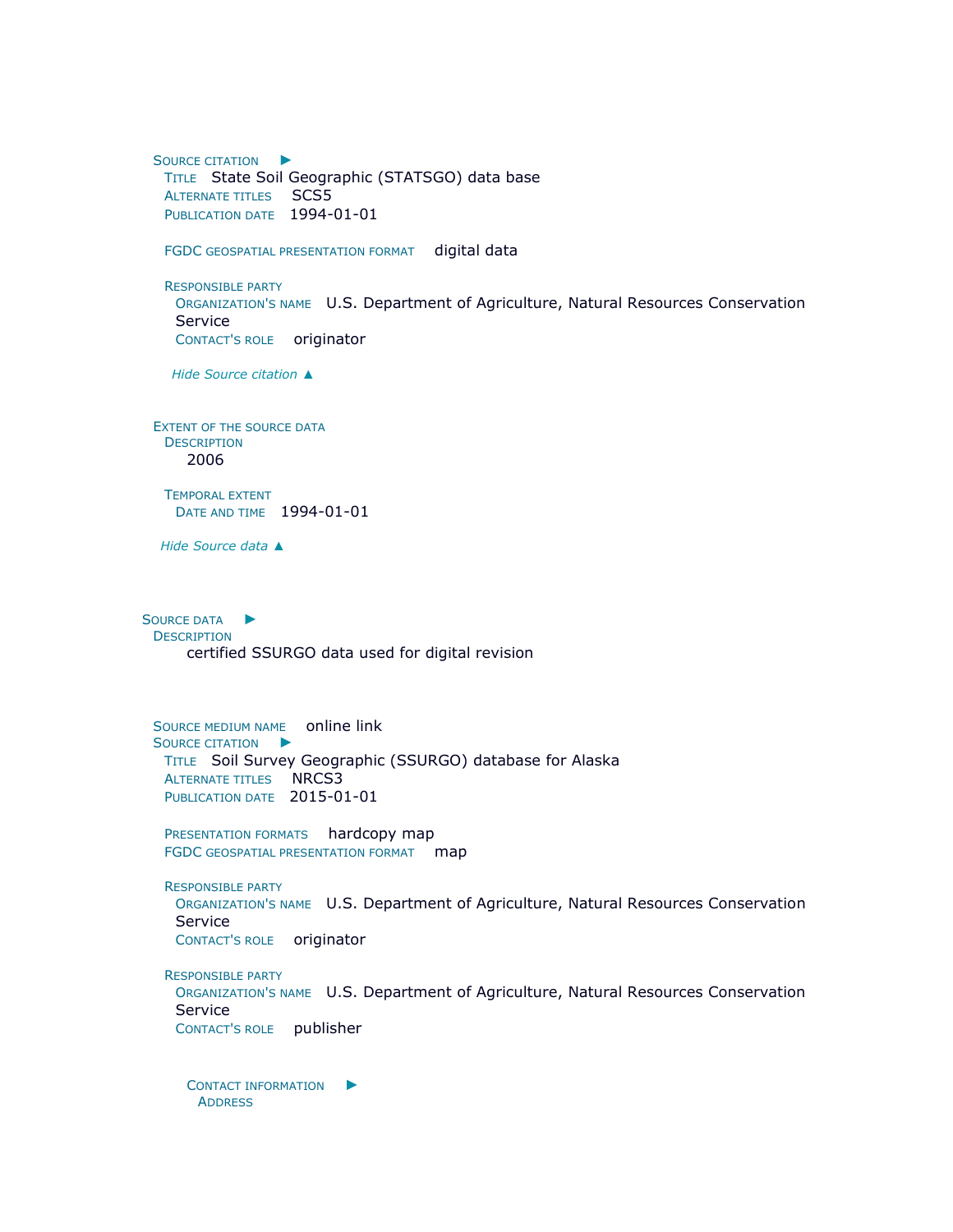DELIVERY POINT Fort Worth, Texas

*Hide [Contact information](file:///C:/Users/swalker/AppData/Local/Temp/arc6F0A/tmpDEEE.tmp.htm%23ID0EBCBIAGA) ▲*

*Hide [Source citation](file:///C:/Users/swalker/AppData/Local/Temp/arc6F0A/tmpDEEE.tmp.htm%23ID0EGBIAGA) ▲*

EXTENT OF THE SOURCE DATA **DESCRIPTION** publication date

TEMPORAL EXTENT DATE AND TIME 2015-01-01

*Hide [Source data](file:///C:/Users/swalker/AppData/Local/Temp/arc6F0A/tmpDEEE.tmp.htm%23ID0EDIAGA) ▲*

S[OURCE DATA](file:///C:/Users/swalker/AppData/Local/Temp/arc6F0A/tmpDEEE.tmp.htm%23ID0EEHAGA) ► **DESCRIPTION** source for digital revision

SOURCE MEDIUM NAME online link RESOLUTION OF THE SOURCE DATA SCALE DENOMINATOR 500000

S[OURCE CITATION](file:///C:/Users/swalker/AppData/Local/Temp/arc6F0A/tmpDEEE.tmp.htm%23ID0EGBHAGA)  $\blacktriangleright$ TITLE Major Land Resource Area Map (MLRA) for Alaska ALTERNATE TITLES NRCS2 PUBLICATION DATE 2002-01-01

PRESENTATION FORMATS hardcopy model FGDC GEOSPATIAL PRESENTATION FORMAT model

RESPONSIBLE PARTY

ORGANIZATION'S NAME U.S. Department of Agriculture, Natural Resources Conservation Service National Cartography and Geospatial Center CONTACT'S ROLE publisher

C[ONTACT INFORMATION](file:///C:/Users/swalker/AppData/Local/Temp/arc6F0A/tmpDEEE.tmp.htm%23ID0EBDBHAGA)  $\blacktriangleright$ **ADDRESS** DELIVERY POINT Fort Worth, Texas

*Hide [Contact information](file:///C:/Users/swalker/AppData/Local/Temp/arc6F0A/tmpDEEE.tmp.htm%23ID0EBDBHAGA) ▲*

RESPONSIBLE PARTY ORGANIZATION'S NAME U.S. Department of Agriculture, Natural Resources Conservation Service CONTACT'S ROLE originator

*Hide [Source citation](file:///C:/Users/swalker/AppData/Local/Temp/arc6F0A/tmpDEEE.tmp.htm%23ID0EGBHAGA) ▲*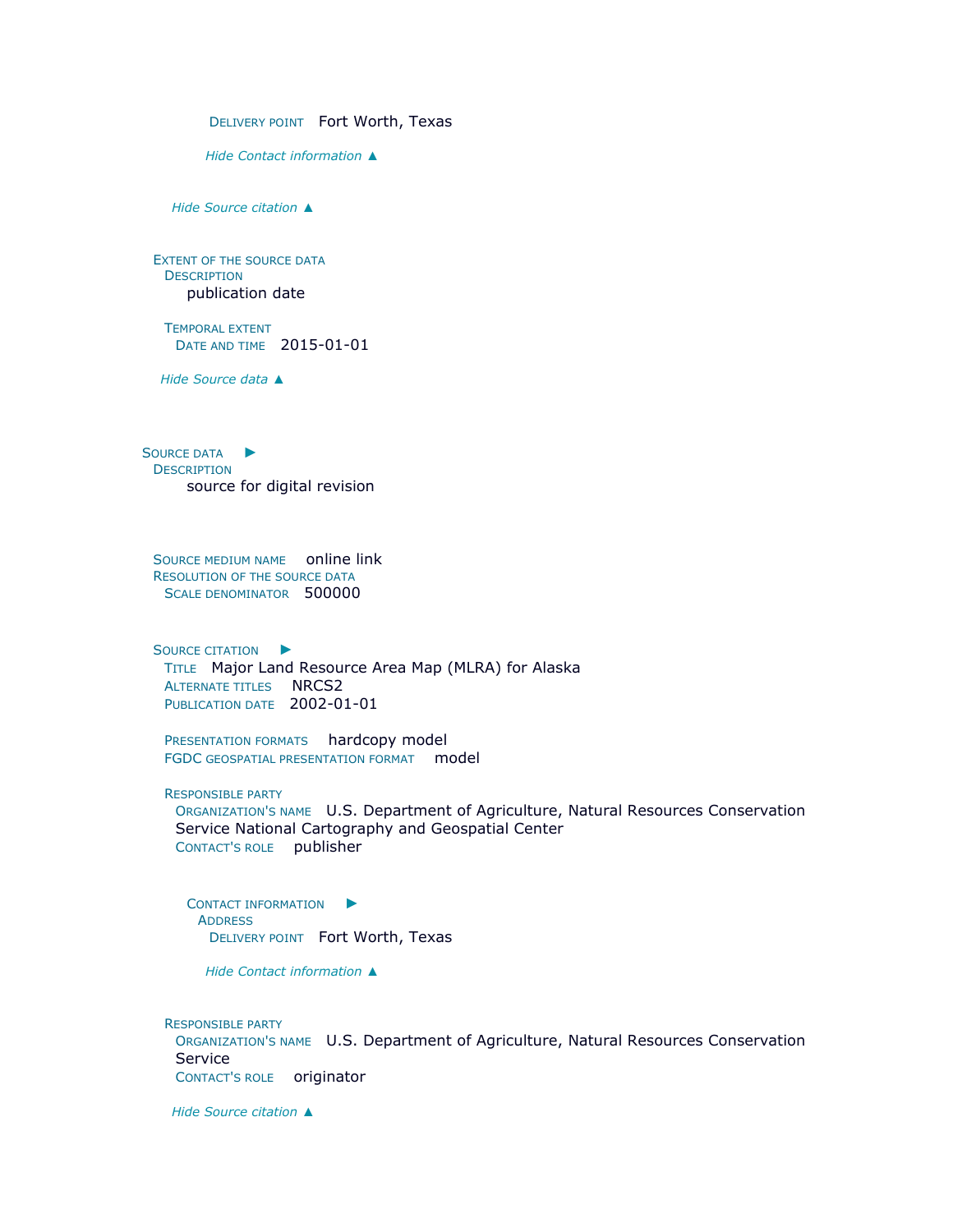EXTENT OF THE SOURCE DATA **DESCRIPTION** publication date

TEMPORAL EXTENT DATE AND TIME 2004-01-01

*Hide [Source data](file:///C:/Users/swalker/AppData/Local/Temp/arc6F0A/tmpDEEE.tmp.htm%23ID0EEHAGA) ▲*

S[OURCE DATA](file:///C:/Users/swalker/AppData/Local/Temp/arc6F0A/tmpDEEE.tmp.htm%23ID0EDGAGA) ► **DESCRIPTION** Source of digital revision

RESOLUTION OF THE SOURCE DATA SCALE DENOMINATOR 500000

S[OURCE CITATION](file:///C:/Users/swalker/AppData/Local/Temp/arc6F0A/tmpDEEE.tmp.htm%23ID0EFBGAGA)  $\blacktriangleright$ TITLE Landfire - EVT ALTERNATE TITLES USGS3 PUBLICATION DATE 2007-01-01

FGDC GEOSPATIAL PRESENTATION FORMAT remote sensing image

RESPONSIBLE PARTY ORGANIZATION'S NAME U.S. Geological Survey CONTACT'S ROLE originator

RESPONSIBLE PARTY ORGANIZATION'S NAME U.S. Geological Survey CONTACT'S ROLE publisher

C[ONTACT INFORMATION](file:///C:/Users/swalker/AppData/Local/Temp/arc6F0A/tmpDEEE.tmp.htm%23ID0EBBBGAGA)  $\blacktriangleright$ **ADDRESS** DELIVERY POINT Menlo Park, California

*Hide [Contact information](file:///C:/Users/swalker/AppData/Local/Temp/arc6F0A/tmpDEEE.tmp.htm%23ID0EBBBGAGA) ▲*

*Hide [Source citation](file:///C:/Users/swalker/AppData/Local/Temp/arc6F0A/tmpDEEE.tmp.htm%23ID0EFBGAGA) ▲*

EXTENT OF THE SOURCE DATA **DESCRIPTION** publication date

TEMPORAL EXTENT DATE AND TIME 2007-01-01

*Hide [Source data](file:///C:/Users/swalker/AppData/Local/Temp/arc6F0A/tmpDEEE.tmp.htm%23ID0EDGAGA) ▲*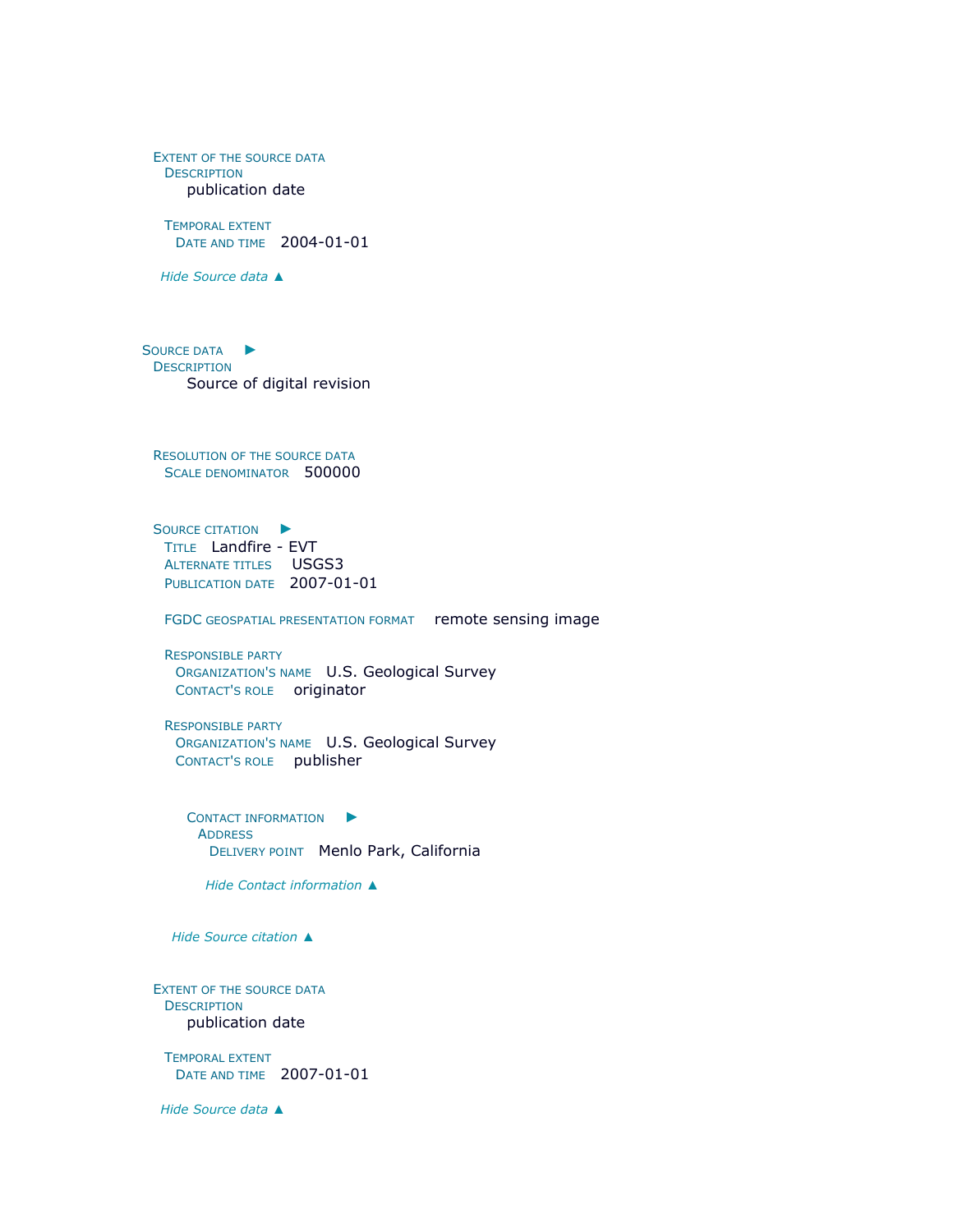S[OURCE DATA](file:///C:/Users/swalker/AppData/Local/Temp/arc6F0A/tmpDEEE.tmp.htm%23ID0EDFAGA) ► **DESCRIPTION** Source of digital revision

RESOLUTION OF THE SOURCE DATA SCALE DENOMINATOR 500000

S[OURCE CITATION](file:///C:/Users/swalker/AppData/Local/Temp/arc6F0A/tmpDEEE.tmp.htm%23ID0EFBFAGA)  $\blacktriangleright$ TITLE Landsat Mosaic - Alaska **ALTERNATE TITLES** USGS2 PUBLICATION DATE 2000-01-01

FGDC GEOSPATIAL PRESENTATION FORMAT remote sensing image

RESPONSIBLE PARTY ORGANIZATION'S NAME U.S. Geological Survey CONTACT'S ROLE originator

RESPONSIBLE PARTY ORGANIZATION'S NAME U.S. Geological Survey CONTACT'S ROLE publisher

C[ONTACT INFORMATION](file:///C:/Users/swalker/AppData/Local/Temp/arc6F0A/tmpDEEE.tmp.htm%23ID0EBBBFAGA)  $\blacktriangleright$ **ADDRESS** DELIVERY POINT Menlo Park, California

*Hide [Contact information](file:///C:/Users/swalker/AppData/Local/Temp/arc6F0A/tmpDEEE.tmp.htm%23ID0EBBBFAGA) ▲*

*Hide [Source citation](file:///C:/Users/swalker/AppData/Local/Temp/arc6F0A/tmpDEEE.tmp.htm%23ID0EFBFAGA) ▲*

EXTENT OF THE SOURCE DATA **DESCRIPTION** publication date

TEMPORAL EXTENT DATE AND TIME 2000-01-01

*Hide [Source data](file:///C:/Users/swalker/AppData/Local/Temp/arc6F0A/tmpDEEE.tmp.htm%23ID0EDFAGA) ▲*

S[OURCE DATA](file:///C:/Users/swalker/AppData/Local/Temp/arc6F0A/tmpDEEE.tmp.htm%23ID0EEEAGA) ▶ **DESCRIPTION** source material of soil map unit delineations and soil symbols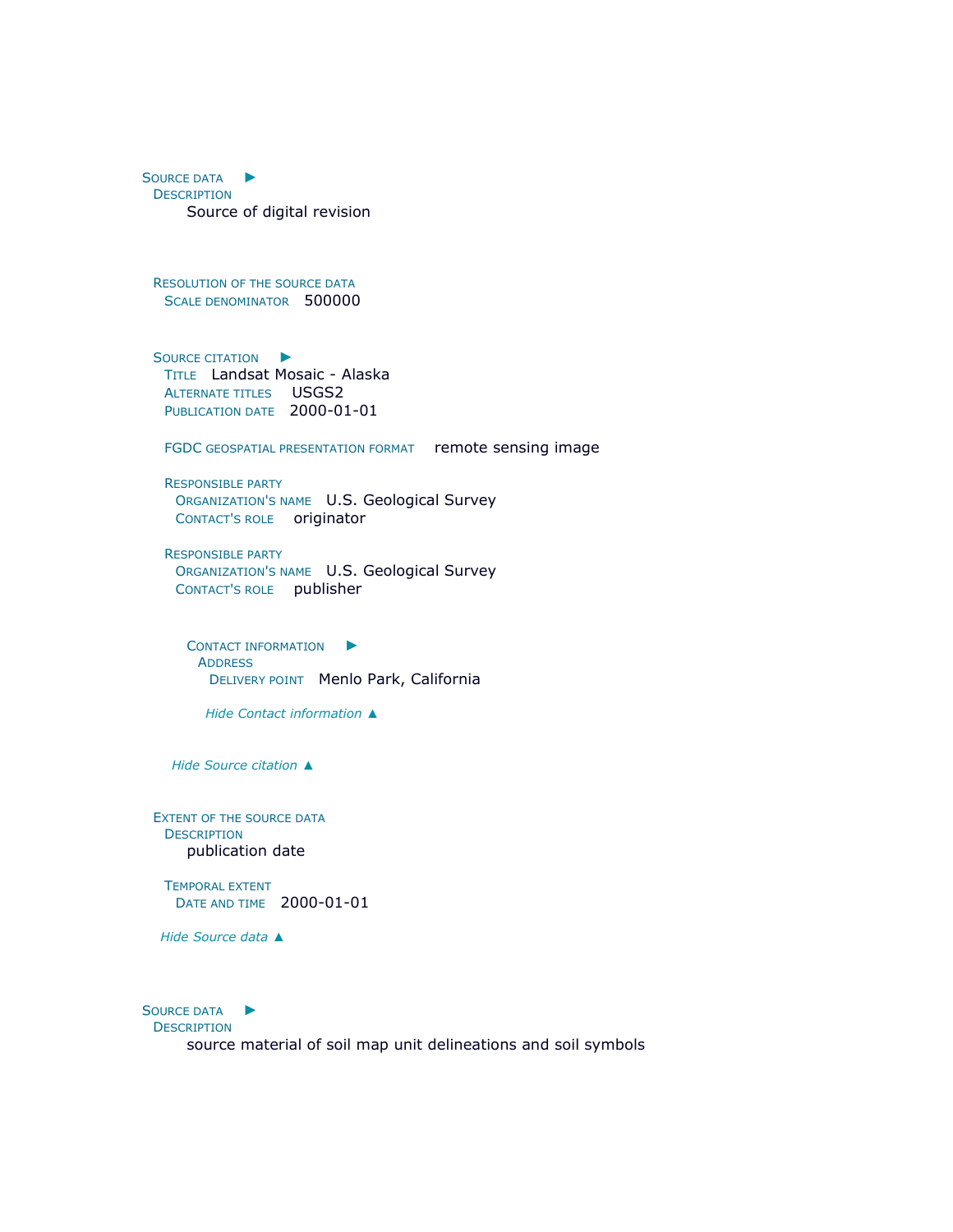SOURCE MEDIUM NAME CD-ROM RESOLUTION OF THE SOURCE DATA SCALE DENOMINATOR 250000

S[OURCE CITATION](file:///C:/Users/swalker/AppData/Local/Temp/arc6F0A/tmpDEEE.tmp.htm%23ID0EEBEAGA)  $\blacktriangleright$ TITLE State Soil Geographic (STATSGO) data base ALTERNATE TITLES SCS4 PUBLICATION DATE 1994-01-01

FGDC GEOSPATIAL PRESENTATION FORMAT digital data

RESPONSIBLE PARTY ORGANIZATION'S NAME U.S. Department of Agriculture, Natural Resources Conservation Service CONTACT'S ROLE originator

*Hide [Source citation](file:///C:/Users/swalker/AppData/Local/Temp/arc6F0A/tmpDEEE.tmp.htm%23ID0EEBEAGA) ▲*

EXTENT OF THE SOURCE DATA **DESCRIPTION** 1994

TEMPORAL EXTENT DATE AND TIME 1994-01-01

*Hide [Source data](file:///C:/Users/swalker/AppData/Local/Temp/arc6F0A/tmpDEEE.tmp.htm%23ID0EEEAGA) ▲*

S[OURCE DATA](file:///C:/Users/swalker/AppData/Local/Temp/arc6F0A/tmpDEEE.tmp.htm%23ID0EDDAGA) ▶ **DESCRIPTION** digitizing source

SOURCE MEDIUM NAME hardcopy—diazo on pape[r](file:///C:/Users/swalker/AppData/Local/Temp/arc6F0A/tmpDEEE.tmp.htm%23ID0EEBDAGA) S[OURCE CITATION](file:///C:/Users/swalker/AppData/Local/Temp/arc6F0A/tmpDEEE.tmp.htm%23ID0EEBDAGA) ► TITLE multiple compiled mylar overlays of map unit delineations, unpublished ALTERNATE TITLES SCS3 PUBLICATION DATE INDETERMINATE DATE unknown

FGDC GEOSPATIAL PRESENTATION FORMAT annotated overlay

RESPONSIBLE PARTY ORGANIZATION'S NAME U.S Department of Agriculture, Natural Resources Conservation Service CONTACT'S ROLE originator

*Hide [Source citation](file:///C:/Users/swalker/AppData/Local/Temp/arc6F0A/tmpDEEE.tmp.htm%23ID0EEBDAGA) ▲*

EXTENT OF THE SOURCE DATA **DESCRIPTION**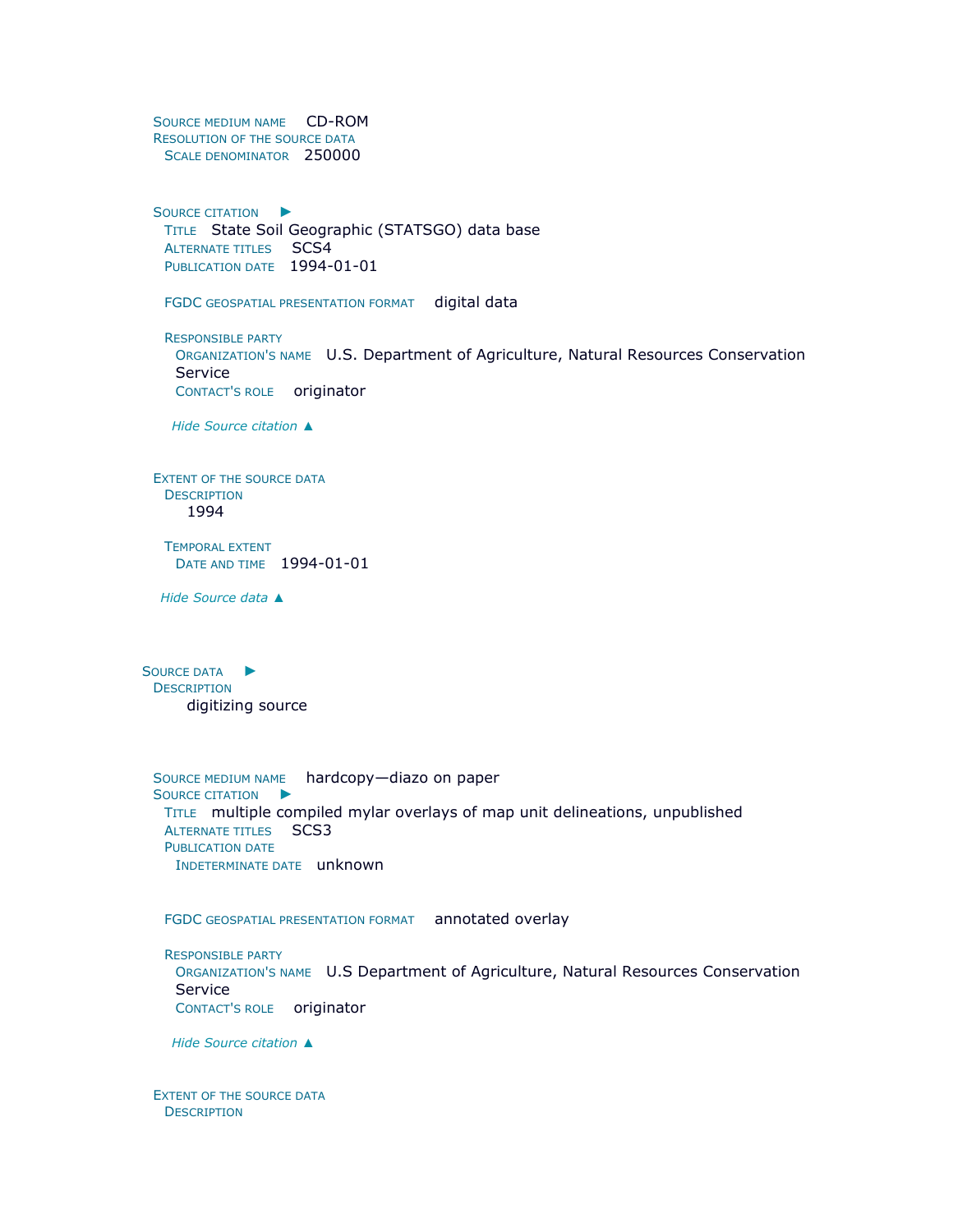#### unknown

TEMPORAL EXTENT DATE AND TIME INDETERMINATE DATE unknown

*Hide [Source data](file:///C:/Users/swalker/AppData/Local/Temp/arc6F0A/tmpDEEE.tmp.htm%23ID0EDDAGA) ▲*

S[OURCE DATA](file:///C:/Users/swalker/AppData/Local/Temp/arc6F0A/tmpDEEE.tmp.htm%23ID0EECAGA) ► **DESCRIPTION** base materials for compilation of map unit delineation linework

SOURCE MEDIUM NAME hardcopy—diazo on paper RESOLUTION OF THE SOURCE DATA SCALE DENOMINATOR 250000

S[OURCE CITATION](file:///C:/Users/swalker/AppData/Local/Temp/arc6F0A/tmpDEEE.tmp.htm%23ID0EGBCAGA)  $\blacktriangleright$ TITLE multiple maps **ALTERNATE TITLES** USGS1 PUBLICATION DATE INDETERMINATE DATE unknown

PRESENTATION FORMATS hardcopy map FGDC GEOSPATIAL PRESENTATION FORMAT map

RESPONSIBLE PARTY ORGANIZATION'S NAME U.S. Geological Survey CONTACT'S ROLE publisher

C[ONTACT INFORMATION](file:///C:/Users/swalker/AppData/Local/Temp/arc6F0A/tmpDEEE.tmp.htm%23ID0EBDBCAGA)  $\blacktriangleright$ ADDRESS DELIVERY POINT Reston, Virginia

*Hide [Contact information](file:///C:/Users/swalker/AppData/Local/Temp/arc6F0A/tmpDEEE.tmp.htm%23ID0EBDBCAGA) ▲*

RESPONSIBLE PARTY ORGANIZATION'S NAME U.S. Geological Survey CONTACT'S ROLE originator

*Hide [Source citation](file:///C:/Users/swalker/AppData/Local/Temp/arc6F0A/tmpDEEE.tmp.htm%23ID0EGBCAGA) ▲*

EXTENT OF THE SOURCE DATA **DESCRIPTION** publication date

TEMPORAL EXTENT DATE AND TIME INDETERMINATE DATE unknown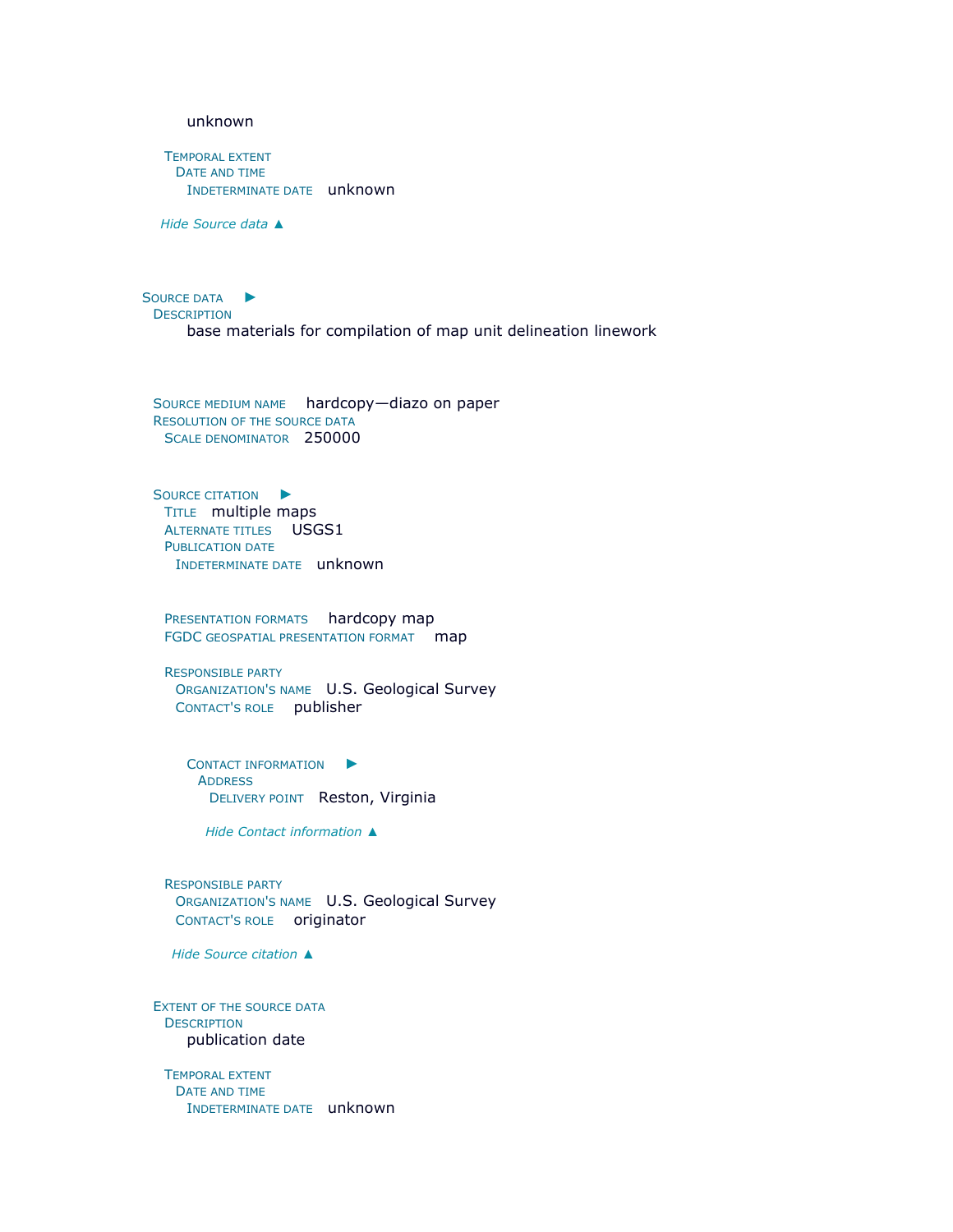*Hide [Source data](file:///C:/Users/swalker/AppData/Local/Temp/arc6F0A/tmpDEEE.tmp.htm%23ID0EECAGA) ▲*

S[OURCE DATA](file:///C:/Users/swalker/AppData/Local/Temp/arc6F0A/tmpDEEE.tmp.htm%23ID0EDBAGA) ► **DESCRIPTION** reference information for development of map unit delineations and transect data for naming map units where detailed surveys did not exist SOURCE MEDIUM NAME hardcopy—printing on pape[r](file:///C:/Users/swalker/AppData/Local/Temp/arc6F0A/tmpDEEE.tmp.htm%23ID0EGBBAGA) S[OURCE CITATION](file:///C:/Users/swalker/AppData/Local/Temp/arc6F0A/tmpDEEE.tmp.htm%23ID0EGBBAGA) ▶ TITLE multiple reconnaissance, county, and State general soil maps ALTERNATE TITLES SCS2

PUBLICATION DATE INDETERMINATE DATE unknown

PRESENTATION FORMATS hardcopy map FGDC GEOSPATIAL PRESENTATION FORMAT map

RESPONSIBLE PARTY

ORGANIZATION'S NAME U.S Department of Agriculture, Natural Resources Conservation Service CONTACT'S ROLE originator

RESPONSIBLE PARTY ORGANIZATION'S NAME U.S. Government Printing Office CONTACT'S ROLE publisher

C[ONTACT INFORMATION](file:///C:/Users/swalker/AppData/Local/Temp/arc6F0A/tmpDEEE.tmp.htm%23ID0EBCBBAGA)  $\blacktriangleright$ **ADDRESS** DELIVERY POINT Washington, D.C.

*Hide [Contact information](file:///C:/Users/swalker/AppData/Local/Temp/arc6F0A/tmpDEEE.tmp.htm%23ID0EBCBBAGA) ▲*

*Hide [Source citation](file:///C:/Users/swalker/AppData/Local/Temp/arc6F0A/tmpDEEE.tmp.htm%23ID0EGBBAGA) ▲*

EXTENT OF THE SOURCE DATA **DESCRIPTION** publication date

TEMPORAL EXTENT DATE AND TIME INDETERMINATE DATE unknown

*Hide [Source data](file:///C:/Users/swalker/AppData/Local/Temp/arc6F0A/tmpDEEE.tmp.htm%23ID0EDBAGA) ▲*

S[OURCE DATA](file:///C:/Users/swalker/AppData/Local/Temp/arc6F0A/tmpDEEE.tmp.htm%23ID0EDAAGA) ► **DESCRIPTION**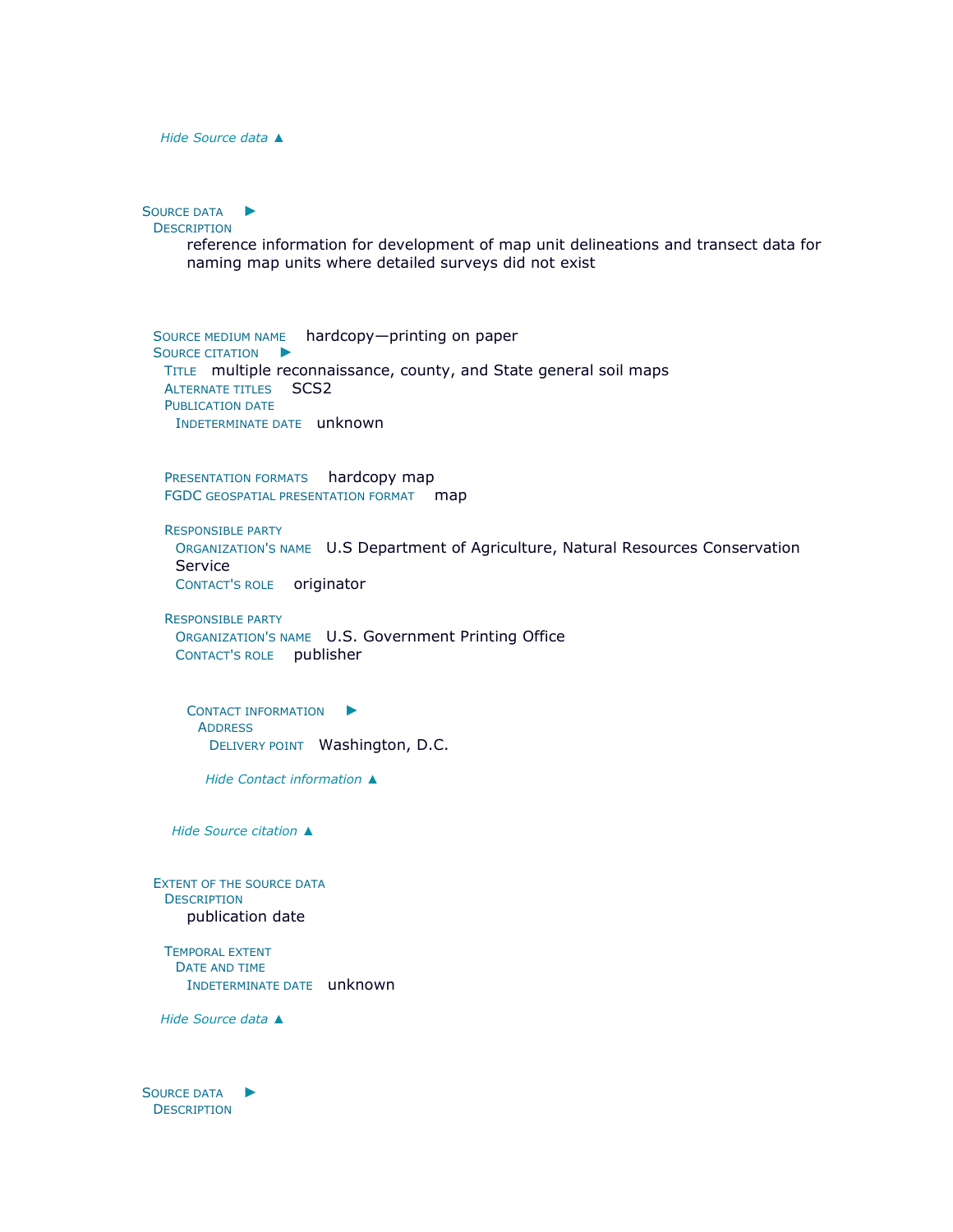base information for development of map unit delineations and transect data for naming map units

SOURCE MEDIUM NAME hardcopy—printing on pape[r](file:///C:/Users/swalker/AppData/Local/Temp/arc6F0A/tmpDEEE.tmp.htm%23ID0EGBAAGA) S[OURCE CITATION](file:///C:/Users/swalker/AppData/Local/Temp/arc6F0A/tmpDEEE.tmp.htm%23ID0EGBAAGA) ▶ TITLE multiple soil survey publications ALTERNATE TITLES SCS1 PUBLICATION DATE INDETERMINATE DATE unknown

PRESENTATION FORMATS hardcopy map FGDC GEOSPATIAL PRESENTATION FORMAT map

RESPONSIBLE PARTY ORGANIZATION'S NAME U.S Department of Agriculture, Natural Resources Conservation Service CONTACT'S ROLE originator

RESPONSIBLE PARTY ORGANIZATION'S NAME U.S. Government Printing Office CONTACT'S ROLE publisher

C[ONTACT INFORMATION](file:///C:/Users/swalker/AppData/Local/Temp/arc6F0A/tmpDEEE.tmp.htm%23ID0EBCBAAGA)  $\blacktriangleright$ **ADDRESS** DELIVERY POINT Washington, D.C.

*Hide [Contact information](file:///C:/Users/swalker/AppData/Local/Temp/arc6F0A/tmpDEEE.tmp.htm%23ID0EBCBAAGA) ▲*

*Hide [Source citation](file:///C:/Users/swalker/AppData/Local/Temp/arc6F0A/tmpDEEE.tmp.htm%23ID0EGBAAGA) ▲*

EXTENT OF THE SOURCE DATA **DESCRIPTION** publication date

TEMPORAL EXTENT DATE AND TIME INDETERMINATE DATE unknown

*Hide [Source data](file:///C:/Users/swalker/AppData/Local/Temp/arc6F0A/tmpDEEE.tmp.htm%23ID0EDAAGA) ▲*

*Hide [Lineage](file:///C:/Users/swalker/AppData/Local/Temp/arc6F0A/tmpDEEE.tmp.htm%23ID0EAGA) ▲*

# **[Distribution](file:///C:/Users/swalker/AppData/Local/Temp/arc6F0A/tmpDEEE.tmp.htm%23ID0EIA) ►**

D[ISTRIBUTOR](file:///C:/Users/swalker/AppData/Local/Temp/arc6F0A/tmpDEEE.tmp.htm%23ID0EECIA)  $\blacktriangleright$ CONTACT INFORMATION ORGANIZATION'S NAME U.S. Department of Agriculture, Natural Resources Conservation Service, National Cartography and Geospatial Center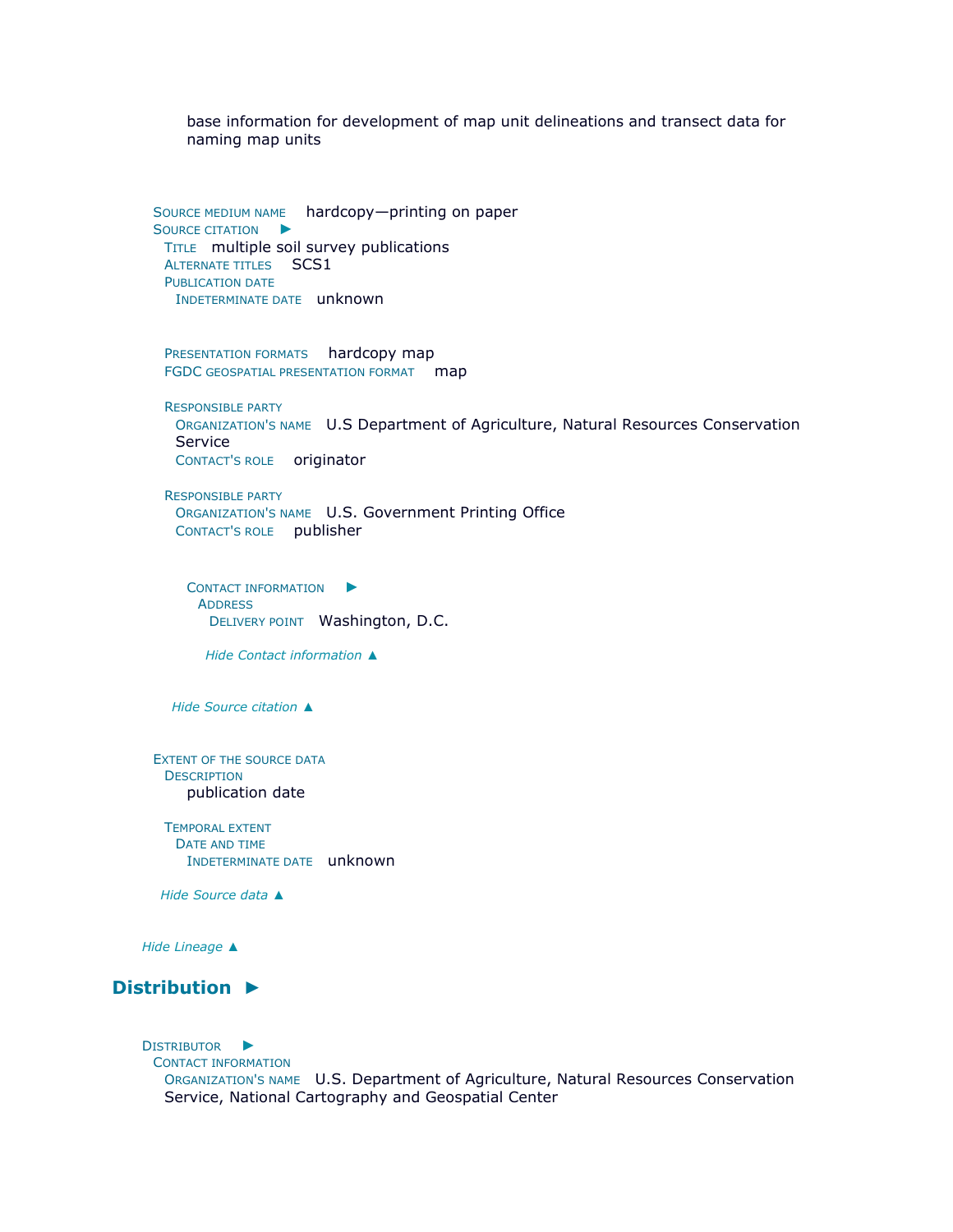CONTACT'S ROLE distributor

C[ONTACT INFORMATION](file:///C:/Users/swalker/AppData/Local/Temp/arc6F0A/tmpDEEE.tmp.htm%23ID0EBECIA)  $\blacktriangleright$ **PHONE** VOICE (800) 672-5559 TDD/TTY (202) 720-2600 FAX (817) 509-3469

**ADDRESS** TYPE both DELIVERY POINT 501 West Felix Street, Building 23 DELIVERY POINT P.O. Box 6567 CITY Fort Worth ADMINISTRATIVE AREA Texas POSTAL CODE 76115

*Hide [Contact information](file:///C:/Users/swalker/AppData/Local/Temp/arc6F0A/tmpDEEE.tmp.htm%23ID0EBECIA) ▲*

#### AVAILABLE FORMAT

NAME ESRI shapefile FORMAT INFORMATION CONTENT spatial

#### ORDERING PROCESS

TERMS AND FEES There is currently no direct charge for requesting data or for retrieving via FTP.

TURNAROUND TIME

Typically within four hours

#### **INSTRUCTIONS**

Visit the above mentioned Internet Web Site, select state or territory or national extent. Spatial data are available in ESRI shapefile format. The National Soil Information System attribute soil data are available in variable length, pipe delimited, ASCII file format.

TRANSFER OPTIONS

TRANSFER SIZE 100

#### ONLINE SOURCE

LOCATION URL:http://DataGateway.nrcs.usda.gov/

DESCRIPTION Select desired survey area at above Internet Web site. An email address is required for receipt of instructions on retrieval via anonymous FTP. Anticipate a delay between submission of request at Web site and receipt of email message.

## TRANSFER OPTIONS

ONLINE SOURCE

DESCRIPTION Digital General Soil Map of U.S.

*Hide [Distributor](file:///C:/Users/swalker/AppData/Local/Temp/arc6F0A/tmpDEEE.tmp.htm%23ID0EECIA) ▲*

# DISTRIBUTION FORMAT

**\*** NAME Shapefile

TRANSFER OPTIONS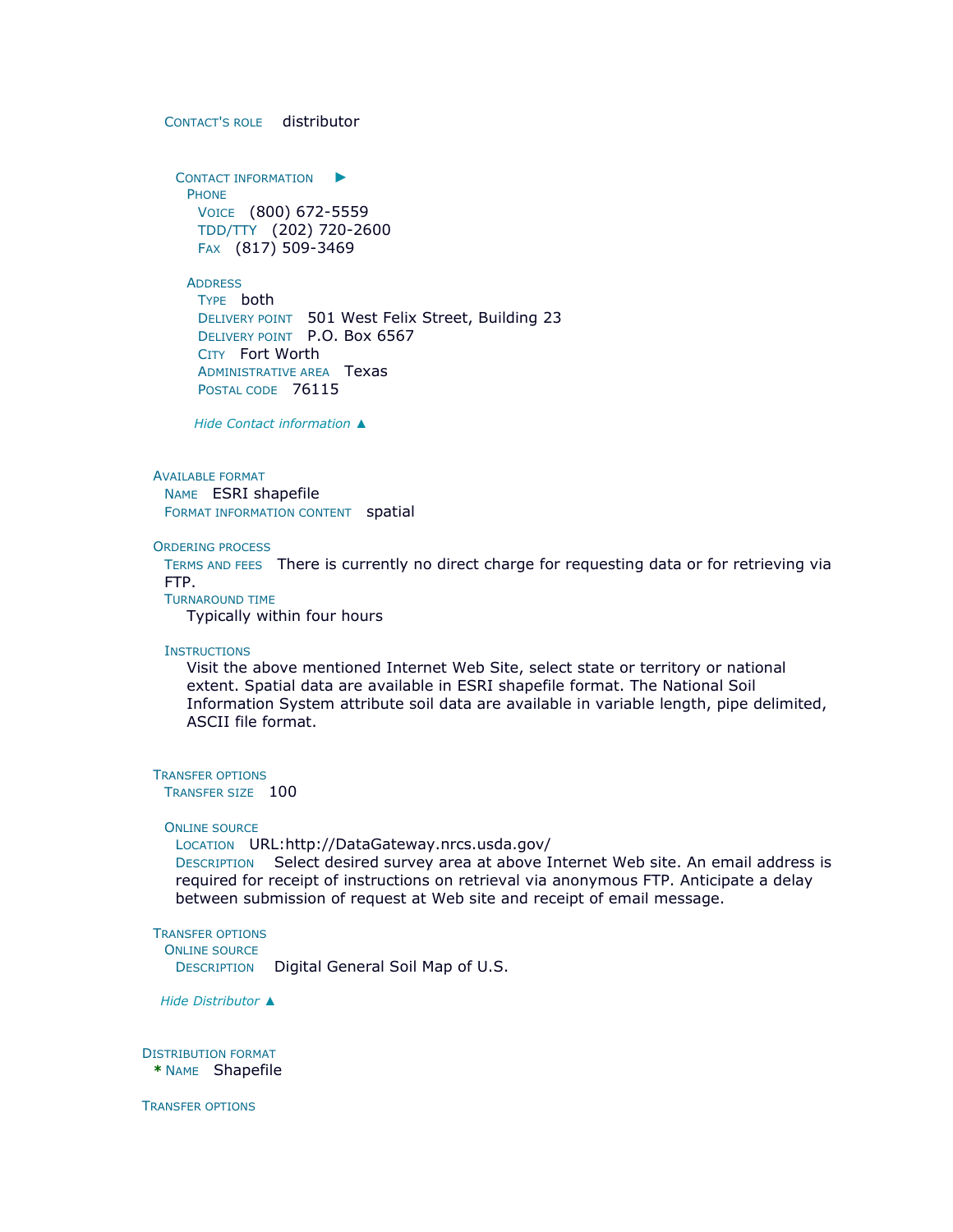```
* TRANSFER SIZE 4.663
```

```
ONLINE SOURCE
 LOCATION https://websoilsurvey-dev.dev.sc.egov.usda.gov/
```
*Hide [Distribution](file:///C:/Users/swalker/AppData/Local/Temp/arc6F0A/tmpDEEE.tmp.htm%23ID0EIA) ▲*

# **[Fields](file:///C:/Users/swalker/AppData/Local/Temp/arc6F0A/tmpDEEE.tmp.htm%23ID0EFA) ►**

## DETAILS FOR OBJECT [MS\\_STATSGO2\\_2016](file:///C:/Users/swalker/AppData/Local/Temp/arc6F0A/tmpDEEE.tmp.htm%23ID0EBFA) ►

- **\*** TYPE Feature Class
- **\*** ROW COUNT 1435

### **DEFINITION**

A closed polygon that consists of soils and nonsoil areas that occur in a repeatable pattern on the landscape and that can be cartographically shown at the scale mapped.

#### DEFINITION SOURCE

NRCS National Cooperative Soil Survey

### FIELD [FID](file:///C:/Users/swalker/AppData/Local/Temp/arc6F0A/tmpDEEE.tmp.htm%23ID0E0NB0BFA) ►

- **\*** ALIAS FID
- **\*** DATA TYPE OID
- **\*** WIDTH 4
- **\*** PRECISION 0
- **\*** SCALE 0
- **\*** FIELD DESCRIPTION Internal feature number.
- **\*** DESCRIPTION SOURCE Esri
- **\*** DESCRIPTION OF VALUES

Sequential unique whole numbers that are automatically generated.

*Hide [Field](file:///C:/Users/swalker/AppData/Local/Temp/arc6F0A/tmpDEEE.tmp.htm%23ID0E0NB0BFA) FID ▲*

### FIELD [Shape](file:///C:/Users/swalker/AppData/Local/Temp/arc6F0A/tmpDEEE.tmp.htm%23ID0E0MB0BFA) ►

- **\*** ALIAS Shape
- **\*** DATA TYPE Geometry
- **\*** WIDTH 0
- **\*** PRECISION 0
- **\*** SCALE 0
- **\*** FIELD DESCRIPTION Feature geometry.
- **\*** DESCRIPTION SOURCE Esri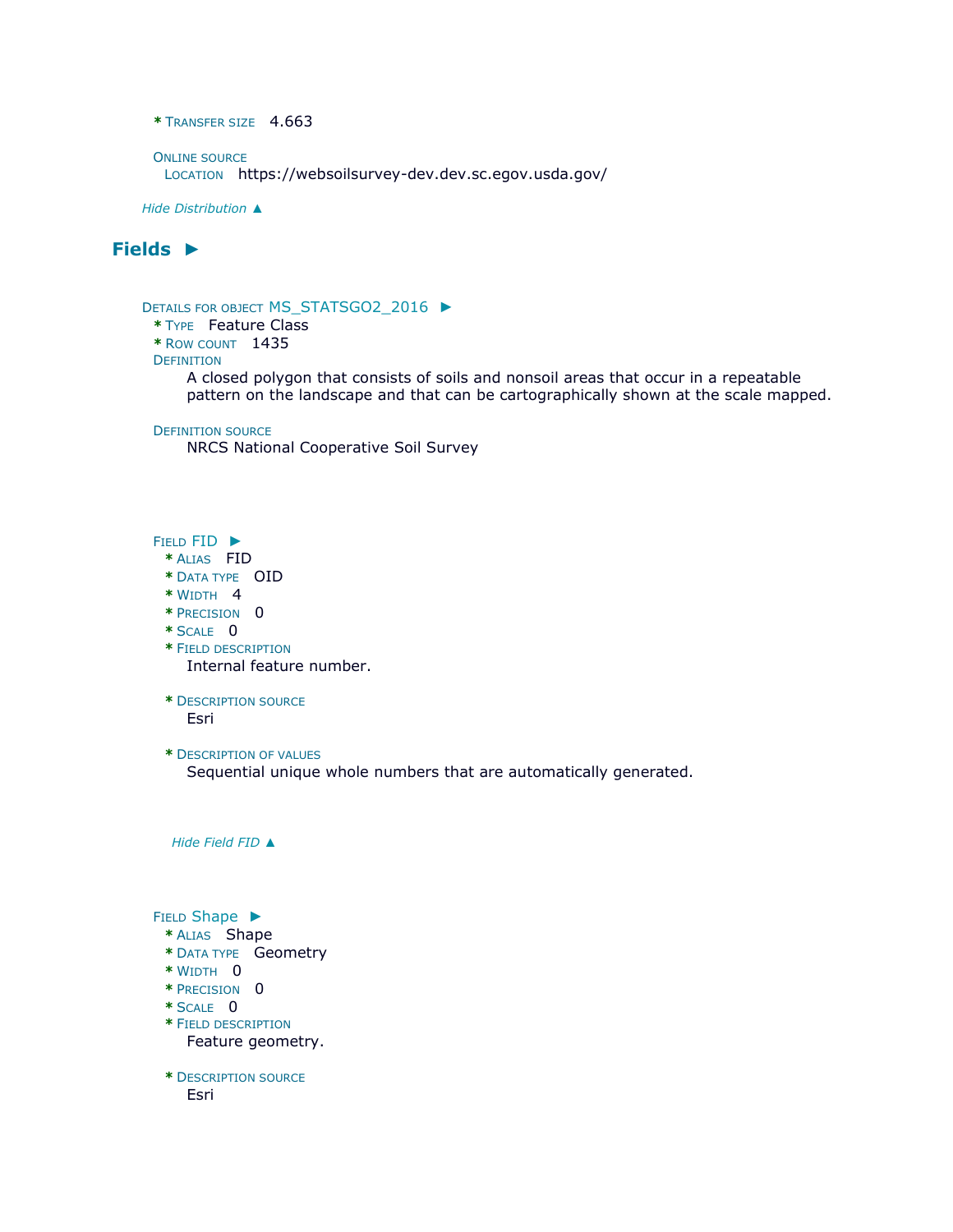**\*** DESCRIPTION OF VALUES

Coordinates defining the features.

*Hide Field [Shape](file:///C:/Users/swalker/AppData/Local/Temp/arc6F0A/tmpDEEE.tmp.htm%23ID0E0MB0BFA) ▲*

## FIELD [AREASYMBOL](file:///C:/Users/swalker/AppData/Local/Temp/arc6F0A/tmpDEEE.tmp.htm%23ID0E0LB0BFA) ►

- **\*** ALIAS AREASYMBOL
- **\*** DATA TYPE String
- **\*** WIDTH 20
- **\*** PRECISION 0
- **\*** SCALE 0

## FIELD DESCRIPTION

A symbol that uniquely identifies a single occurrence of a particular type of area (e.g. Lancaster Co., Nebraska is NE109).

DESCRIPTION SOURCE

NASIS

## CODED VALUES

```
NAME OF CODELIST None
```
SOURCE National Information Technology Center, NRCS, 2150 Centre Ave., Bldg. A, Fort Collins, CO 80526

*Hide Field [AREASYMBOL](file:///C:/Users/swalker/AppData/Local/Temp/arc6F0A/tmpDEEE.tmp.htm%23ID0E0LB0BFA) ▲*

## FIELD [SPATIALVER](file:///C:/Users/swalker/AppData/Local/Temp/arc6F0A/tmpDEEE.tmp.htm%23ID0E0KB0BFA) ►

- **\*** ALIAS SPATIALVER
- **\*** DATA TYPE Integer
- **\*** WIDTH 10
- **\*** PRECISION 10
- **\*** SCALE 0

*Hide Field [SPATIALVER](file:///C:/Users/swalker/AppData/Local/Temp/arc6F0A/tmpDEEE.tmp.htm%23ID0E0KB0BFA) ▲*

### FIELD [MUKEY](file:///C:/Users/swalker/AppData/Local/Temp/arc6F0A/tmpDEEE.tmp.htm%23ID0E0JB0BFA) ▶

- **\*** ALIAS MUKEY
- **\*** DATA TYPE String
- **\*** WIDTH 30
- **\*** PRECISION 0
- **\*** SCALE 0
- FIELD DESCRIPTION

A non-connotative string of characters used to uniquely identify a record in the Mapunit table.

DESCRIPTION SOURCE NASIS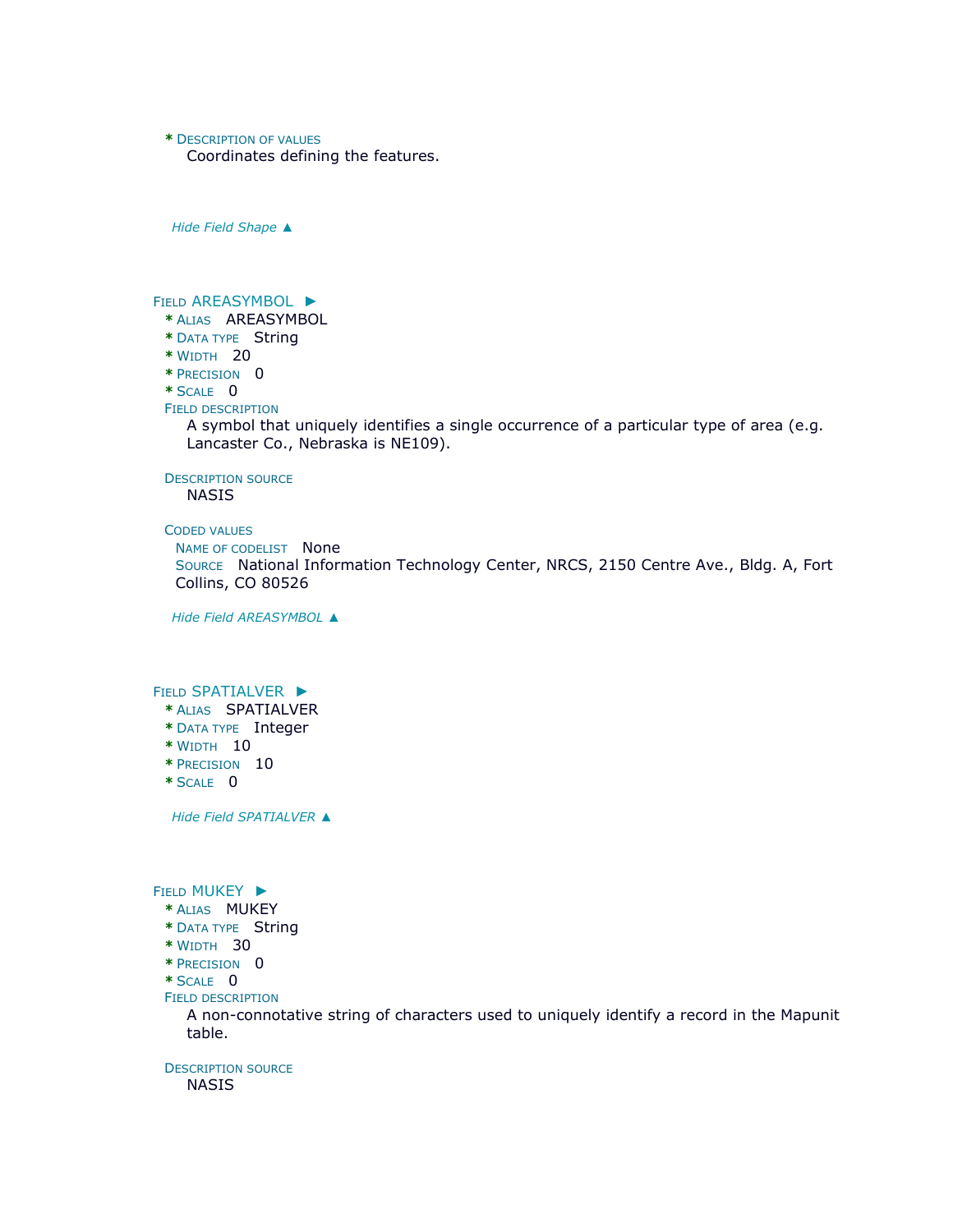DESCRIPTION OF VALUES

No predefined set of mukeys.

*Hide Field [MUKEY](file:///C:/Users/swalker/AppData/Local/Temp/arc6F0A/tmpDEEE.tmp.htm%23ID0E0JB0BFA) ▲*

FIELD [MUSYM](file:///C:/Users/swalker/AppData/Local/Temp/arc6F0A/tmpDEEE.tmp.htm%23ID0E0IB0BFA) ▶ **\*** ALIAS MUSYM **\*** DATA TYPE String **\*** WIDTH 6 **\*** PRECISION 0 **\*** SCALE 0 FIELD DESCRIPTION The symbol used to uniquely identify the soil map unit in the soil survey. DESCRIPTION SOURCE NASIS

CODED VALUES NAME OF CODELIST None SOURCE National Information Technology Center, NRCS, 2150 Centre Ave., Bldg. A, Fort Collins, CO 80526

*Hide Field [MUSYM](file:///C:/Users/swalker/AppData/Local/Temp/arc6F0A/tmpDEEE.tmp.htm%23ID0E0IB0BFA) ▲*

FIELD [musym\\_1](file:///C:/Users/swalker/AppData/Local/Temp/arc6F0A/tmpDEEE.tmp.htm%23ID0E0HB0BFA) ►

- **\*** ALIAS musym\_1
- **\*** DATA TYPE String
- **\*** WIDTH 6
- **\*** PRECISION 0
- **\*** SCALE 0

*Hide Field [musym\\_1](file:///C:/Users/swalker/AppData/Local/Temp/arc6F0A/tmpDEEE.tmp.htm%23ID0E0HB0BFA) ▲*

FIELD [muname](file:///C:/Users/swalker/AppData/Local/Temp/arc6F0A/tmpDEEE.tmp.htm%23ID0E0GB0BFA) ▶

- **\*** ALIAS muname
- **\*** DATA TYPE String
- **\*** WIDTH 175
- **\*** PRECISION 0
- **\*** SCALE 0

*Hide Field [muname](file:///C:/Users/swalker/AppData/Local/Temp/arc6F0A/tmpDEEE.tmp.htm%23ID0E0GB0BFA) ▲*

FIELD [mustatus](file:///C:/Users/swalker/AppData/Local/Temp/arc6F0A/tmpDEEE.tmp.htm%23ID0E0FB0BFA) ►

- **\*** ALIAS mustatus
- **\*** DATA TYPE String
- **\*** WIDTH 254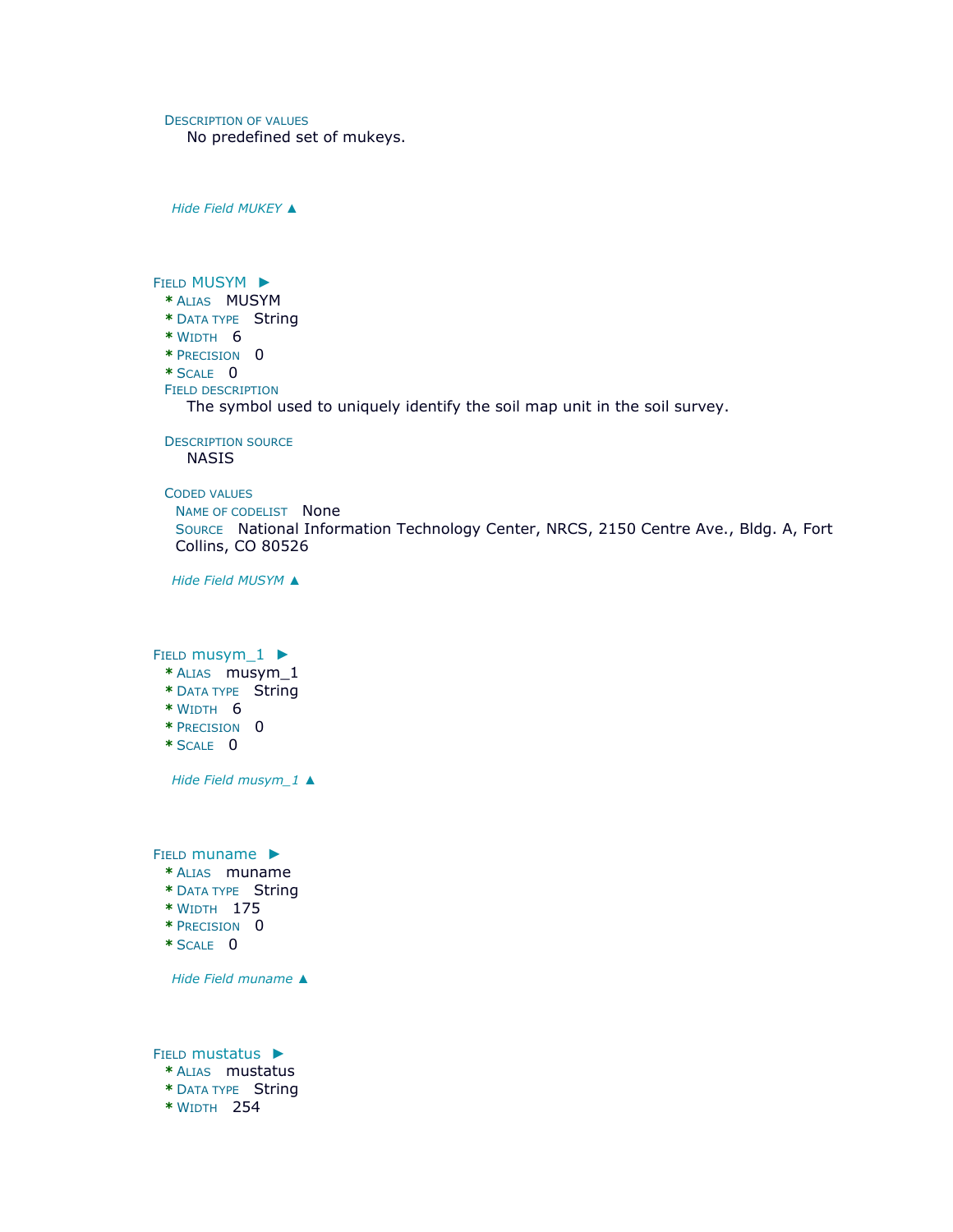**\*** PRECISION 0

**\*** SCALE 0

*Hide Field [mustatus](file:///C:/Users/swalker/AppData/Local/Temp/arc6F0A/tmpDEEE.tmp.htm%23ID0E0FB0BFA) ▲*

FIELD [slopegradd](file:///C:/Users/swalker/AppData/Local/Temp/arc6F0A/tmpDEEE.tmp.htm%23ID0E0EB0BFA) ►

- **\*** ALIAS slopegradd
- **\*** DATA TYPE Single
- **\*** WIDTH 13
- **\*** PRECISION 0
- **\*** SCALE 0

*Hide Field [slopegradd](file:///C:/Users/swalker/AppData/Local/Temp/arc6F0A/tmpDEEE.tmp.htm%23ID0E0EB0BFA) ▲*

FIELD [slopegradw](file:///C:/Users/swalker/AppData/Local/Temp/arc6F0A/tmpDEEE.tmp.htm%23ID0E0DB0BFA) ►

- **\*** ALIAS slopegradw
- **\*** DATA TYPE Single
- **\*** WIDTH 13
- **\*** PRECISION 0
- **\*** SCALE 0

*Hide Field [slopegradw](file:///C:/Users/swalker/AppData/Local/Temp/arc6F0A/tmpDEEE.tmp.htm%23ID0E0DB0BFA) ▲*

FIELD [brockdepmi](file:///C:/Users/swalker/AppData/Local/Temp/arc6F0A/tmpDEEE.tmp.htm%23ID0E0CB0BFA) ►

- **\*** ALIAS brockdepmi
- **\*** DATA TYPE Integer
- **\*** WIDTH 5
- **\*** PRECISION 5
- **\*** SCALE 0

*Hide Field [brockdepmi](file:///C:/Users/swalker/AppData/Local/Temp/arc6F0A/tmpDEEE.tmp.htm%23ID0E0CB0BFA) ▲*

FIELD [wtdepannmi](file:///C:/Users/swalker/AppData/Local/Temp/arc6F0A/tmpDEEE.tmp.htm%23ID0E0BB0BFA) ►

- **\*** ALIAS wtdepannmi
- **\*** DATA TYPE Integer
- **\*** WIDTH 5
- **\*** PRECISION 5
- **\*** SCALE 0

*Hide Field [wtdepannmi](file:///C:/Users/swalker/AppData/Local/Temp/arc6F0A/tmpDEEE.tmp.htm%23ID0E0BB0BFA) ▲*

FIELD [wtdepaprju](file:///C:/Users/swalker/AppData/Local/Temp/arc6F0A/tmpDEEE.tmp.htm%23ID0E0AB0BFA) ► **\*** ALIAS wtdepaprju **\*** DATA TYPE Integer **\*** WIDTH 5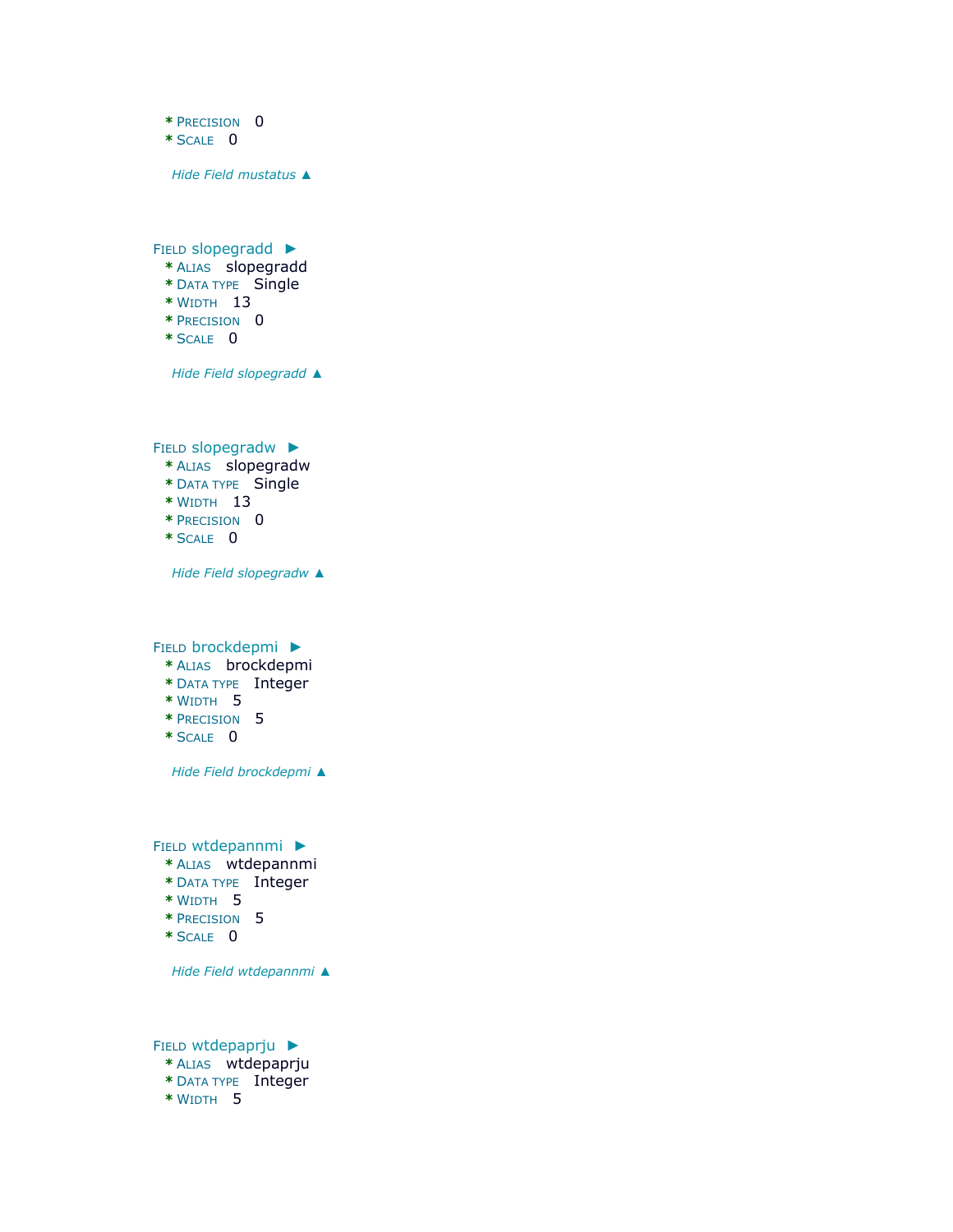- **\*** PRECISION 5
- **\*** SCALE 0

*Hide Field [wtdepaprju](file:///C:/Users/swalker/AppData/Local/Temp/arc6F0A/tmpDEEE.tmp.htm%23ID0E0AB0BFA) ▲*

FIELD [flodfreqdc](file:///C:/Users/swalker/AppData/Local/Temp/arc6F0A/tmpDEEE.tmp.htm%23ID0E6BFA) ►

- **\*** ALIAS flodfreqdc
- **\*** DATA TYPE String
- **\*** WIDTH 254
- **\*** PRECISION 0
- **\*** SCALE 0

*Hide Field [flodfreqdc](file:///C:/Users/swalker/AppData/Local/Temp/arc6F0A/tmpDEEE.tmp.htm%23ID0E6BFA) ▲*

FIELD [flodfreqma](file:///C:/Users/swalker/AppData/Local/Temp/arc6F0A/tmpDEEE.tmp.htm%23ID0E5BFA) ►

- **\*** ALIAS flodfreqma
- **\*** DATA TYPE String
- **\*** WIDTH 254
- **\*** PRECISION 0
- **\*** SCALE 0

*Hide Field [flodfreqma](file:///C:/Users/swalker/AppData/Local/Temp/arc6F0A/tmpDEEE.tmp.htm%23ID0E5BFA) ▲*

FIELD [pondfreqpr](file:///C:/Users/swalker/AppData/Local/Temp/arc6F0A/tmpDEEE.tmp.htm%23ID0E4BFA) ►

- **\*** ALIAS pondfreqpr
- **\*** DATA TYPE String
- **\*** WIDTH 254
- **\*** PRECISION 0
- **\*** SCALE 0

*Hide Field [pondfreqpr](file:///C:/Users/swalker/AppData/Local/Temp/arc6F0A/tmpDEEE.tmp.htm%23ID0E4BFA) ▲*

FIELD [aws025wta](file:///C:/Users/swalker/AppData/Local/Temp/arc6F0A/tmpDEEE.tmp.htm%23ID0E3BFA) ►

- **\*** ALIAS aws025wta
- **\*** DATA TYPE Single
- **\*** WIDTH 13
- **\*** PRECISION 0
- **\*** SCALE 0

*Hide Field [aws025wta](file:///C:/Users/swalker/AppData/Local/Temp/arc6F0A/tmpDEEE.tmp.htm%23ID0E3BFA) ▲*

FIELD [aws050wta](file:///C:/Users/swalker/AppData/Local/Temp/arc6F0A/tmpDEEE.tmp.htm%23ID0E2BFA) ► **\*** ALIAS aws050wta **\*** DATA TYPE Single **\*** WIDTH 13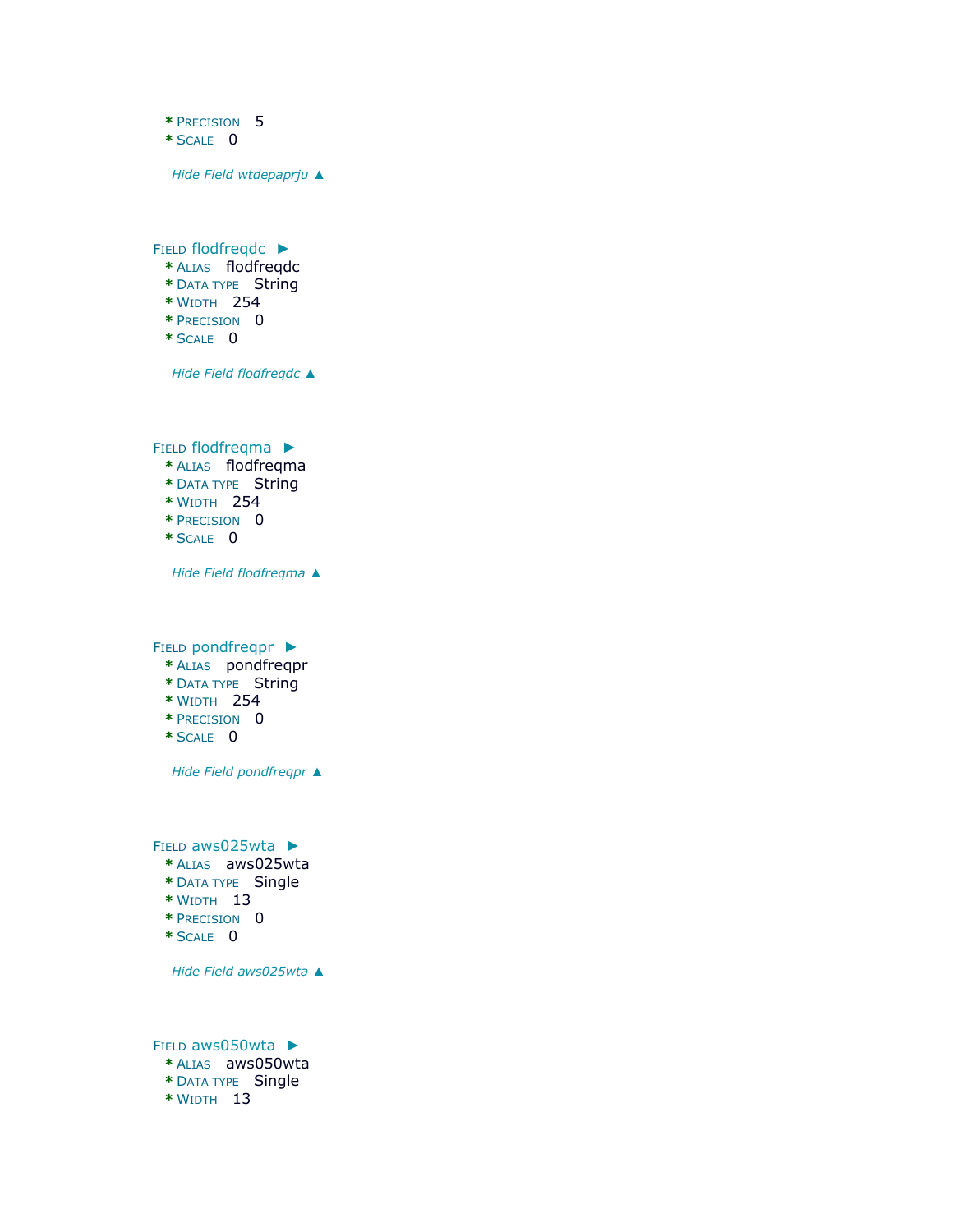- **\*** PRECISION 0
- **\*** SCALE 0

*Hide Field [aws050wta](file:///C:/Users/swalker/AppData/Local/Temp/arc6F0A/tmpDEEE.tmp.htm%23ID0E2BFA) ▲*

FIELD [aws0100wta](file:///C:/Users/swalker/AppData/Local/Temp/arc6F0A/tmpDEEE.tmp.htm%23ID0E1BFA) ►

- **\*** ALIAS aws0100wta
- **\*** DATA TYPE Single
- **\*** WIDTH 13
- **\*** PRECISION 0
- **\*** SCALE 0

*Hide Field [aws0100wta](file:///C:/Users/swalker/AppData/Local/Temp/arc6F0A/tmpDEEE.tmp.htm%23ID0E1BFA) ▲*

FIELD [aws0150wta](file:///C:/Users/swalker/AppData/Local/Temp/arc6F0A/tmpDEEE.tmp.htm%23ID0EZBFA) ►

- **\*** ALIAS aws0150wta
- **\*** DATA TYPE Single
- **\*** WIDTH 13
- **\*** PRECISION 0
- **\*** SCALE 0

*Hide Field [aws0150wta](file:///C:/Users/swalker/AppData/Local/Temp/arc6F0A/tmpDEEE.tmp.htm%23ID0EZBFA) ▲*

FIELD [drclassdcd](file:///C:/Users/swalker/AppData/Local/Temp/arc6F0A/tmpDEEE.tmp.htm%23ID0EYBFA) ►

- **\*** ALIAS drclassdcd
- **\*** DATA TYPE String
- **\*** WIDTH 254
- **\*** PRECISION 0
- **\*** SCALE 0

*Hide Field [drclassdcd](file:///C:/Users/swalker/AppData/Local/Temp/arc6F0A/tmpDEEE.tmp.htm%23ID0EYBFA) ▲*

FIELD [drclasswet](file:///C:/Users/swalker/AppData/Local/Temp/arc6F0A/tmpDEEE.tmp.htm%23ID0EXBFA) ►

- **\*** ALIAS drclasswet
- **\*** DATA TYPE String
- **\*** WIDTH 254
- **\*** PRECISION 0
- **\*** SCALE 0

*Hide Field [drclasswet](file:///C:/Users/swalker/AppData/Local/Temp/arc6F0A/tmpDEEE.tmp.htm%23ID0EXBFA) ▲*

FIELD [hydgrpdcd](file:///C:/Users/swalker/AppData/Local/Temp/arc6F0A/tmpDEEE.tmp.htm%23ID0EWBFA) ► **\*** ALIAS hydgrpdcd **\*** DATA TYPE String **\*** WIDTH 254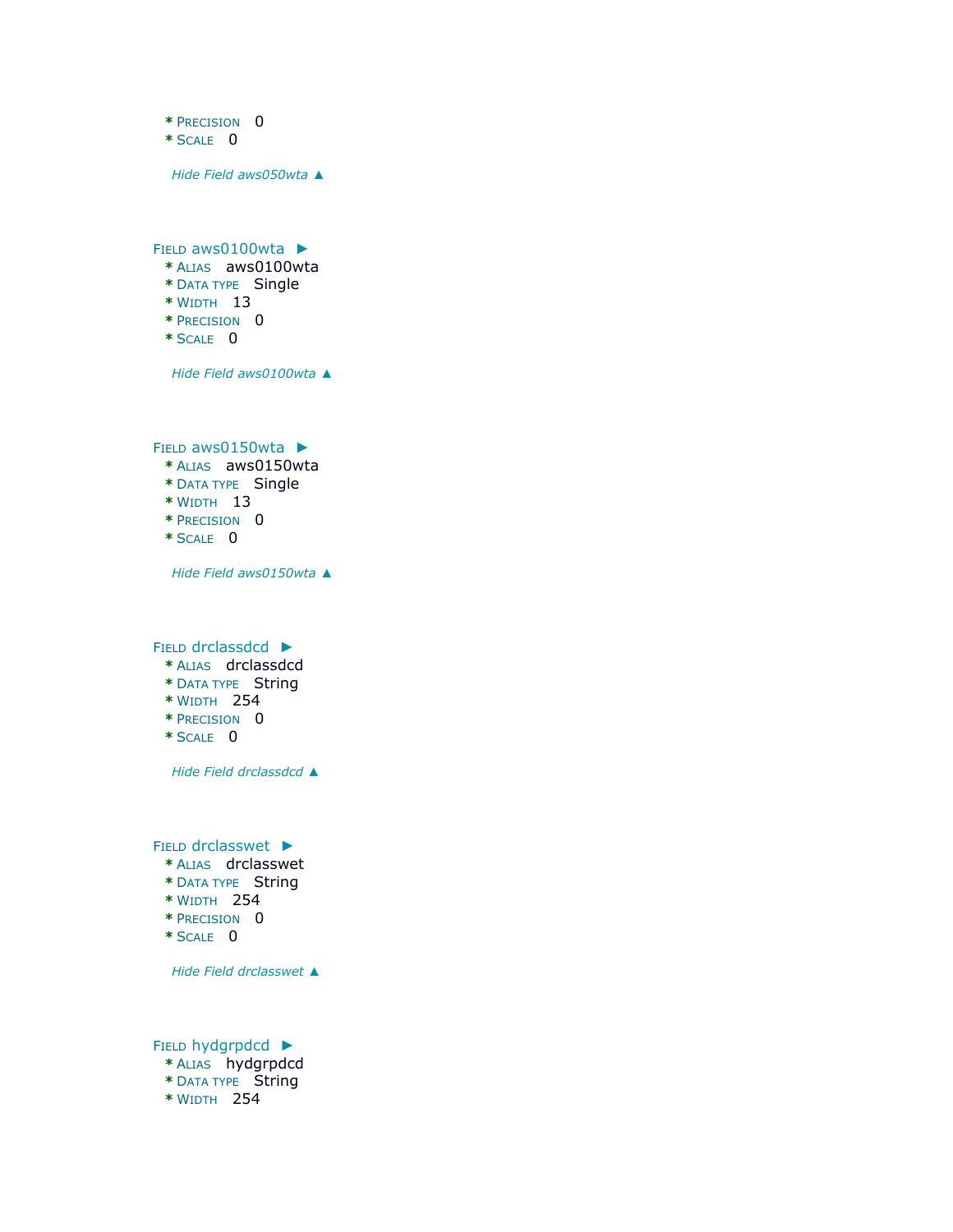- **\*** PRECISION 0
- **\*** SCALE 0

*Hide Field [hydgrpdcd](file:///C:/Users/swalker/AppData/Local/Temp/arc6F0A/tmpDEEE.tmp.htm%23ID0EWBFA) ▲*

FIELD [iccdcd](file:///C:/Users/swalker/AppData/Local/Temp/arc6F0A/tmpDEEE.tmp.htm%23ID0EVBFA) ►

- **\*** ALIAS iccdcd
- **\*** DATA TYPE String
- **\*** WIDTH 254
- **\*** PRECISION 0
- **\*** SCALE 0

*Hide Field [iccdcd](file:///C:/Users/swalker/AppData/Local/Temp/arc6F0A/tmpDEEE.tmp.htm%23ID0EVBFA) ▲*

FIELD [iccdcdpct](file:///C:/Users/swalker/AppData/Local/Temp/arc6F0A/tmpDEEE.tmp.htm%23ID0EUBFA) ►

- **\*** ALIAS iccdcdpct
- **\*** DATA TYPE Integer
- **\*** WIDTH 5
- **\*** PRECISION 5
- **\*** SCALE 0

*Hide Field [iccdcdpct](file:///C:/Users/swalker/AppData/Local/Temp/arc6F0A/tmpDEEE.tmp.htm%23ID0EUBFA) ▲*

FIELD [niccdcd](file:///C:/Users/swalker/AppData/Local/Temp/arc6F0A/tmpDEEE.tmp.htm%23ID0ETBFA) ►

- **\*** ALIAS niccdcd
- **\*** DATA TYPE String
- **\*** WIDTH 254
- **\*** PRECISION 0
- **\*** SCALE 0

*Hide Field [niccdcd](file:///C:/Users/swalker/AppData/Local/Temp/arc6F0A/tmpDEEE.tmp.htm%23ID0ETBFA) ▲*

FIELD [niccdcdpct](file:///C:/Users/swalker/AppData/Local/Temp/arc6F0A/tmpDEEE.tmp.htm%23ID0ESBFA) ▶

- **\*** ALIAS niccdcdpct
- **\*** DATA TYPE Integer
- **\*** WIDTH 5
- **\*** PRECISION 5
- **\*** SCALE 0

*Hide Field [niccdcdpct](file:///C:/Users/swalker/AppData/Local/Temp/arc6F0A/tmpDEEE.tmp.htm%23ID0ESBFA) ▲*

FIELD [engdwobdcd](file:///C:/Users/swalker/AppData/Local/Temp/arc6F0A/tmpDEEE.tmp.htm%23ID0ERBFA) ► **\*** ALIAS engdwobdcd

- **\*** DATA TYPE String
- **\*** WIDTH 254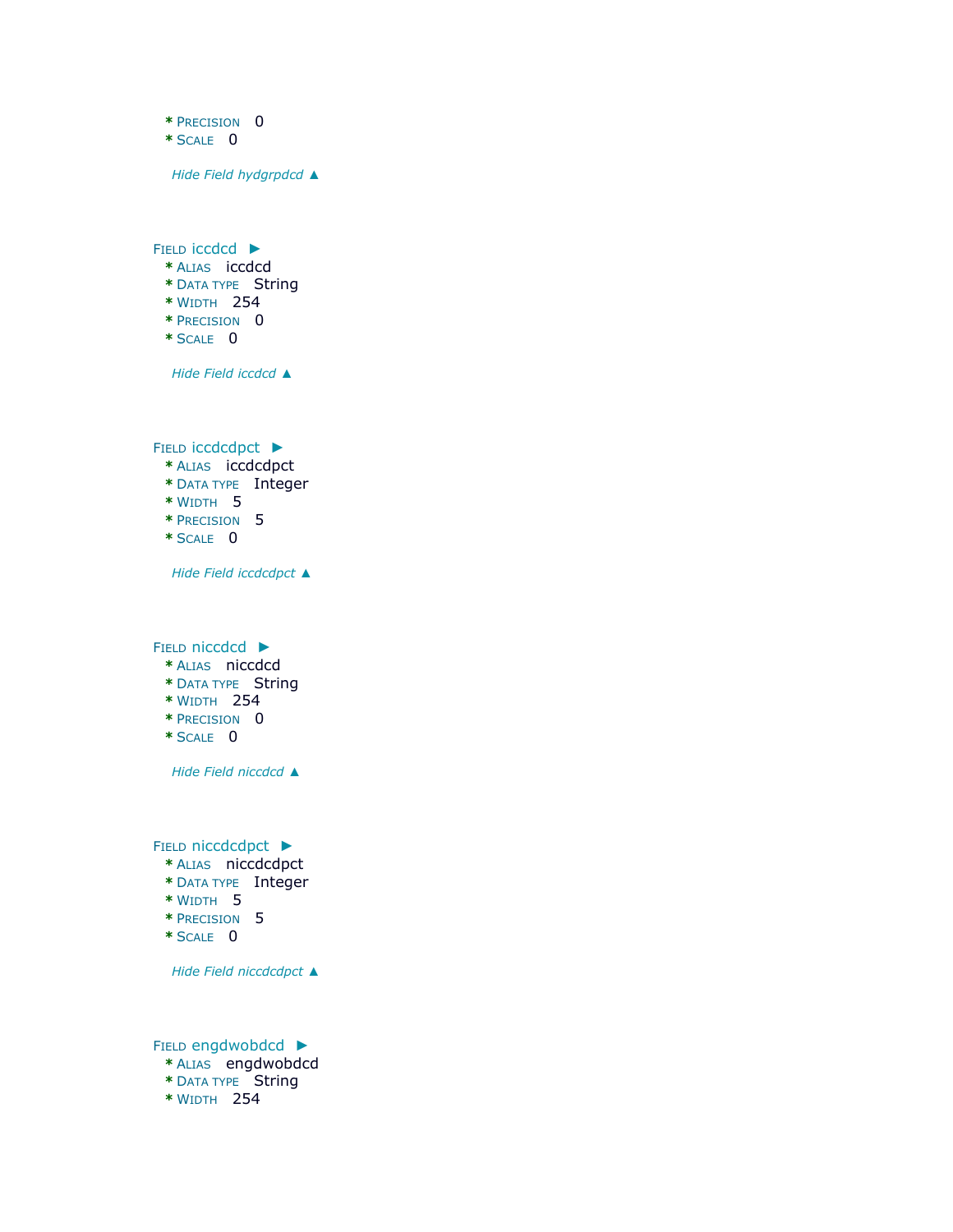- **\*** PRECISION 0
- **\*** SCALE 0

*Hide Field [engdwobdcd](file:///C:/Users/swalker/AppData/Local/Temp/arc6F0A/tmpDEEE.tmp.htm%23ID0ERBFA) ▲*

FIELD [engdwbdcd](file:///C:/Users/swalker/AppData/Local/Temp/arc6F0A/tmpDEEE.tmp.htm%23ID0EQBFA) ►

- **\*** ALIAS engdwbdcd
- **\*** DATA TYPE String
- **\*** WIDTH 254
- **\*** PRECISION 0
- **\*** SCALE 0

*Hide Field [engdwbdcd](file:///C:/Users/swalker/AppData/Local/Temp/arc6F0A/tmpDEEE.tmp.htm%23ID0EQBFA) ▲*

FIELD [engdwbll](file:///C:/Users/swalker/AppData/Local/Temp/arc6F0A/tmpDEEE.tmp.htm%23ID0EPBFA) ►

- **\*** ALIAS engdwbll
- **\*** DATA TYPE String
- **\*** WIDTH 254
- **\*** PRECISION 0
- **\*** SCALE 0

*Hide Field [engdwbll](file:///C:/Users/swalker/AppData/Local/Temp/arc6F0A/tmpDEEE.tmp.htm%23ID0EPBFA) ▲*

FIELD [engdwbml](file:///C:/Users/swalker/AppData/Local/Temp/arc6F0A/tmpDEEE.tmp.htm%23ID0EOBFA) ▶

- **\*** ALIAS engdwbml
- **\*** DATA TYPE String
- **\*** WIDTH 254
- **\*** PRECISION 0
- **\*** SCALE 0

*Hide Field [engdwbml](file:///C:/Users/swalker/AppData/Local/Temp/arc6F0A/tmpDEEE.tmp.htm%23ID0EOBFA) ▲*

FIELD [engstafdcd](file:///C:/Users/swalker/AppData/Local/Temp/arc6F0A/tmpDEEE.tmp.htm%23ID0ENBFA) ►

- **\*** ALIAS engstafdcd
- **\*** DATA TYPE String
- **\*** WIDTH 254
- **\*** PRECISION 0
- **\*** SCALE 0

*Hide Field [engstafdcd](file:///C:/Users/swalker/AppData/Local/Temp/arc6F0A/tmpDEEE.tmp.htm%23ID0ENBFA) ▲*

FIELD [engstafll](file:///C:/Users/swalker/AppData/Local/Temp/arc6F0A/tmpDEEE.tmp.htm%23ID0EMBFA) ► **\*** ALIAS engstafll

- **\*** DATA TYPE String
- **\*** WIDTH 254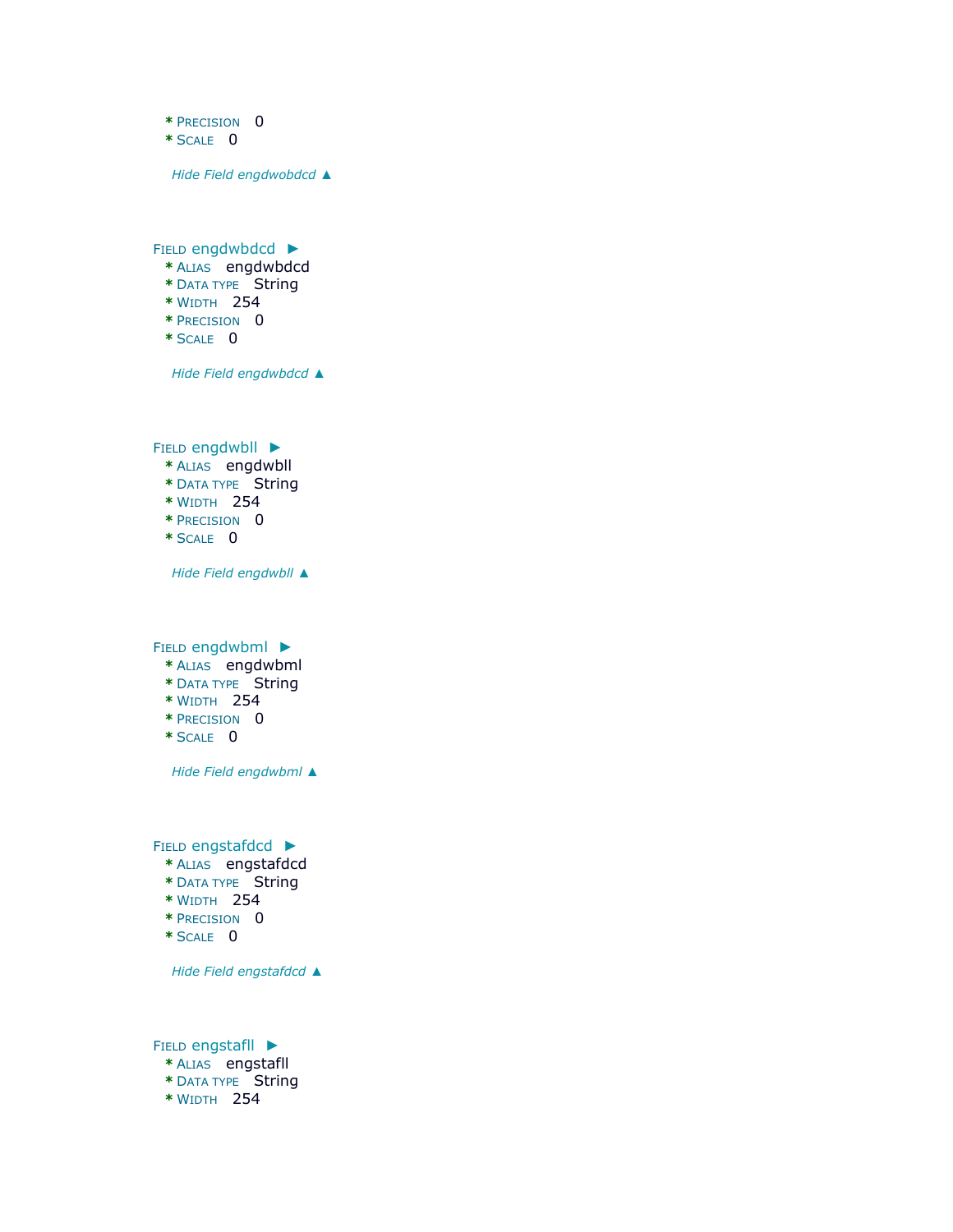- **\*** PRECISION 0
- **\*** SCALE 0

*Hide Field [engstafll](file:///C:/Users/swalker/AppData/Local/Temp/arc6F0A/tmpDEEE.tmp.htm%23ID0EMBFA) ▲*

FIELD [engstafml](file:///C:/Users/swalker/AppData/Local/Temp/arc6F0A/tmpDEEE.tmp.htm%23ID0ELBFA) ►

- **\*** ALIAS engstafml
- **\*** DATA TYPE String
- **\*** WIDTH 254
- **\*** PRECISION 0
- **\*** SCALE 0

*Hide Field [engstafml](file:///C:/Users/swalker/AppData/Local/Temp/arc6F0A/tmpDEEE.tmp.htm%23ID0ELBFA) ▲*

FIELD [engsldcd](file:///C:/Users/swalker/AppData/Local/Temp/arc6F0A/tmpDEEE.tmp.htm%23ID0EKBFA) ►

- **\*** ALIAS engsldcd
- **\*** DATA TYPE String
- **\*** WIDTH 254
- **\*** PRECISION 0
- **\*** SCALE 0

*Hide Field [engsldcd](file:///C:/Users/swalker/AppData/Local/Temp/arc6F0A/tmpDEEE.tmp.htm%23ID0EKBFA) ▲*

FIELD [engsldcp](file:///C:/Users/swalker/AppData/Local/Temp/arc6F0A/tmpDEEE.tmp.htm%23ID0EJBFA) ►

- **\*** ALIAS engsldcp
- **\*** DATA TYPE String
- **\*** WIDTH 254
- **\*** PRECISION 0
- **\*** SCALE 0

*Hide Field [engsldcp](file:///C:/Users/swalker/AppData/Local/Temp/arc6F0A/tmpDEEE.tmp.htm%23ID0EJBFA) ▲*

FIELD [englrsdcd](file:///C:/Users/swalker/AppData/Local/Temp/arc6F0A/tmpDEEE.tmp.htm%23ID0EIBFA) ►

- **\*** ALIAS englrsdcd
- **\*** DATA TYPE String
- **\*** WIDTH 254
- **\*** PRECISION 0
- **\*** SCALE 0

*Hide Field [englrsdcd](file:///C:/Users/swalker/AppData/Local/Temp/arc6F0A/tmpDEEE.tmp.htm%23ID0EIBFA) ▲*

FIELD [engcmssdcd](file:///C:/Users/swalker/AppData/Local/Temp/arc6F0A/tmpDEEE.tmp.htm%23ID0EHBFA) ►

- **\*** ALIAS engcmssdcd
- **\*** DATA TYPE String
- **\*** WIDTH 254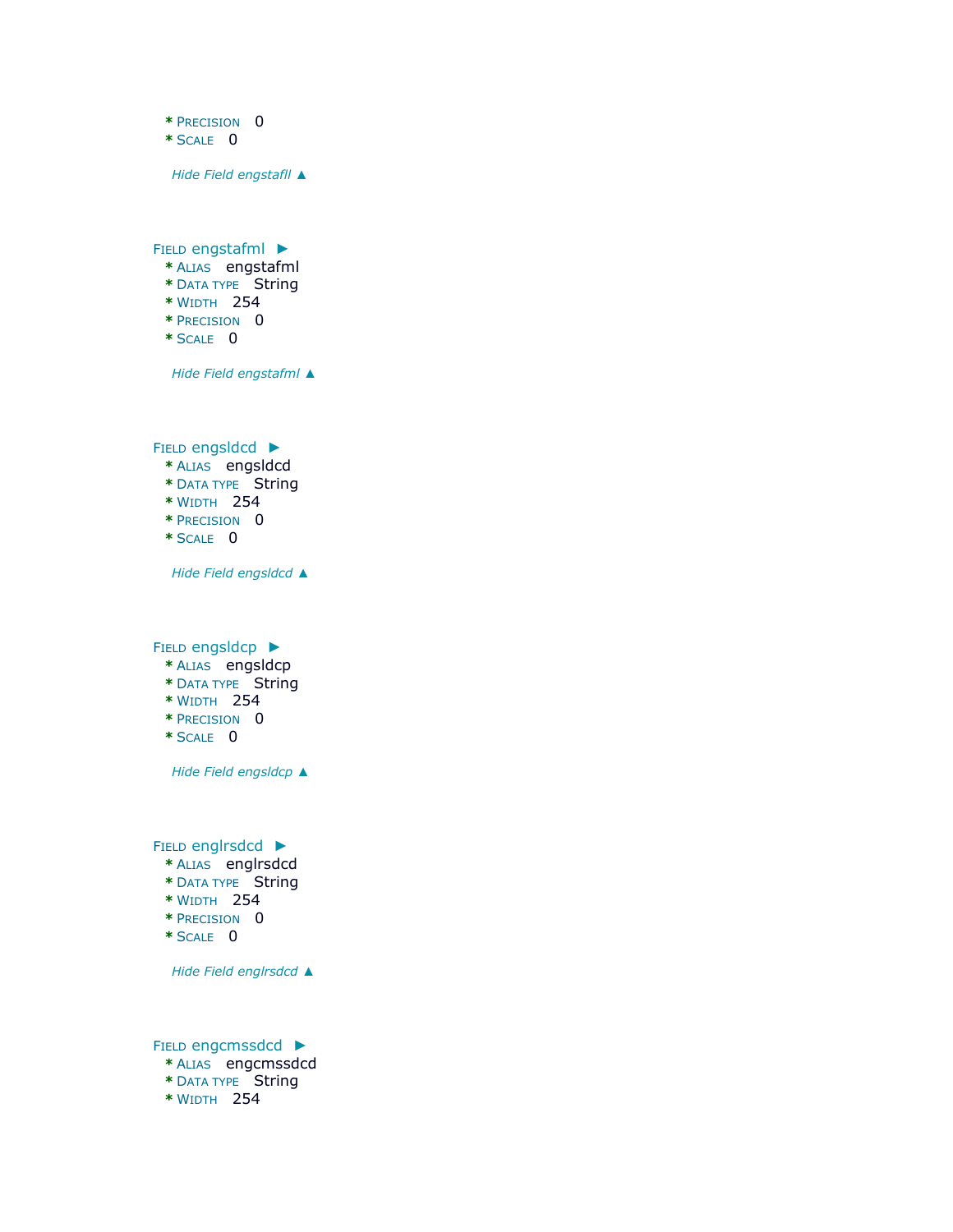- **\*** PRECISION 0
- **\*** SCALE 0

*Hide Field [engcmssdcd](file:///C:/Users/swalker/AppData/Local/Temp/arc6F0A/tmpDEEE.tmp.htm%23ID0EHBFA) ▲*

FIELD [engcmssmp](file:///C:/Users/swalker/AppData/Local/Temp/arc6F0A/tmpDEEE.tmp.htm%23ID0EGBFA) ▶

- **\*** ALIAS engcmssmp
- **\*** DATA TYPE String
- **\*** WIDTH 254
- **\*** PRECISION 0
- **\*** SCALE 0

*Hide Field [engcmssmp](file:///C:/Users/swalker/AppData/Local/Temp/arc6F0A/tmpDEEE.tmp.htm%23ID0EGBFA) ▲*

FIELD [urbrecptdc](file:///C:/Users/swalker/AppData/Local/Temp/arc6F0A/tmpDEEE.tmp.htm%23ID0EFBFA) ►

- **\*** ALIAS urbrecptdc
- **\*** DATA TYPE String
- **\*** WIDTH 254
- **\*** PRECISION 0
- **\*** SCALE 0

*Hide Field [urbrecptdc](file:///C:/Users/swalker/AppData/Local/Temp/arc6F0A/tmpDEEE.tmp.htm%23ID0EFBFA) ▲*

FIELD [urbrecptwt](file:///C:/Users/swalker/AppData/Local/Temp/arc6F0A/tmpDEEE.tmp.htm%23ID0EEBFA) ►

- **\*** ALIAS urbrecptwt
- **\*** DATA TYPE Single
- **\*** WIDTH 13
- **\*** PRECISION 0
- **\*** SCALE 0

*Hide Field [urbrecptwt](file:///C:/Users/swalker/AppData/Local/Temp/arc6F0A/tmpDEEE.tmp.htm%23ID0EEBFA) ▲*

FIELD [forpehrtdc](file:///C:/Users/swalker/AppData/Local/Temp/arc6F0A/tmpDEEE.tmp.htm%23ID0EDBFA) ►

- **\*** ALIAS forpehrtdc
- **\*** DATA TYPE String
- **\*** WIDTH 254
- **\*** PRECISION 0
- **\*** SCALE 0

*Hide Field [forpehrtdc](file:///C:/Users/swalker/AppData/Local/Temp/arc6F0A/tmpDEEE.tmp.htm%23ID0EDBFA) ▲*

FIELD [hydclprs](file:///C:/Users/swalker/AppData/Local/Temp/arc6F0A/tmpDEEE.tmp.htm%23ID0ECBFA) ►

- **\*** ALIAS hydclprs
- **\*** DATA TYPE String
- **\*** WIDTH 254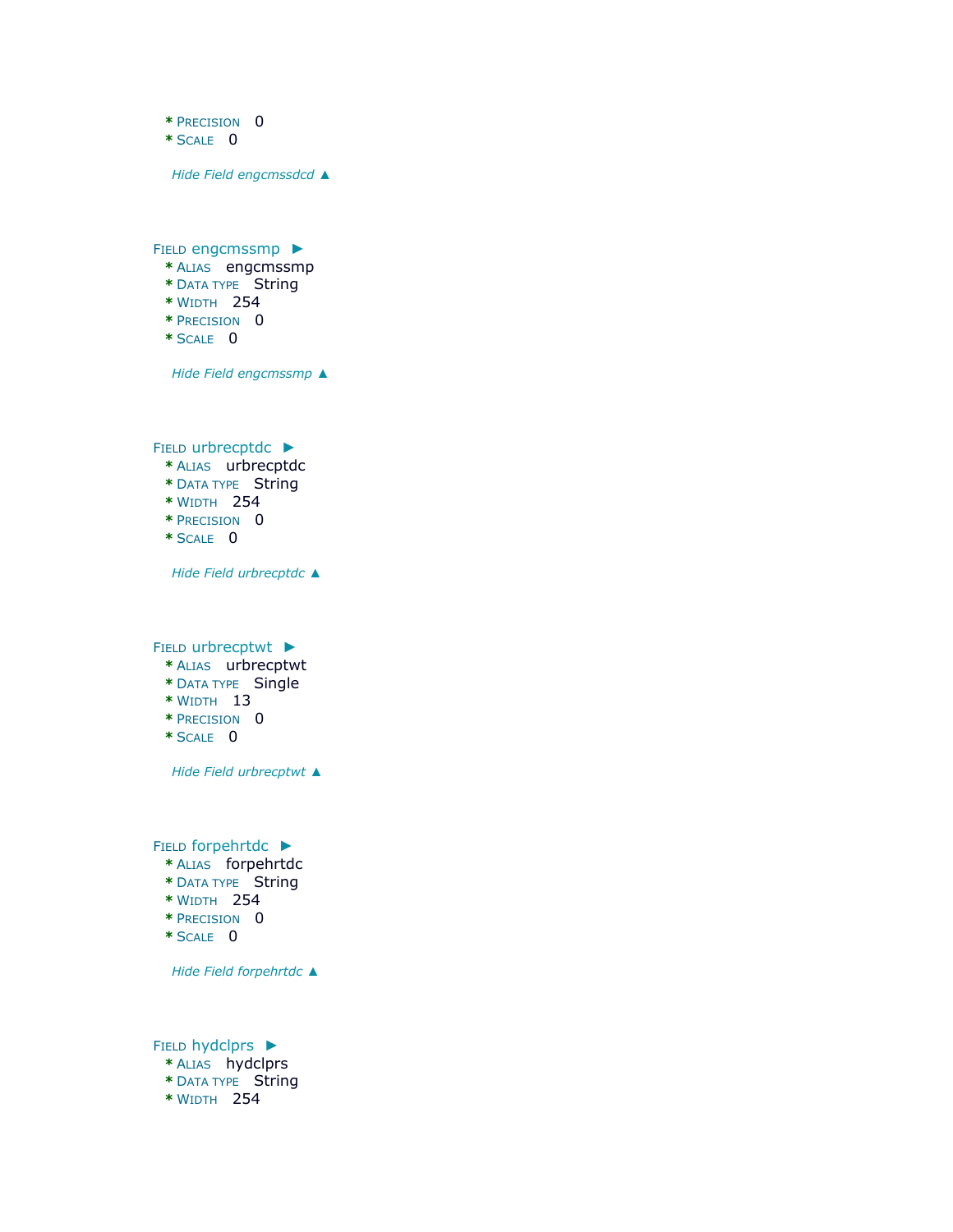**\*** PRECISION 0 **\*** SCALE 0 *Hide Field [hydclprs](file:///C:/Users/swalker/AppData/Local/Temp/arc6F0A/tmpDEEE.tmp.htm%23ID0ECBFA) ▲* FIELD [awmmfpwwta](file:///C:/Users/swalker/AppData/Local/Temp/arc6F0A/tmpDEEE.tmp.htm%23ID0EBBFA) ▶ **\*** ALIAS awmmfpwwta **\*** DATA TYPE Single **\*** WIDTH 13 **\*** PRECISION 0  $*$  SCALE  $\overline{0}$ 

*Hide Field [awmmfpwwta](file:///C:/Users/swalker/AppData/Local/Temp/arc6F0A/tmpDEEE.tmp.htm%23ID0EBBFA) ▲*

FIELD mukey 1 ►

- **\*** ALIAS mukey\_1
- **\*** DATA TYPE String
- **\*** WIDTH 30
- **\*** PRECISION 0
- **\*** SCALE 0

*Hide Field [mukey\\_1](file:///C:/Users/swalker/AppData/Local/Temp/arc6F0A/tmpDEEE.tmp.htm%23ID0EABFA) ▲*

*Hide Details for object [MS\\_STATSGO2\\_2016](file:///C:/Users/swalker/AppData/Local/Temp/arc6F0A/tmpDEEE.tmp.htm%23ID0EBFA) ▲*

### OVERVIEW D[ESCRIPTION](file:///C:/Users/swalker/AppData/Local/Temp/arc6F0A/tmpDEEE.tmp.htm%23ID0EAFA)  $\blacktriangleright$

#### ENTITY AND ATTRIBUTE OVERVIEW

Map Unit Delineations are closed polygons that are geographic mixtures of groups of soils or soils and nonsoil areas. The map unit key uniquely identifies each closed map unit delineation. Each map unit key is linked to a map unit symbol and a map unit name. The map unit key is also the key for linking information in the National Soil Information System tables. Map Unit Delineations are described by the National Soil Information System data base. This attribute data base gives the proportionate extent of the component soils and the properties for each soil. The data base contains both estimated and measured data on the physical and chemical soil properties. The National Soil Information System data base contains static metadata. It documents the data structure and includes such information as what tables, columns, indexes, and relationships are defined as well as a variety of attributes of each of these data base objects. Attributes include table and column descriptions and detailed domain information. The National Soil Information System data base also contains distribution metadata. It records the criteria used in the set of distributed data.

#### ENTITY AND ATTRIBUTE DETAIL CITATION

U.S. Department of Agriculture. 2nd Ed., 1999. Soil Taxonomy: A basic system of soil classification for making and interpreting soil surveys. Nat. Res. Conserv. Serv., U.S. Dep. Agric. Handb. 436. U.S. Department of Agriculture. 9th Ed., 2003. Keys to Soil Taxonomy. Soil Surv. Staff, Nat. Res. Conserv. Serv. U.S. Department of Agriculture.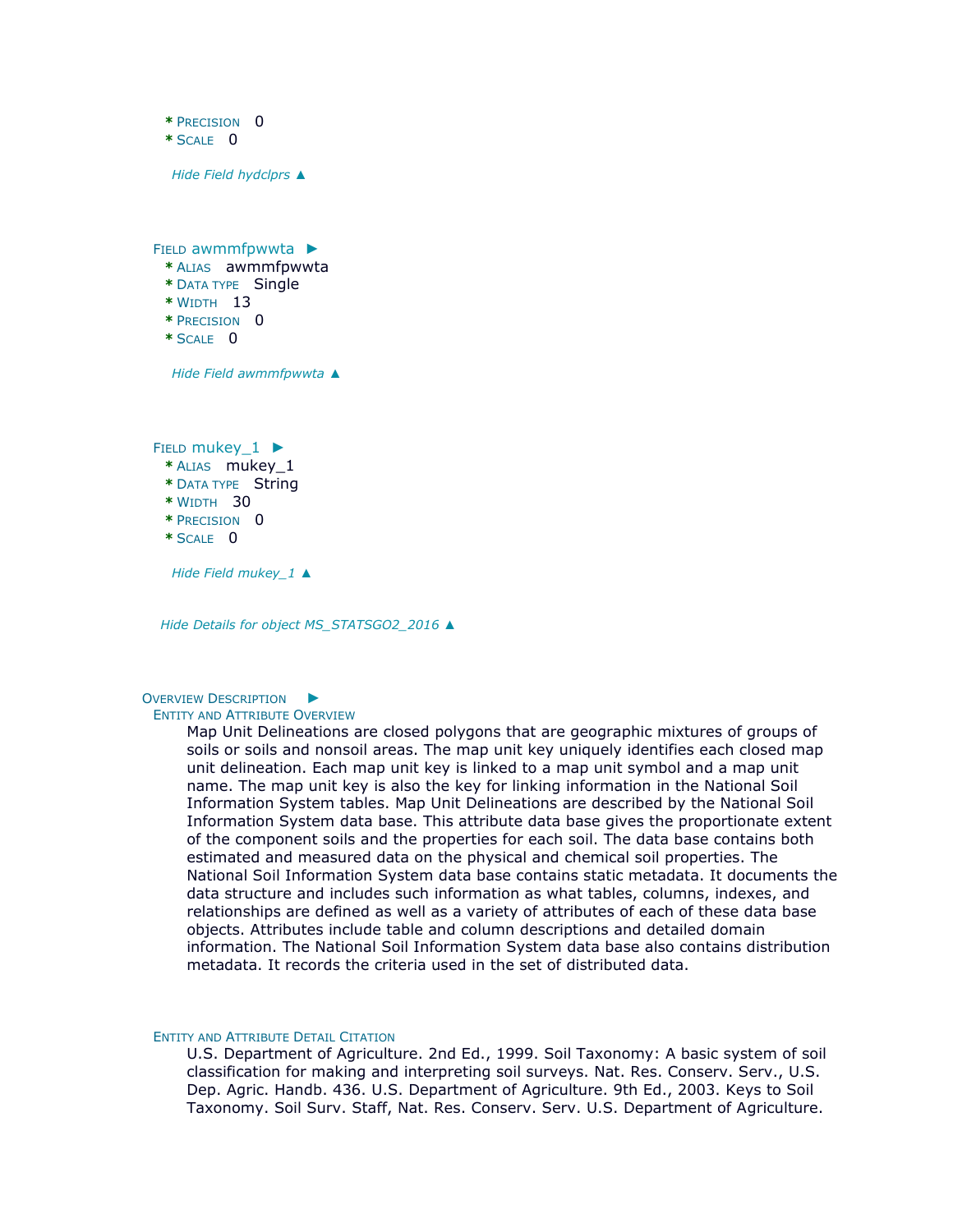Current Issue. National Soil Survey Handbook, title 430-VI. Soil Surv. Staff, Nat. Res. Conserv. Serv. U.S. Department of Agriculture. 1993. Soil Survey Manual. Soil Surv. Staff, U.S. Dep. Agric. Handbook 18. U.S. Department of Agriculture. 1994. State Soil Geographic (STATSGO) Data Base: Data use information. Soil Conserv. Serv.

*Hide [Overview Description](file:///C:/Users/swalker/AppData/Local/Temp/arc6F0A/tmpDEEE.tmp.htm%23ID0EAFA) ▲*

*Hide [Fields](file:///C:/Users/swalker/AppData/Local/Temp/arc6F0A/tmpDEEE.tmp.htm%23ID0EFA) ▲*

## **[References](file:///C:/Users/swalker/AppData/Local/Temp/arc6F0A/tmpDEEE.tmp.htm%23ID0EBHHA) ►**

AGGREGATE INFORMATION ASSOCIATION TYPE cross reference

A[GGREGATE RESOURCE NAME](file:///C:/Users/swalker/AppData/Local/Temp/arc6F0A/tmpDEEE.tmp.htm%23ID0ECBHHA) ► TITLE State Soil Survey Geographic (STATSGO) data base PUBLICATION DATE 1994-01-01

RESPONSIBLE PARTY ORGANIZATION'S NAME U.S. Department of Agriculture, Soil Conservation Service CONTACT'S ROLE originator

*Hide [Aggregate resource name](file:///C:/Users/swalker/AppData/Local/Temp/arc6F0A/tmpDEEE.tmp.htm%23ID0ECBHHA) ▲*

*Hide [References](file:///C:/Users/swalker/AppData/Local/Temp/arc6F0A/tmpDEEE.tmp.htm%23ID0EBHHA) ▲*

## **[Metadata Details](file:///C:/Users/swalker/AppData/Local/Temp/arc6F0A/tmpDEEE.tmp.htm%23ID0TAKQA) ►**

METADATA LANGUAGE English (UNITED STATES) METADATA CHARACTER SET utf8 - 8 bit UCS Transfer Format

SCOPE OF THE DATA DESCRIBED BY THE METADATA dataset SCOPE NAME **\*** dataset

**\*** LAST UPDATE 2018-11-15

ARCGIS METADATA PROPERTIES METADATA FORMAT ArcGIS 1.0 METADATA STYLE FGDC CSDGM Metadata

CREATED IN ARCGIS FOR THE ITEM 2018-11-15 13:49:32 LAST MODIFIED IN ARCGIS FOR THE ITEM 2018-11-15 13:52:10

AUTOMATIC UPDATES HAVE BEEN PERFORMED Yes LAST UPDATE 2018-11-15 13:52:10

*Hide [Metadata Details](file:///C:/Users/swalker/AppData/Local/Temp/arc6F0A/tmpDEEE.tmp.htm%23ID0TAKQA) ▲*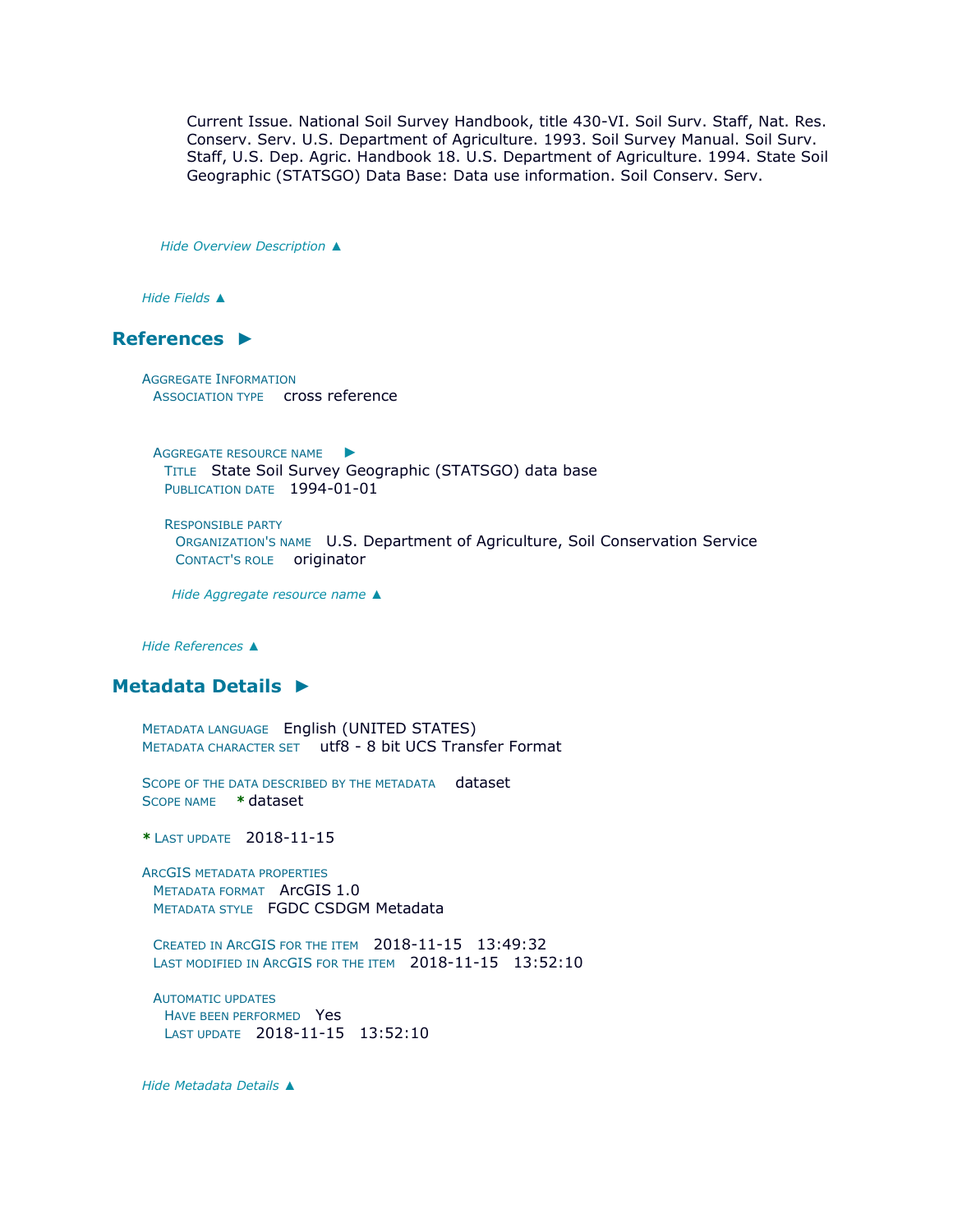# **[Metadata Contacts](file:///C:/Users/swalker/AppData/Local/Temp/arc6F0A/tmpDEEE.tmp.htm%23ID0EMA) ►**

METADATA CONTACT ORGANIZATION'S NAME U.S. Department of Agriculture, Natural Resources Conservation Service CONTACT'S POSITION State Soil Scientist CONTACT'S ROLE point of contact

C[ONTACT INFORMATION](file:///C:/Users/swalker/AppData/Local/Temp/arc6F0A/tmpDEEE.tmp.htm%23ID0EBMA)  $\blacktriangleright$ PHONE VOICE 307-233-6774 TDD/TTY 800-877-8339 FAX 307-233-6753

**ADDRESS** TYPE postal DELIVERY POINT PO Box 33124 DELIVERY POINT 100 East B St Room 3124 CITY Casper ADMINISTRATIVE AREA WY POSTAL CODE 82602 E-MAIL ADDRESS [james.bauchert@wy.usda.gov](mailto:james.bauchert@wy.usda.gov?subject=MS_STATSGO2_2016)

*Hide [Contact information](file:///C:/Users/swalker/AppData/Local/Temp/arc6F0A/tmpDEEE.tmp.htm%23ID0EBMA) ▲*

*Hide [Metadata Contacts](file:///C:/Users/swalker/AppData/Local/Temp/arc6F0A/tmpDEEE.tmp.htm%23ID0EMA) ▲*

# **[Thumbnail and Enclosures](file:///C:/Users/swalker/AppData/Local/Temp/arc6F0A/tmpDEEE.tmp.htm%23ID0EAA) ►**

**THUMBNAIL** THUMBNAIL TYPE JPG

*Hide [Thumbnail and Enclosures](file:///C:/Users/swalker/AppData/Local/Temp/arc6F0A/tmpDEEE.tmp.htm%23ID0EAA) ▲*

## [FGDC Metadata \(read-only\)](file:///C:/Users/swalker/AppData/Local/Temp/arc6F0A/tmpDEEE.tmp.htm%23fgdcMetadata) ▼

DETAILED DESCRIPTION ENTITY TYPE ENTITY TYPE LABEL MS\_STATSGO2\_2016 ENTITY TYPE DEFINITION A closed polygon that consists of soils and nonsoil areas that occur in a repeatable pattern on the landscape and that can be cartographically shown at the scale mapped. ENTITY TYPE DEFINITION SOURCE NRCS National Cooperative Soil Survey

**ATTRIBUTE** ATTRIBUTE LABEL FID ATTRIBUTE DEFINITION Internal feature number. ATTRIBUTE DEFINITION SOURCE Esri ATTRIBUTE DOMAIN VALUES UNREPRESENTABLE DOMAIN Sequential unique whole numbers that are automatically generated.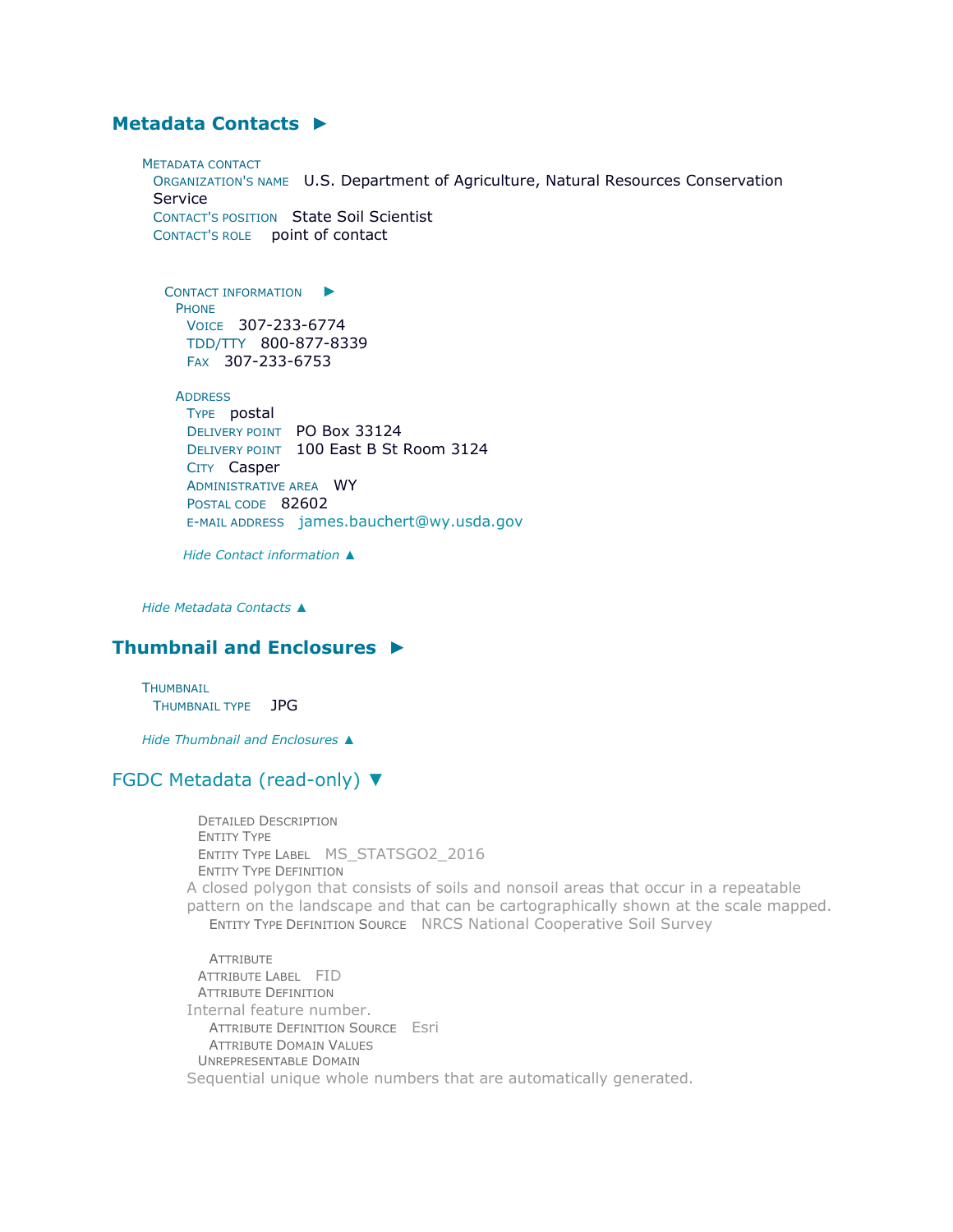**ATTRIBUTE** ATTRIBUTE LABEL Shape ATTRIBUTE DEFINITION Feature geometry. ATTRIBUTE DEFINITION SOURCE Esri ATTRIBUTE DOMAIN VALUES UNREPRESENTABLE DOMAIN Coordinates defining the features.

**ATTRIBUTE** 

ATTRIBUTE LABEL AREASYMBOL ATTRIBUTE DEFINITION A symbol that uniquely identifies a single occurrence of a particular type of area (e.g. Lancaster Co., Nebraska is NE109). ATTRIBUTE DEFINITION SOURCE NASIS ATTRIBUTE DOMAIN VALUES CODESET DOMAIN CODESET NAME None

CODESET SOURCE National Information Technology Center, NRCS, 2150 Centre Ave., Bldg. A, Fort Collins, CO 80526

**ATTRIBUTE** 

ATTRIBUTE LABEL SPATIALVER

**ATTRIBUTE** 

ATTRIBUTE LABEL MUKEY

ATTRIBUTE DEFINITION

A non-connotative string of characters used to uniquely identify a record in the Mapunit table.

ATTRIBUTE DEFINITION SOURCE NASIS **ATTRIBUTE DOMAIN VALUES** UNREPRESENTABLE DOMAIN No predefined set of mukeys.

**ATTRIBUTE** ATTRIBUTE LABEL MUSYM ATTRIBUTE DEFINITION The symbol used to uniquely identify the soil map unit in the soil survey. ATTRIBUTE DEFINITION SOURCE NASIS ATTRIBUTE DOMAIN VALUES CODESET DOMAIN CODESET NAME None CODESET SOURCE National Information Technology Center, NRCS, 2150 Centre Ave., Bldg. A, Fort Collins, CO 80526

**ATTRIBUTE** 

ATTRIBUTE LABEL musym\_1

**ATTRIBUTE** ATTRIBUTE LABEL muname

**ATTRIBUTE** ATTRIBUTE LABEL mustatus

**ATTRIBUTE** ATTRIBUTE LABEL slopegradd

**ATTRIBUTE**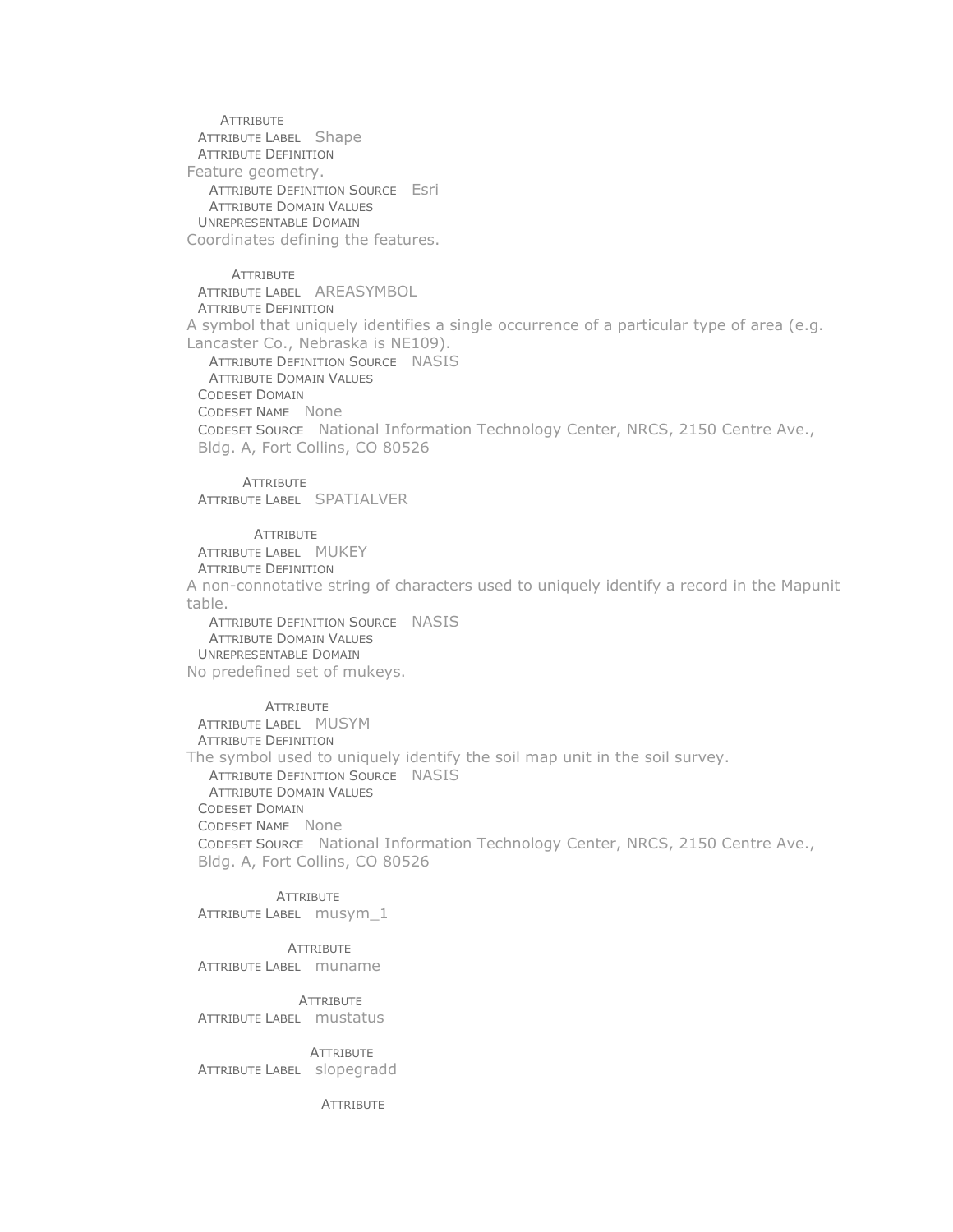| <b>ATTRIBUTE LABEL slopegradw</b> |                                |                  |
|-----------------------------------|--------------------------------|------------------|
| <b>ATTRIBUTE LABEL</b>            | <b>ATTRIBUTE</b><br>brockdepmi |                  |
| <b>ATTRIBUTE LABEL</b>            | <b>ATTRIBUTE</b><br>wtdepannmi |                  |
| ATTRIBUTE LABEL wtdepaprju        | <b>ATTRIBUTE</b>               |                  |
| <b>ATTRIBUTE LABEL flodfregdc</b> | <b>ATTRIBUTE</b>               |                  |
| ATTRIBUTE LABEL flodfreqma        | <b>ATTRIBUTE</b>               |                  |
| ATTRIBUTE LABEL pondfreqpr        |                                | <b>ATTRIBUTE</b> |
| ATTRIBUTE LABEL aws025wta         | <b>ATTRIBUTE</b>               |                  |
| ATTRIBUTE LABEL aws050wta         |                                | <b>ATTRIBUTE</b> |
| ATTRIBUTE LABEL aws0100wta        |                                | <b>ATTRIBUTE</b> |
| ATTRIBUTE LABEL aws0150wta        |                                | <b>ATTRIBUTE</b> |
| ATTRIBUTE LABEL drclassdcd        |                                | <b>ATTRIBUTE</b> |
| ATTRIBUTE LABEL drclasswet        |                                | <b>ATTRIBUTE</b> |
| <b>ATTRIBUTE LABEL</b>            | hydgrpdcd                      | <b>ATTRIBUTE</b> |
| ATTRIBUTE LABEL iccdcd            |                                | <b>ATTRIBUTE</b> |
| ATTRIBUTE LABEL iccdcdpct         |                                | <b>ATTRIBUTE</b> |
| ATTRIBUTE LABEL niccdcd           |                                | <b>ATTRIBUTE</b> |
| ATTRIBUTE LABEL niccdcdpct        |                                | <b>ATTRIBUTE</b> |
| ATTRIBUTE LABEL engdwobdcd        |                                | <b>ATTRIBUTE</b> |
| ATTRIBUTE LABEL engdwbdcd         |                                | <b>ATTRIBUTE</b> |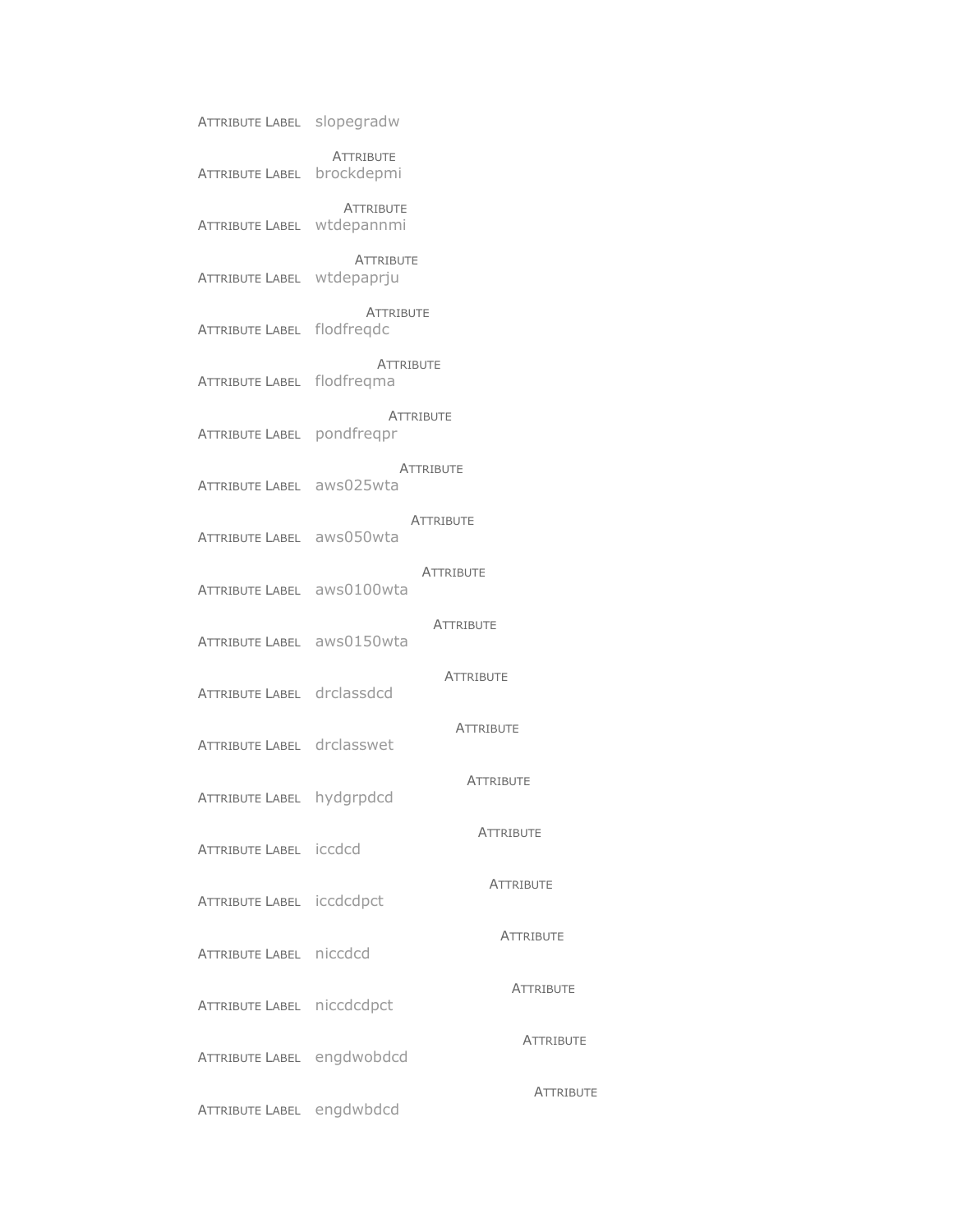| ATTRIBUTE LABEL engdwbll   |                            | <b>ATTRIBUTE</b> |
|----------------------------|----------------------------|------------------|
| ATTRIBUTE LABEL engdwbml   |                            | <b>ATTRIBUTE</b> |
| ATTRIBUTE LABEL engstafdcd |                            | <b>ATTRIBUTE</b> |
| ATTRIBUTE LABEL engstafll  |                            | <b>ATTRIBUTE</b> |
| ATTRIBUTE LABEL engstafml  |                            | <b>ATTRIBUTE</b> |
| ATTRIBUTE LABEL engsldcd   |                            | <b>ATTRIBUTE</b> |
| ATTRIBUTE LABEL engsldcp   |                            | <b>ATTRIBUTE</b> |
| ATTRIBUTE LABEL englrsdcd  |                            | <b>ATTRIBUTE</b> |
| ATTRIBUTE LABEL engcmssdcd |                            | <b>ATTRIBUTE</b> |
| ATTRIBUTE LABEL engcmssmp  |                            | <b>ATTRIBUTE</b> |
| ATTRIBUTE LABEL urbrecptdc |                            | <b>ATTRIBUTE</b> |
| ATTRIBUTE LABEL urbrecptwt |                            | <b>ATTRIBUTE</b> |
| ATTRIBUTE LABEL forpehrtdc |                            | <b>ATTRIBUTE</b> |
| ATTRIBUTE LABEL hydclprs   |                            | <b>ATTRIBUTE</b> |
|                            | ATTRIBUTE LABEL awmmfpwwta | <b>ATTRIBUTE</b> |
| ATTRIBUTE LABEL mukey_1    |                            | <b>ATTRIBUTE</b> |

#### OVERVIEW DESCRIPTION ENTITY AND ATTRIBUTE OVERVIEW

Map Unit Delineations are closed polygons that are geographic mixtures of groups of soils or soils and nonsoil areas. The map unit key uniquely identifies each closed map unit delineation. Each map unit key is linked to a map unit symbol and a map unit name. The map unit key is also the key for linking information in the National Soil Information System tables. Map Unit Delineations are described by the National Soil Information System data base. This attribute data base gives the proportionate extent of the component soils and the properties for each soil. The data base contains both